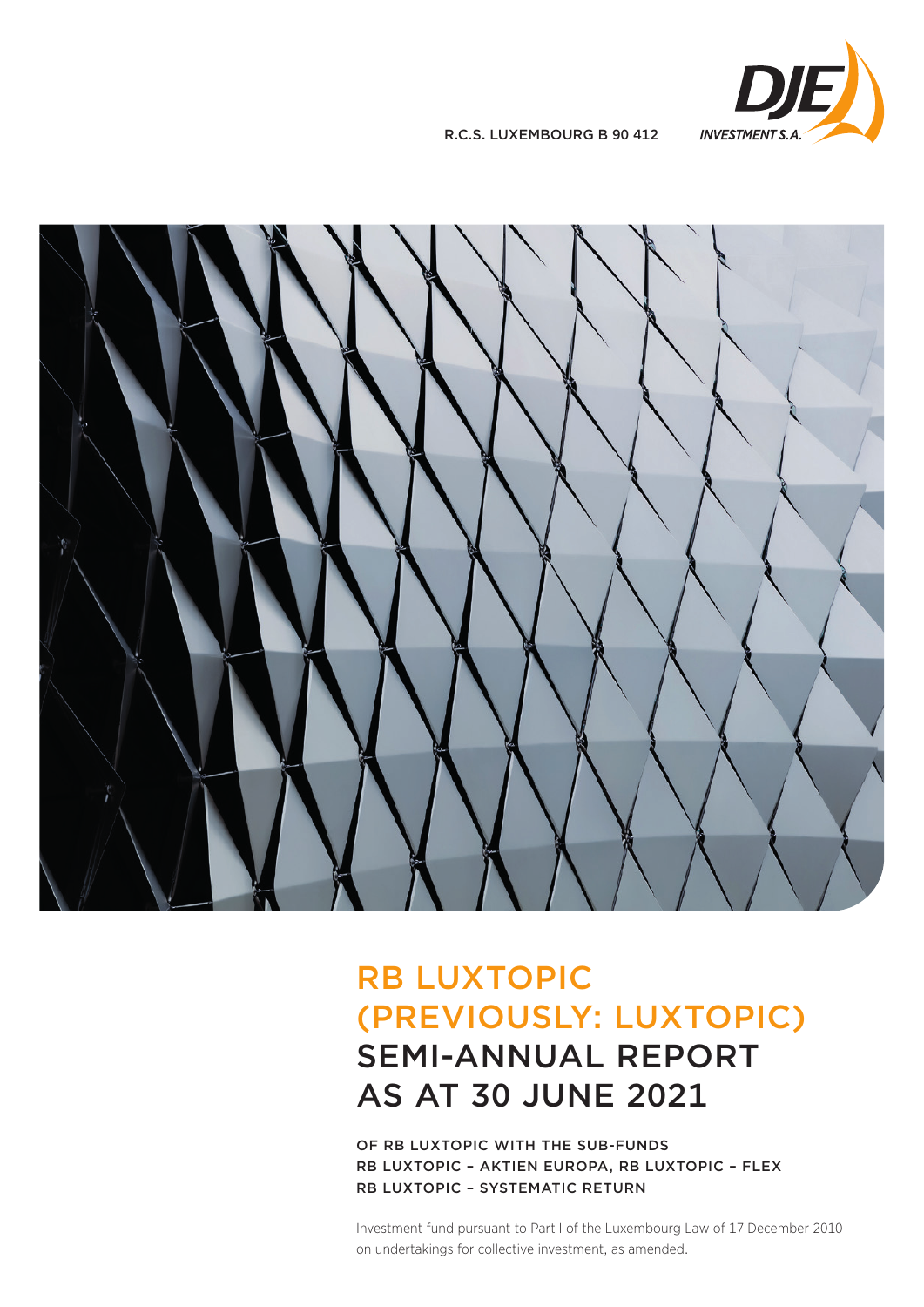# **CONTENTS**

| Management, distribution and advice                   | 3  |
|-------------------------------------------------------|----|
| RB LuxTopic – Aktien Europa                           | 4  |
| RB LuxTopic – Flex                                    | 12 |
| RB LuxTopic - Systematic Return                       | 23 |
| Consolidated Semi-Annual Report<br>of RB LuxTopic     | 30 |
| Notes to the Semi-Annual Report<br>as at 30 June 2021 | 31 |

The prospectus with integrated management regulations, the key investor information document and<br>the annual and semi-annual reports of the fund can be obtained free of charge from the registered<br>office of the Management Co

Subscriptions are only valid if made on the basis of the latest version of the prospectus (including its annexes) together with the most recent annual report and the semi-annual report, if published thereafter.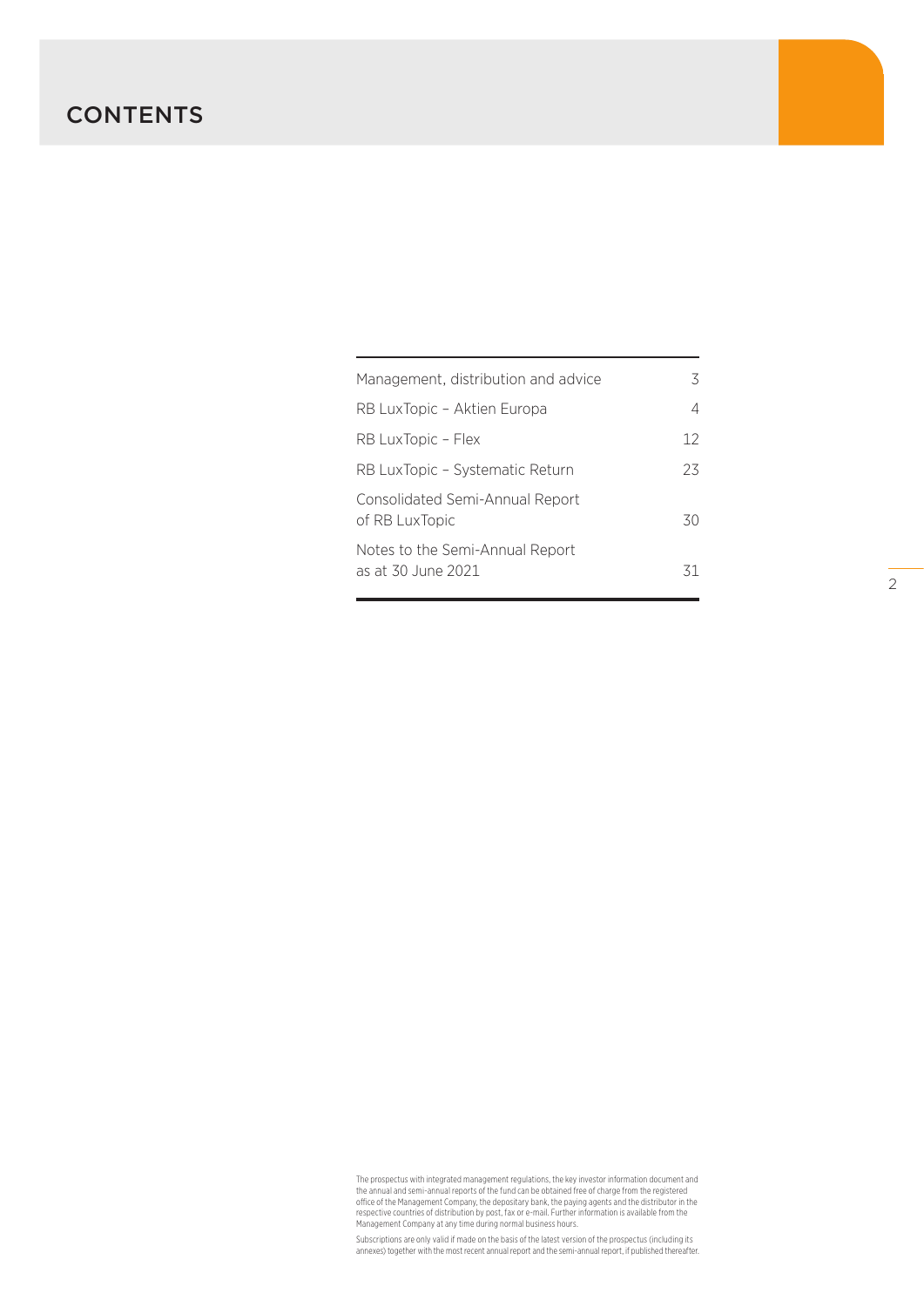# MANAGEMENT, DISTRIBUTION AND ADVICE

#### MANAGEMENT COMPANY

DJE Investment S.A. R.C.S. Luxembourg B 90 412 4, rue Thomas Edison L-1445 Strassen, Luxembourg

BOARD OF DIRECTORS OF THE MANAGEMENT COMPANY (MANAGING BODY) (As at: 30 June 2021)

# CHAIRMAN OF THE BOARD OF DIRECTORS

Dr Jens Ehrhardt Chairman of DJE Kapital AG, Pullach

# DEPUTY CHAIRPERSON OF THE BOARD OF DIRECTORS AND MANAGING DIRECTOR

Dr Ulrich Kaffarnik Member of the Executive Board of DJE Kapital AG, Pullach

# MEMBERS OF THE BOARD OF DIRECTORS

Dr Jan Ehrhardt Deputy Chairman of DJE Kapital AG, Pullach

Peter Schmitz Member of the Executive Board of DJE Kapital AG, Pullach

Thorsten Schrieber Member of the Executive Board of DJE Kapital AG, Pullach

Bernhard Singer Luxembourg

# MANAGING DIRECTORS OF THE MANAGEMENT COMPANY

Stefan-David Grün Dr Ulrich Kaffarnik Mirko Bono Dirk Vollkommer

# DEPOSITARY, CENTRAL ADMINISTRATION AGENT AND REGISTRAR AND TRANSFER AGENT

DZ PRIVATBANK S.A. 4, rue Thomas Edison L-1445 Strassen, Luxembourg

# PAYING AGENT GRAND DUCHY OF LUXEMBOURG

DZ PRIVATBANK S.A. 4, rue Thomas Edison L-1445 Strassen, Luxembourg

# PAYING AND INFORMATION AGENT IN THE FEDERAL REPUBLIC OF GERMANY

DZ BANK AG Deutsche Zentral-Genossenschaftsbank Platz der Republik 60265 Frankfurt am Main, Germany

# PAYING AGENT IN AUSTRIA FOR THE SUB-FUND RB LUXTOPIC – AKTIEN EUROPA

Erste Bank der oesterreichischen Sparkassen AG Am Belvedere 1 1100 Vienna, Austria

# PAYING AGENT IN SWITZERLAND FOR THE SUB-FUND RB LUXTOPIC – AKTIEN EUROPA

NPB Neue Privat Bank AG Limmatquai 1/am Bellevue PO Box 8024 Zurich

# REPRESENTATIVE IN SWITZERLAND FOR THE SUB-FUND RB LUXTOPIC – AKTIEN EUROPA

First Independent Fund Services AG Klausstrasse 33 8008 Zurich, Switzerland

# DISTRIBUTOR AND INFORMATION AGENT IN THE FEDERAL REPUBLIC OF GERMANY

DJE Kapital AG Pullacher Straße 24 82049 Pullach, Germany

# AUDITOR OF THE FUND AND THE MANAGEMENT COMPANY

Deloitte Audit *Société à responsabilité limitée Cabinet de Révision Agréé* 20, Boulevard de Kockelscheuer L-1821 Luxembourg

#### FUND MANAGER

Robert Beer Management GmbH Weidener Straße 4a D-92711 Parkstein

# INVESTMENT COMMITTEE FOR THE SUB-FUND RB LUXTOPIC – AKTIEN EUROPA

Dipl.-Ing. Robert Beer, Parkstein

Dr Ulrich Kaffarnik Member of the Executive Board of DJE Kapital AG, Pullach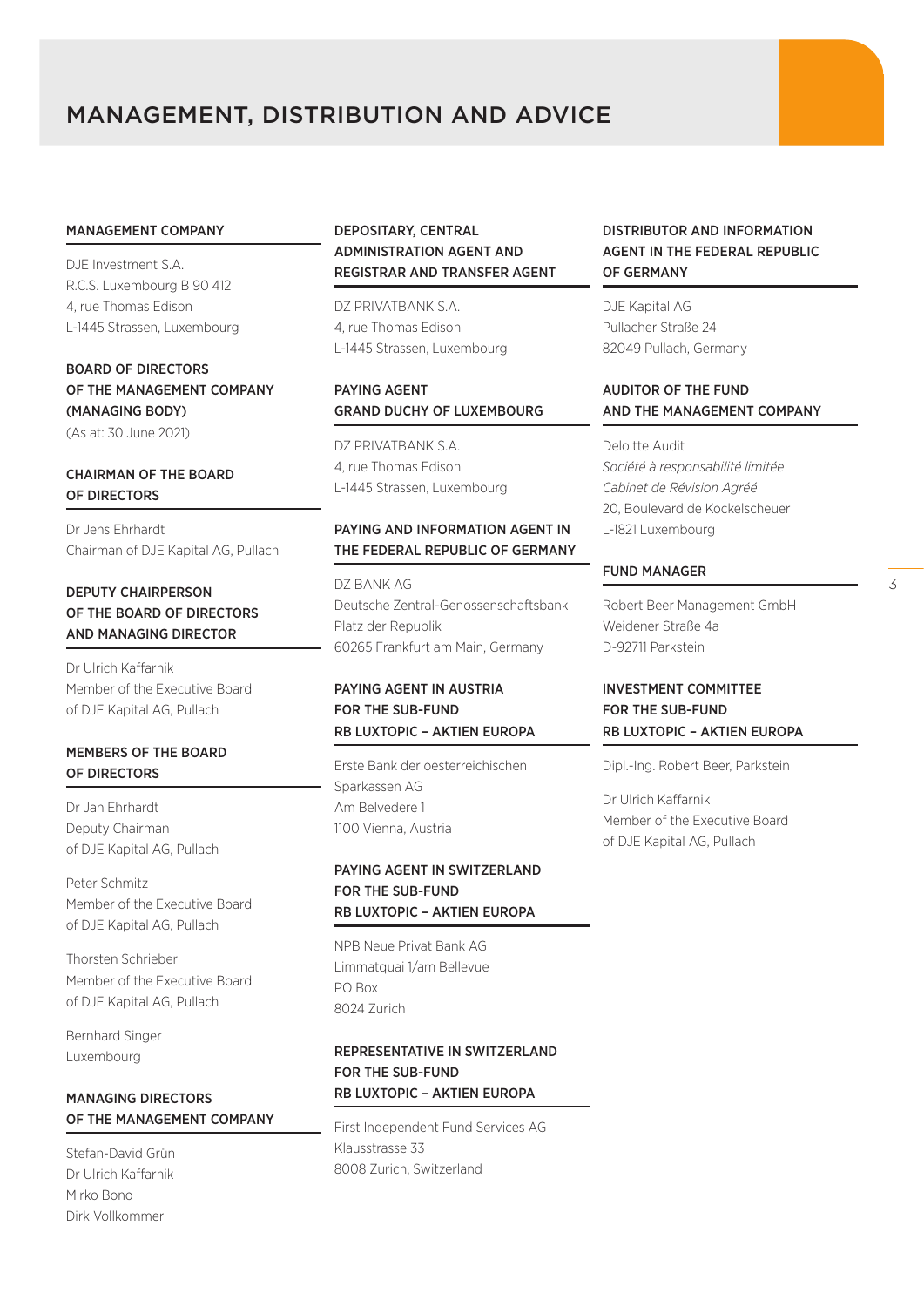# UNIT CLASSES

The company is entitled to create unit classes with different rights in terms of the units. The following unit classes with the following features are currently available:

|                                | Unit class A | Unit class B     |
|--------------------------------|--------------|------------------|
| Securities ID number:          | 257546       | A1JFAE           |
| ISIN:                          | LU0165251116 | LU0592234537     |
| Initial charge:                | up to 5.00%  | None             |
| Redemption fee:                | <b>None</b>  | None             |
| Management fee:                | $0.76%$ p.a. | $0.16%$ p.a.     |
| Minimum subsequent investment: | None         | EUR 1,000,000.00 |
| Use of income:                 | distribution | distribution     |
| Currency:                      | <b>EUR</b>   | <b>EUR</b>       |

# GEOGRAPHICAL AND SECTOR BREAKDOWN<sup>1</sup>

| Geographical breakdown                      |          |
|---------------------------------------------|----------|
| France                                      | 31.76%   |
| Germany                                     | 25.94%   |
| <b>Netherlands</b>                          | 11.35%   |
| Spain                                       | 7.72%    |
| Italy                                       | 5.15%    |
| United Kingdom                              | 3.65%    |
| Ireland                                     | 3.56%    |
| Finland                                     | 1.65%    |
| Belgium                                     | 1.63%    |
| Securities                                  | 92.41%   |
| Options                                     | 6.04%    |
| Cash at banks <sup>2</sup>                  | 3.92%    |
| Balance from other receivables and payables | $-2.37%$ |
|                                             | 100.00%  |

| Sector breakdown                                           |          |
|------------------------------------------------------------|----------|
| Consumer goods & clothing                                  | 11.14%   |
| Materials                                                  | 10.59%   |
| Capital goods                                              | 8.64%    |
| <b>Banks</b>                                               | 7.21%    |
| Semiconductors & equipment for<br>semiconductor production | 6.46%    |
| Insurance                                                  | 6.40%    |
| Automotive & components                                    | 6.09%    |
| Food, beverages & tobacco                                  | 5.85%    |
| Software & services                                        | 5.38%    |
| Utilities                                                  | 4.12%    |
| Energy                                                     | 3.98%    |
| Wholesale & retail                                         | 3.73%    |
| Transport                                                  | 3.29%    |
| Household goods & personal care products                   | 2.69%    |
| Media & entertainment                                      | 2.38%    |
| Telecommunication services                                 | 1.70%    |
| Healthcare: Equipment & services                           | 1.41%    |
| Consumer services                                          | 1.35%    |
| Securities                                                 | 92.41%   |
| Options                                                    | 6.04%    |
| Cash at banks <sup>2</sup>                                 | 3.92%    |
| Balance from other receivables and payables                | $-2.37%$ |
|                                                            | 100.00%  |

1 | Totals may differ from the actual value due to rounding differences in the individual positions. 2 | See Notes to the annual financial statements.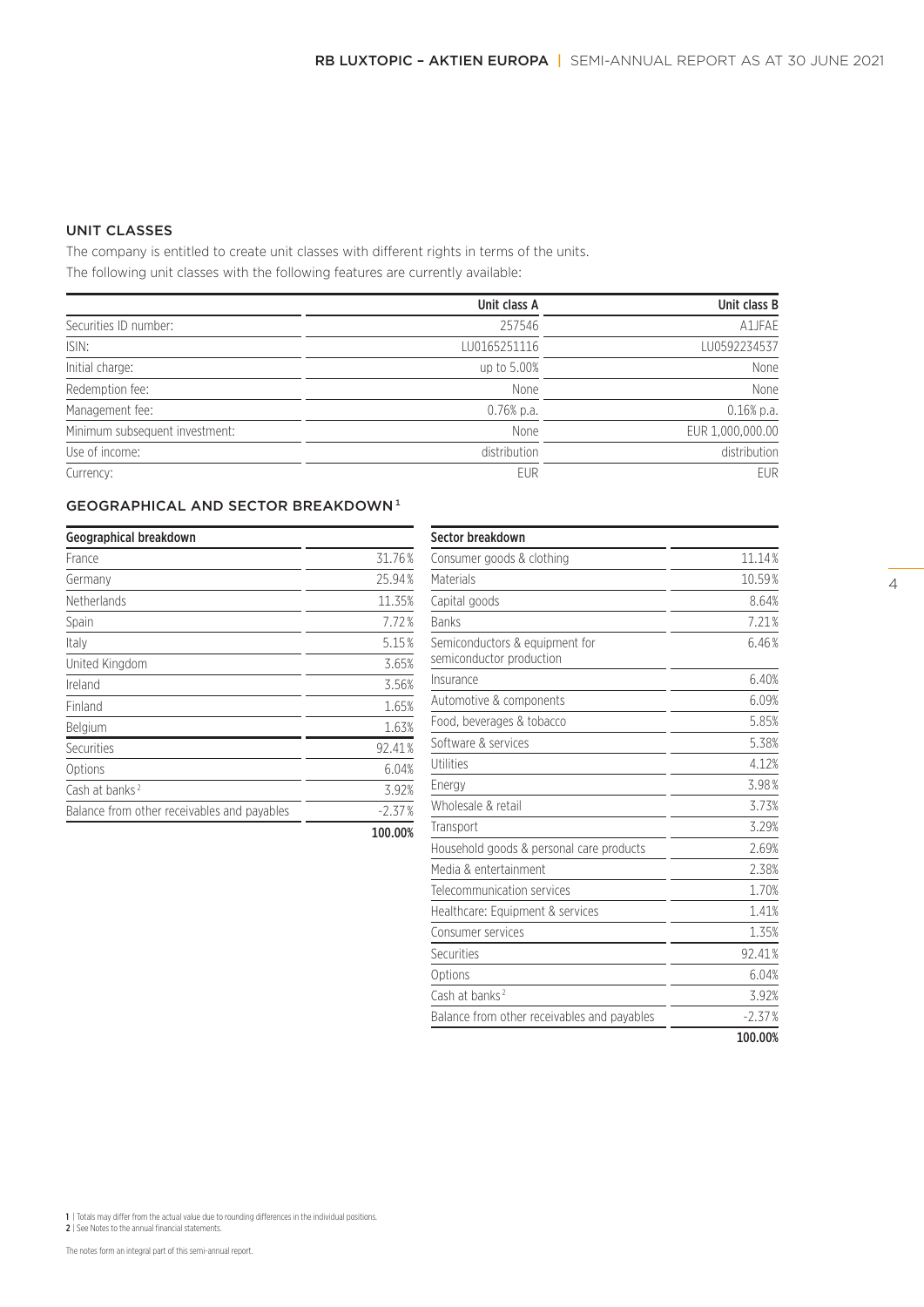# COMPOSITION OF THE SUB-FUND'S NET ASSETS

as at 30 June 2021

|                                                      | <b>EUR</b>      |
|------------------------------------------------------|-----------------|
| Securities                                           | 137,355,637.49  |
| (acquisition cost of securities: EUR 108,337,154.81) |                 |
| Options                                              | 8,970,400.00    |
| Cash at banks $1$                                    | 5,833,399.91    |
| Dividends receivable                                 | 52,800.00       |
| Subscriptions receivable                             | 41.571.88       |
| Receivables from securities transactions             | 2,095,801.50    |
|                                                      | 154,349,610.78  |
| Redemptions payable                                  | $-122.034.83$   |
| Interest liabilities                                 | $-8,594.56$     |
| Liabilities from securities transactions             | $-5,116,962.13$ |
| Other liabilities <sup>2</sup>                       | $-477,338.51$   |
|                                                      | $-5,724,930.03$ |
| Sub-fund's net assets                                | 148.624.680.75  |

# ALLOCATION TO UNIT CLASSES

#### Unit class A

| Pro rata sub-fund's net assets | EUR 54.423.176.50 |
|--------------------------------|-------------------|
| Units outstanding              | 1.651.992.952     |
| Net asset value                | <b>FUR 32.94</b>  |
| Unit class B                   |                   |
| Pro rata sub-fund's net assets | EUR 94.201.504.25 |
| Units outstanding              | 56.316.527        |
| Net asset value                | EUR 1,672.72      |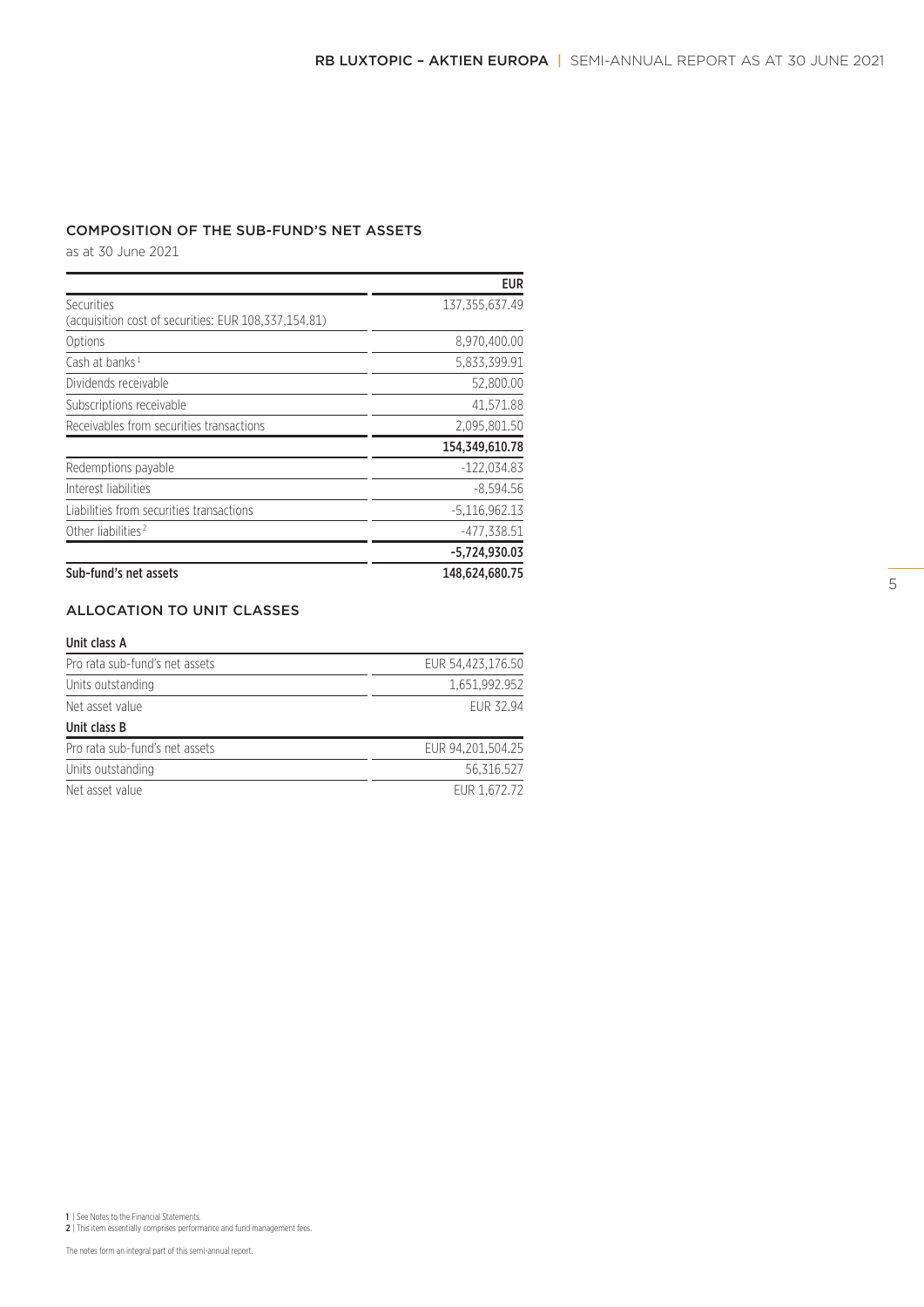# STATEMENT OF INVESTMENTS AS AT 30 JUNE 2021

| <b>ISIN</b>              | <b>Securities</b>                                                                          | <b>Purchases during</b><br>the reporting<br>period | Sales during<br>the reporting<br>period | Holding | Price    | Market value<br><b>EUR</b> | % of net<br>sub-fund<br>assets $1$ |
|--------------------------|--------------------------------------------------------------------------------------------|----------------------------------------------------|-----------------------------------------|---------|----------|----------------------------|------------------------------------|
| <b>Listed securities</b> | EQUITIES, RIGHTS AND PROFIT-PARTICIPATION CERTIFICATES                                     |                                                    |                                         |         |          |                            |                                    |
| <b>Belgium</b>           |                                                                                            |                                                    |                                         |         |          |                            |                                    |
| BE0974293251             | Anheuser-Busch InBev S.A./NV EUR                                                           | 9,500                                              | 0                                       | 39,500  | 61.5000  | 2,429,250.00               | 1.63                               |
|                          |                                                                                            |                                                    |                                         |         |          | 2,429,250.00               | 1.63                               |
| Germany                  |                                                                                            |                                                    |                                         |         |          |                            |                                    |
| DE000A1EWWW0 adidas AG   |                                                                                            | <b>EUR</b><br>1,100                                | $\overline{0}$                          | 9,000   | 317.5000 | 2,857,500.00               | 1.92                               |
| DE0008404005             | Allianz SE                                                                                 | <b>EUR</b><br>20,500                               | 17,000                                  | 21,000  | 212.8000 | 4,468,800.00               | 3.01                               |
| DE000BASF111             | <b>BASF SE</b>                                                                             | <b>EUR</b><br>50,000                               | 46,000                                  | 54,000  | 66.8300  | 3,608,820.00               | 2.43                               |
| DE0005190003             | Bayer. Motoren Werke AG                                                                    | <b>EUR</b><br>$\Omega$                             | $\theta$                                | 52,500  | 91.2600  | 4,791,150.00               | 3.22                               |
| DE0007100000             | Daimler AG                                                                                 | <b>EUR</b><br>20,200                               | $\overline{0}$                          | 56,000  | 76.2800  | 4,271,680.00               | 2.87                               |
| DE0005552004             | Dte. Post AG                                                                               | <b>EUR</b><br>77,500                               | 110,000                                 | 83,500  | 58.5300  | 4,887,255.00               | 3.29                               |
| DE0005557508             | Dte. Telekom AG                                                                            | <b>EUR</b><br>77,000                               | 19,000                                  | 140,000 | 17.9980  | 2,519,720.00               | 1.70                               |
| DE0006231004             | Infineon Technologies AG                                                                   | <b>EUR</b><br>68,000                               | 0                                       | 68,000  | 34.4800  | 2,344,640.00               | 1.58                               |
| DE0008430026             | Münchener Rückversicherungs-<br>Gesellschaft AG in Munich                                  | EUR<br>11,000                                      | 11,000                                  | 11,900  | 233.5000 | 2,778,650.00               | 1.87                               |
| DE0007164600             | SAP SE                                                                                     | <b>EUR</b><br>25,000                               | 33,200                                  | 25,000  | 119.7400 | 2,993,500.00               | 2.01                               |
| DE0007236101             | Siemens AG                                                                                 | <b>EUR</b><br>9,800                                | 4,800                                   | 22,500  | 134.6000 | 3,028,500.00               | 2.04                               |
| <b>Finland</b>           |                                                                                            |                                                    |                                         |         |          | 38,550,215.00              | 25.94                              |
| FI0009013403             | <b>KONE Corporation</b>                                                                    | 7,900<br><b>EUR</b>                                | $\overline{0}$                          | 35,000  | 70.0400  | 2,451,400.00               | 1.65                               |
|                          |                                                                                            |                                                    |                                         |         |          | 2,451,400.00               | 1.65                               |
| <b>France</b>            |                                                                                            |                                                    |                                         |         |          |                            |                                    |
| FR0000120628             | AXA S.A.                                                                                   | <b>EUR</b><br>104,000                              | $\mathbf 0$                             | 104,000 | 21.6650  | 2,253,160.00               | 1.52                               |
| FR0000131104             | BNP Paribas S.A.                                                                           | <b>EUR</b><br>$\bigcap$                            | $\mathbf{0}$                            | 53,000  | 53.5700  | 2,839,210.00               | 1.91                               |
| FR0000120644             | Danone S.A.                                                                                | <b>EUR</b><br>65,000                               | $\mathbf{0}$                            | 65,000  | 59.4400  | 3,863,600.00               | 2.60                               |
| FR0000121667             | EssilorLuxottica S.A.                                                                      | <b>EUR</b><br>208                                  | $\theta$                                | 24,208  | 155.5800 | 3,766,280.64               | 2.53                               |
| FR0000121485             | Kering S.A.                                                                                | <b>EUR</b><br>$\Omega$                             | $\mathbf{0}$                            | 5,600   | 754.4000 | 4,224,640.00               | 2.84                               |
| FR0000120073             | L'Air Liquide - Société Anonyme EUR<br>pour l'Étude et l'Exploitation des<br>Procédés Geor | 5,400                                              | $\mathbf 0$                             | 23,000  | 148.7200 | 3,420,560.00               | 2.30                               |
| FR0000120321             | L'Oréal S.A.                                                                               | <b>EUR</b><br>$\mathbf 0$                          | $\mathbb O$                             | 10,450  | 383.2500 | 4,004,962.50               | 2.69                               |
| FR0000121014             | LVMH Moët Hennessy<br>Louis Vuitton SE                                                     | <b>EUR</b><br>$\overline{0}$                       | $\sqrt{0}$                              | 8,500   | 674.0000 | 5,729,000.00               | 3.85                               |
| FR0000120693             | Pernod-Ricard S.A.                                                                         | <b>EUR</b><br>10,700                               | $\theta$                                | 12,800  | 187.5500 | 2,400,640.00               | 1.62                               |
| FR0000121972             | Schneider Electric SE                                                                      | <b>EUR</b><br>$\theta$                             | $\mathbf 0$                             | 33,500  | 135.0600 | 4,524,510.00               | 3.04                               |
| FR0000120271             | TotalEnergies SE                                                                           | <b>EUR</b><br>99,000                               | $\theta$                                | 99,000  | 38.6050  | 3,821,895.00               | 2.57                               |
| FR0000125486             | VINCI S.A.                                                                                 | $\mathbf 0$<br><b>EUR</b>                          | 0                                       | 31,391  | 90.5300  | 2,841,827.23               | 1.91                               |
| FR0000127771             | Vivendi S.A.                                                                               | <b>EUR</b><br>0                                    | $\overline{0}$                          | 124,500 | 28.3600  | 3,530,820.00               | 2.38                               |
|                          |                                                                                            |                                                    |                                         |         |          | 47,221,105.37              | 31.76                              |

1 | Net sub-fund assets. Totals may differ from the actual value due to rounding differences in the individual positions.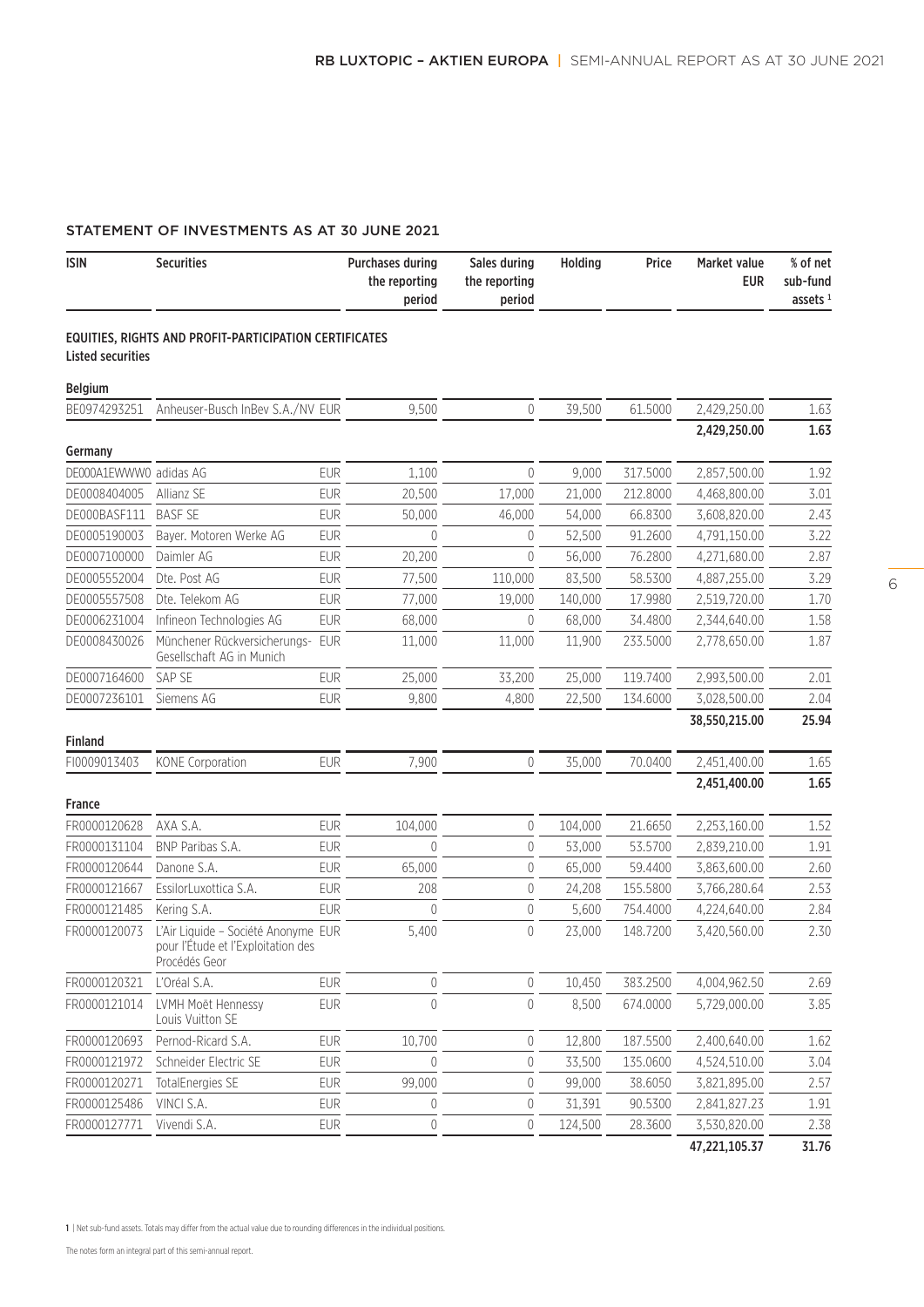| <b>ISIN</b>              | <b>Securities</b>                                      |            | <b>Purchases during</b><br>the reporting<br>period | Sales during<br>the reporting<br>period | Holding   | Price      | Market value<br><b>EUR</b> | % of net<br>sub-fund<br>assets $1$ |
|--------------------------|--------------------------------------------------------|------------|----------------------------------------------------|-----------------------------------------|-----------|------------|----------------------------|------------------------------------|
| Ireland                  |                                                        |            |                                                    |                                         |           |            |                            |                                    |
| IE0001827041             | CRH PIc.                                               | <b>EUR</b> | $\theta$                                           | 0                                       | 76,000    | 43.1500    | 3,279,400.00               | 2.21                               |
| IE00BWT6H894             | Flutter Entertainment Plc.                             | <b>EUR</b> | 12,900                                             | $\overline{0}$                          | 12,900    | 155.1000   | 2,000,790.00               | 1.35                               |
|                          |                                                        |            |                                                    |                                         |           |            | 5,280,190.00               | 3.56                               |
| <b>Italy</b>             |                                                        |            |                                                    |                                         |           |            |                            |                                    |
| IT0003128367             | ENEL S.p.A.                                            | <b>EUR</b> | 174,000                                            | $\overline{0}$                          | 385,000   | 8.0380     | 3,094,630.00               | 2.08                               |
| IT0003132476             | ENI S.p.A.                                             | <b>EUR</b> | 202,000                                            | $\theta$                                | 202,000   | 10.3380    | 2,088,276.00               | 1.41                               |
| IT0000072618             | Intesa Sanpaolo S.p.A.                                 | <b>EUR</b> | 420,000                                            | $\overline{0}$                          | 1,050,000 | 2.3565     | 2,474,325.00               | 1.66                               |
|                          |                                                        |            |                                                    |                                         |           |            | 7,657,231.00               | 5.15                               |
| <b>Netherlands</b>       |                                                        |            |                                                    |                                         |           |            |                            |                                    |
| NL0012969182             | Adyen NV                                               | <b>EUR</b> | 100                                                | $\overline{0}$                          | 1,300     | 2,057.0000 | 2,674,100.00               | 1.80                               |
| NL0010273215             | ASML Holding NV <sup>2</sup>                           | <b>EUR</b> | $\Omega$                                           | 0                                       | 12,300    | 589.9000   | 7,255,770.00               | 4.88                               |
| NL0011821202             | ING Groep NV                                           | <b>EUR</b> | 101,000                                            | $\theta$                                | 240,000   | 11.2200    | 2,692,800.00               | 1.81                               |
| NL0000009538             | Koninklijke Philips NV                                 | <b>EUR</b> | 2,500                                              | $\theta$                                | 50,000    | 41.9050    | 2,095,250.00               | 1.41                               |
| NL0013654783             | Prosus NV                                              | <b>EUR</b> | 5,300                                              | $\theta$                                | 26,000    | 83.1200    | 2,161,120.00               | 1.45                               |
|                          |                                                        |            |                                                    |                                         |           |            | 16.879.040.00              | 11.35                              |
| Spain                    |                                                        |            |                                                    |                                         |           |            |                            |                                    |
| ES0109067019             | Amadeus IT Group S.A.                                  | <b>FUR</b> | 19,800                                             | $\theta$                                | 39,500    | 58.9800    | 2,329,710.00               | 1.57                               |
| ES0113900J37             | Banco Santander S.A.                                   | <b>EUR</b> | 830,000                                            | $\mathbf 0$                             | 830,000   | 3.2740     | 2,717,420.00               | 1.83                               |
| ES0144580Y14             | Iberdrola S.A.                                         | <b>EUR</b> | 4,090                                              | $\overline{0}$                          | 290.453   | 10.4550    | 3,036,686.12               | 2.04                               |
| ES0148396007             | Industria de Diseño Textil S.A.                        | <b>EUR</b> | 0                                                  | $\mathbf 0$                             | 113,000   | 29.9600    | 3,385,480.00               | 2.28                               |
| <b>United Kingdom</b>    |                                                        |            |                                                    |                                         |           |            | 11,469,296.12              | 7.72                               |
| IE00BZ12WP82             | Linde Plc. $3$                                         | <b>EUR</b> | 6,100                                              | 4,750                                   | 22,200    | 244.0500   | 5,417,910.00               | 3.65                               |
|                          |                                                        |            |                                                    |                                         |           |            | 5,417,910.00               | 3.65                               |
| <b>Listed securities</b> |                                                        |            |                                                    |                                         |           |            | 137, 355, 637. 49          | 92.41                              |
|                          | Equities, rights and profit-participation certificates |            |                                                    |                                         |           |            | 137, 355, 637. 49          | 92.41                              |
| <b>Securities</b>        |                                                        |            |                                                    |                                         |           |            | 137,355,637.49             | 92.41                              |

1 | Net sub-fund assets. Totals may differ from the actual value due to rounding differences in the individual positions.<br>2 | These securities are subject either in full or in part to a covered stock option.<br>3 | Head offic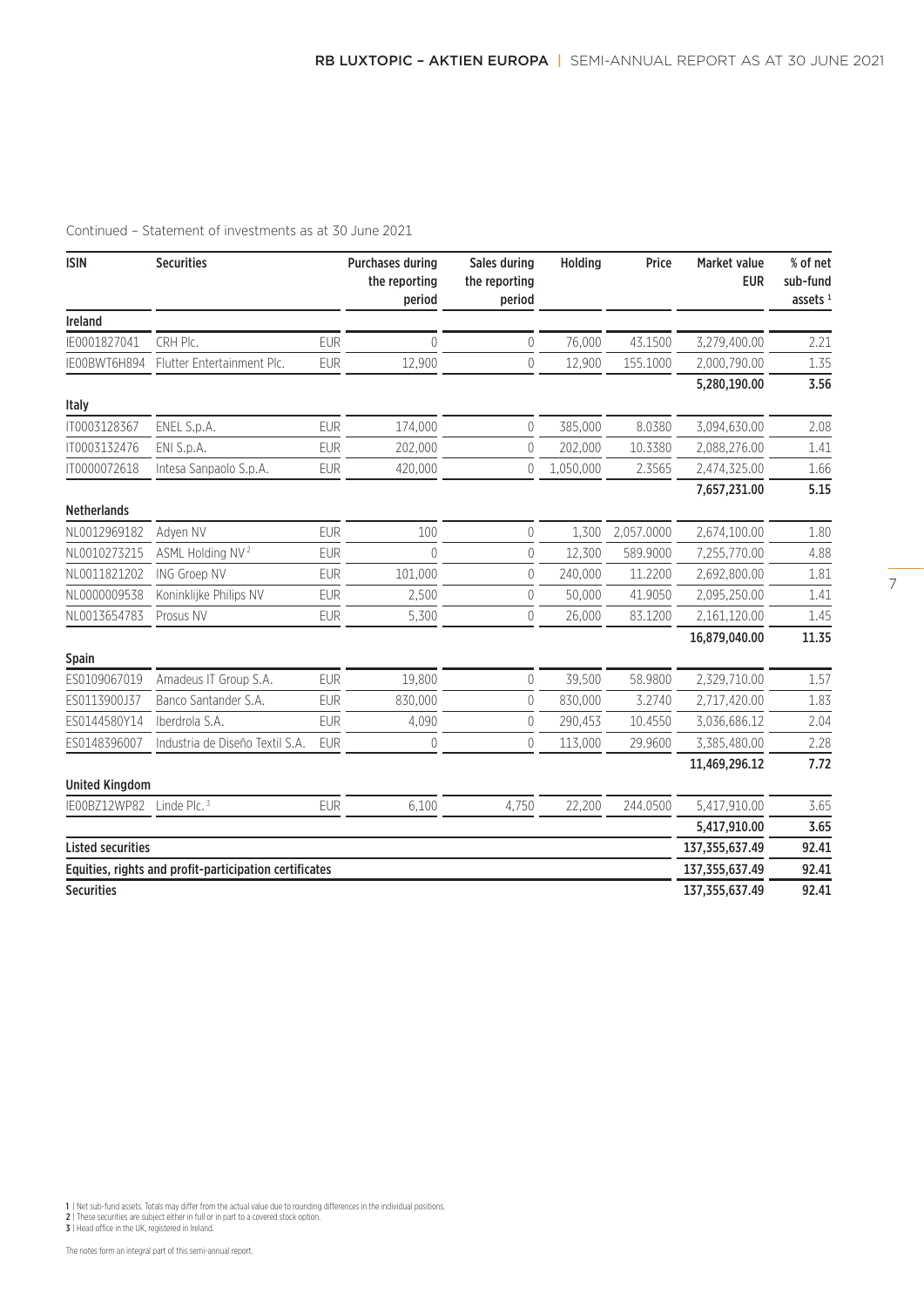| <b>Derivatives</b>                                           | <b>Purchases during</b><br>the reporting<br>period | Sales during<br>the reporting<br>period | Holding | Price | <b>Market value</b><br><b>EUR</b> | %of net<br>sub-fund<br>assets $1$ |
|--------------------------------------------------------------|----------------------------------------------------|-----------------------------------------|---------|-------|-----------------------------------|-----------------------------------|
| <b>OPTIONS</b>                                               |                                                    |                                         |         |       |                                   |                                   |
| Long positions                                               |                                                    |                                         |         |       |                                   |                                   |
| <b>EUR</b>                                                   |                                                    |                                         |         |       |                                   |                                   |
| Call on ASML Holding NV December 2022/560.00                 | 80                                                 | 0                                       | 80      |       | 753,200.00                        | 0.51                              |
| Call on Euro Stoxx 50 Price Index December 2021/<br>4,300.00 | 16,000                                             | 12,000                                  | 4,000   |       | 2.704.000.00                      | 1.82                              |
| Put on Euro Stoxx 50 Price Index December 2021/<br>4,100.00  | 3,500                                              | 500                                     | 3,000   |       | 5,574,000.00                      | 3.75                              |
|                                                              |                                                    |                                         |         |       | 9,031,200.00                      | 6.08                              |
| Long positions                                               |                                                    |                                         |         |       | 9,031,200.00                      | 6.08                              |
| Short positions <sup>2</sup>                                 |                                                    |                                         |         |       |                                   |                                   |
| <b>EUR</b>                                                   |                                                    |                                         |         |       |                                   |                                   |
| Call on ASML Holding NV July 2021/620.00                     | $\theta$                                           | 200                                     | $-200$  |       | $-60,800.00$                      | $-0.04$                           |
|                                                              |                                                    |                                         |         |       | $-60,800,00$                      | $-0.04$                           |
| <b>Short positions</b>                                       |                                                    |                                         |         |       | $-60,800.00$                      | $-0.04$                           |
| <b>Options</b>                                               |                                                    |                                         |         |       | 8,970,400.00                      | 6.04                              |
| Cash at banks - current account $3$                          |                                                    |                                         |         |       | 5,833,399.91                      | 3.92                              |
| Balance from other receivables and payables                  |                                                    |                                         |         |       | $-3,534,756.65$                   | $-2.37$                           |

Sub-fund's net assets in EUR 148,624,680.75 100.00

1 | Net sub-fund assets. Totals may differ from the actual value due to rounding differences in the individual positions.<br>2 | The total amount of commitments of the written options open on the reporting date is EUR 12,400,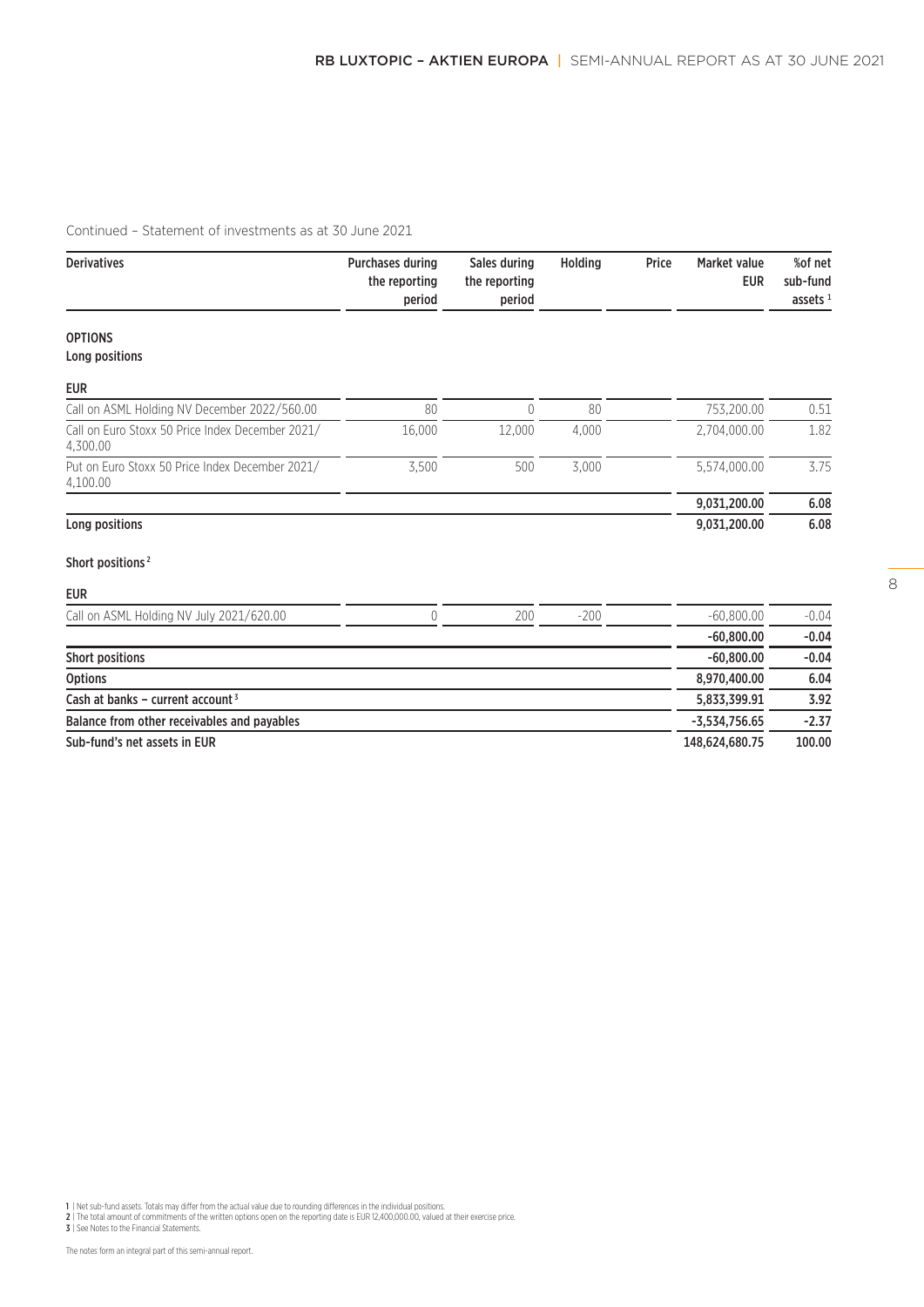# PURCHASES AND SALES FROM 1 JANUARY 2021 TO 30 JUNE 2021

Purchases and sales of securities, promissory note loans and derivatives carried out during the reporting period, including changes without inflows/outflows, if they are not included in the statement of investments.

| <b>ISIN</b> | <b>Securities</b> | Purchases during the | Sales during the |
|-------------|-------------------|----------------------|------------------|
|             |                   | reporting period     | reporting period |

#### EQUITIES, RIGHTS AND PROFIT-PARTICIPATION CERTIFICATES Listed securities

| Germany               |                               |            |         |         |
|-----------------------|-------------------------------|------------|---------|---------|
| DE0005810055          | Dte. Börse AG                 | <b>EUR</b> |         | 23,500  |
| DE0007664039          | Volkswagen AG PREF            | <b>EUR</b> |         | 13,600  |
| DE000A1ML7J1          | Vonovia SE                    | <b>EUR</b> | 0       | 31,000  |
| <b>Finland</b>        |                               |            |         |         |
| FI0009000681          | Nokia Ovi                     | <b>EUR</b> |         | 793,000 |
| <b>France</b>         |                               |            |         |         |
| FR0000073272          | SAFRAN                        | <b>EUR</b> | 21,000  | 21,000  |
| FR0000120578          | Sanofi S.A.                   | <b>EUR</b> |         | 27,700  |
| <b>Netherlands</b>    |                               |            |         |         |
| NL0011794037          | Koninklijke Ahold Delhaize NV | <b>EUR</b> |         | 77,000  |
| <b>Spain</b>          |                               |            |         |         |
| ES06445809L2          | Iberdrola S.A. BZR 26.01.21   | <b>EUR</b> | 286,363 | 286,363 |
| <b>United Kingdom</b> |                               |            |         |         |
| GB00B10RZP78          | Unilever Plc.                 | <b>EUR</b> |         | 37,000  |

#### OPTIONS

# EUR

| 200    | 200    |
|--------|--------|
| 200    | 200    |
| 2,200  | 2,200  |
| 1,500  | 1,500  |
| 6,700  | 6,700  |
| 5,000  | 5,000  |
| 6,000  | 6,000  |
| 3,500  | 3,500  |
| 2,800  | 2,800  |
| 2,500  | 2,500  |
| 6,000  | 6,000  |
| 0      | 4,000  |
| 2,000  | 2,000  |
| 6,500  | 1,500  |
| 2,000  | 2,000  |
| 4,500  | 4,500  |
| 22,400 | 22,400 |
| 500    | 500    |
| 3,000  | 3,000  |
| 2,000  | 2,000  |
|        |        |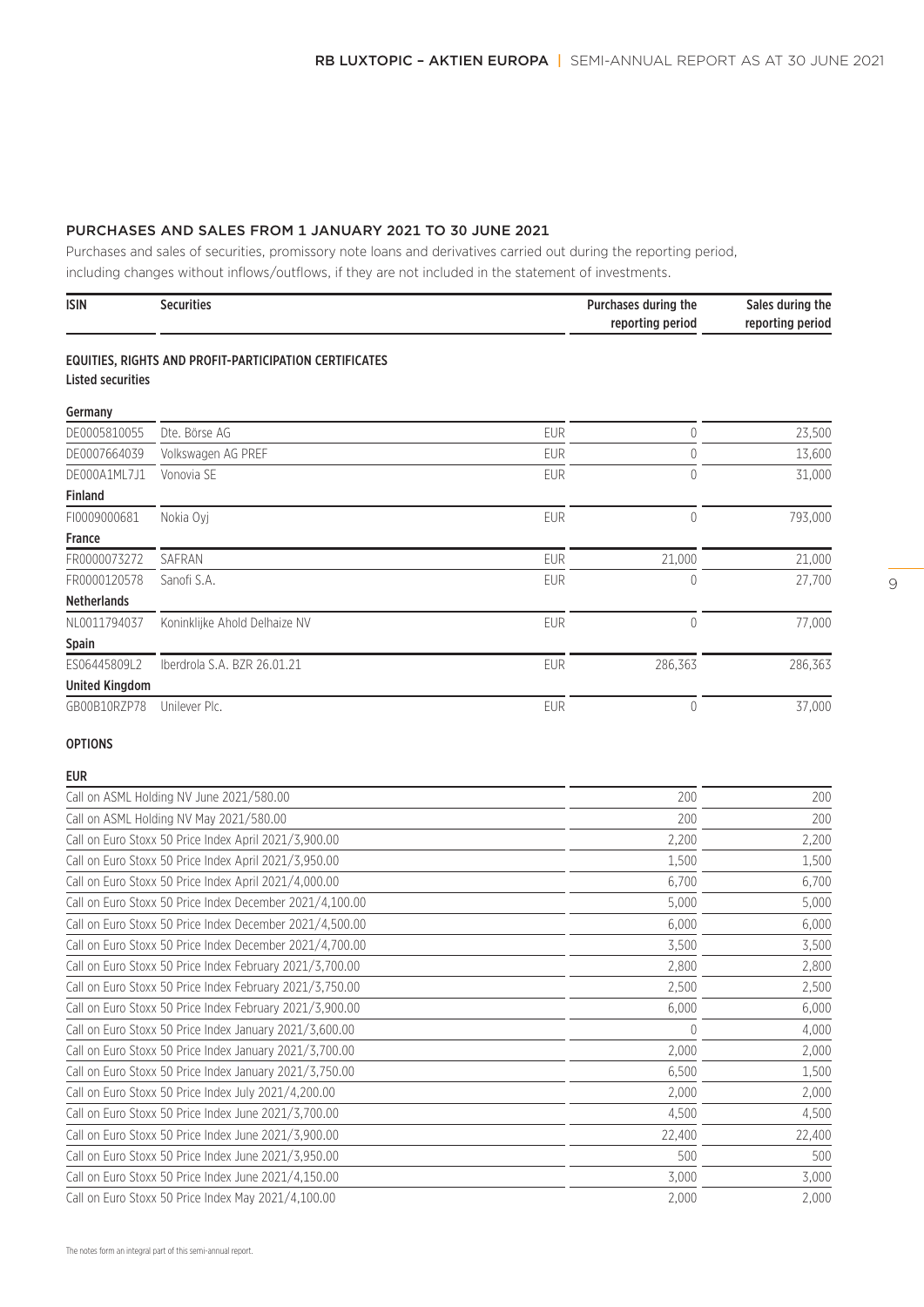Continued – Purchases and sales from 1 January 2021 to 30 June 2021

| <b>Derivatives</b>                                      | Purchases during the<br>reporting period | Sales during the<br>reporting period |
|---------------------------------------------------------|------------------------------------------|--------------------------------------|
| <b>EUR</b>                                              |                                          |                                      |
| Call on Euro Stoxx 50 Price Index March 2021/3,700.00   | 3,500                                    | 3,500                                |
| Call on Euro Stoxx 50 Price Index March 2021/3,800.00   | 9,500                                    | 9,500                                |
| Call on Euro Stoxx 50 Price Index March 2021/3,850.00   | 6,100                                    | 6,100                                |
| Call on Euro Stoxx 50 Price Index March 2021/3,900.00   | 7,300                                    | 7,300                                |
| Call on Nokia Oyj February 2021/5.00                    | 2,600                                    | 2,600                                |
| Call on SAP SE December 2022/100.00                     | 500                                      | 500                                  |
| Call on SAP SE July 2021/120.00                         | 500                                      | 500                                  |
| Call on SAP SE June 2021/116.00                         | 500                                      | 500                                  |
| Call on SAP SE May 2021/110.00                          | 500                                      | 500                                  |
| Put on Allianz SE May 2021/230.00                       | 170                                      | 170                                  |
| Put on BASF SE June 2021/72.00                          | 500                                      | 500                                  |
| Put on BASF SE May 2021/72.00                           | 500                                      | 500                                  |
| Put on Dte. Post AG June 2021/52.00                     | 293                                      | 293                                  |
| Put on Dte. Post AG May 2021/52.00                      | 1,100                                    | 1,100                                |
| Put on Euro Stoxx 50 Price Index April 2021/3,300.00    | 4,000                                    | 4,000                                |
| Put on Euro Stoxx 50 Price Index April 2021/3,400.00    | 11,500                                   | 11,500                               |
| Put on Euro Stoxx 50 Price Index April 2021/3,600.00    | 3,000                                    | 3,000                                |
| Put on Euro Stoxx 50 Price Index April 2021/3,700.00    | 6,500                                    | 6,500                                |
| Put on Euro Stoxx 50 Price Index April 2021/3,700.00    | 1,600                                    | 1,600                                |
| Put on Euro Stoxx 50 Price Index April 2021/3,850.00    | 1,000                                    | 1,000                                |
| Put on Euro Stoxx 50 Price Index December 2021/2,600.00 | 3,000                                    | 3,000                                |
| Put on Euro Stoxx 50 Price Index December 2021/2,800.00 | 3,500                                    | 3,500                                |
| Put on Euro Stoxx 50 Price Index December 2021/3,100.00 | 3,500                                    | 3,500                                |
| Put on Euro Stoxx 50 Price Index December 2021/3,200.00 | 3,000                                    | 3,000                                |
| Put on Euro Stoxx 50 Price Index December 2021/3,300.00 | 3,500                                    | 3,500                                |
| Put on Euro Stoxx 50 Price Index December 2021/3,600.00 | 3,000                                    | 3,000                                |
| Put on Euro Stoxx 50 Price Index December 2021/3,700.00 | 3,500                                    | 3,500                                |
| Put on Euro Stoxx 50 Price Index December 2021/3,900.00 | 3,500                                    | 3,500                                |
| Put on Euro Stoxx 50 Price Index February 2021/3,000.00 | 3,000                                    | 3,000                                |
| Put on Euro Stoxx 50 Price Index February 2021/3,300.00 | 1,400                                    | 1,400                                |
| Put on Euro Stoxx 50 Price Index February 2021/3,400.00 | 2,100                                    | 2,100                                |
| Put on Euro Stoxx 50 Price Index February 2021/3,450.00 | 1,200                                    | 1,200                                |
| Put on Euro Stoxx 50 Price Index February 2021/3,500.00 | 3,000                                    | 3,000                                |
| Put on Euro Stoxx 50 Price Index February 2021/3,600.00 | 3,000                                    | 3,000                                |
| Put on Euro Stoxx 50 Price Index January 2021/3,300.00  | 2,000                                    | 2,000                                |
| Put on Euro Stoxx 50 Price Index January 2021/3,400.00  | 2,000                                    | 2,000                                |
| Put on Euro Stoxx 50 Price Index January 2021/3,600.00  | 2,000                                    | 2,000                                |
| Put on Euro Stoxx 50 Price Index July 2021/3.600,00     | 3,500                                    | 3,500                                |
| Put on Euro Stoxx 50 Price Index July 2021/3,800.00     | 7,000                                    | 7,000                                |
| Put on Euro Stoxx 50 Price Index July 2021/3,900.00     | 2,000                                    | 2,000                                |
| Put on Euro Stoxx 50 Price Index July 2021/3,950.00     | 1,000                                    | 1,000                                |
| Put on Euro Stoxx 50 Price Index June 2021/3,400.00     | 3,500                                    | 3,500                                |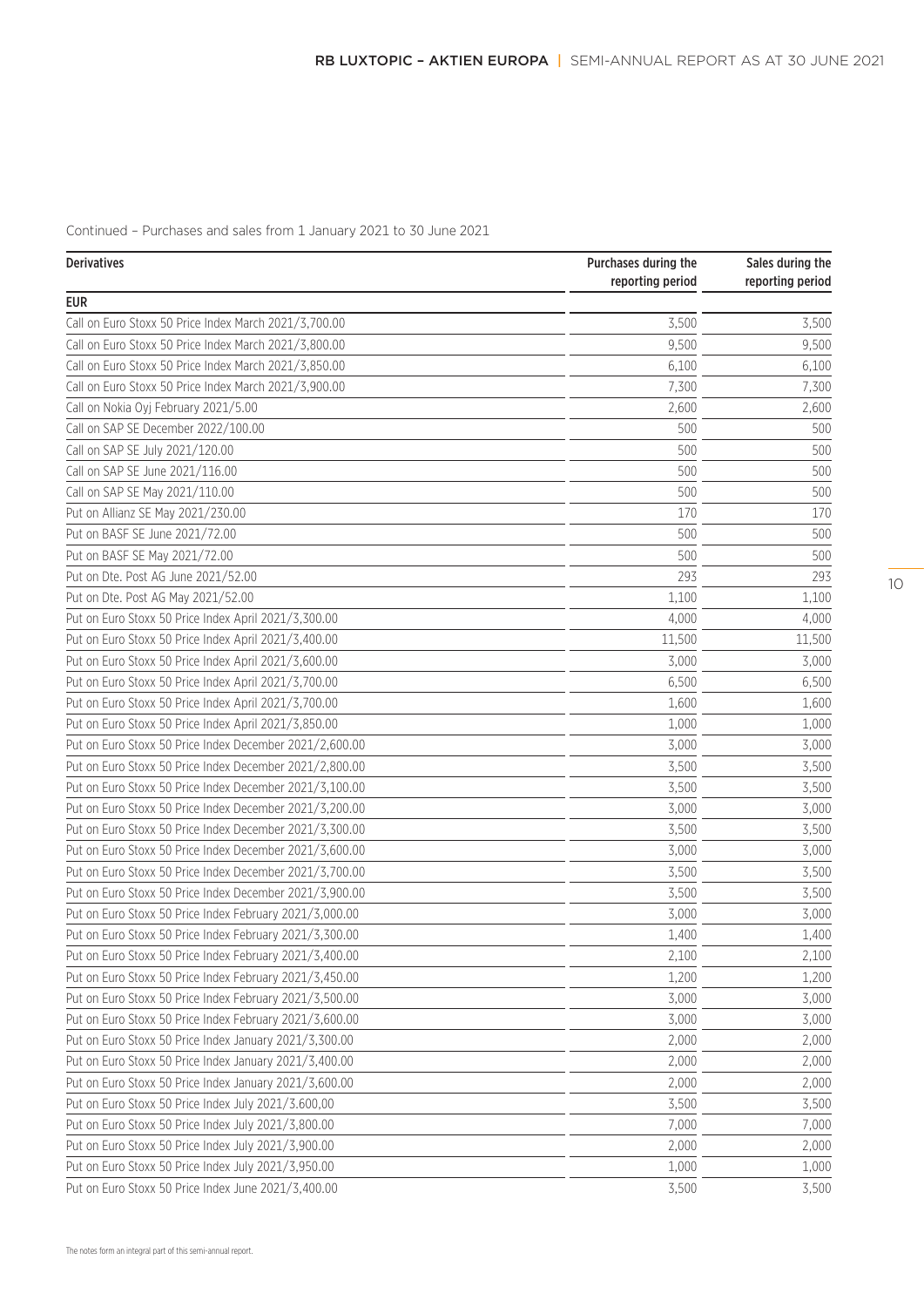Continued – Purchases and sales from 1 January 2021 to 30 June 2021

| <b>Derivatives</b>                                                           | Purchases during the<br>reporting period | Sales during the |  |
|------------------------------------------------------------------------------|------------------------------------------|------------------|--|
| <b>EUR</b>                                                                   |                                          | reporting period |  |
| Put on Euro Stoxx 50 Price Index June 2021/3,400.00                          | 1,200                                    | 1,200            |  |
| Put on Euro Stoxx 50 Price Index June 2021/3,450.00                          | 1,200                                    | 1,200            |  |
| Put on Euro Stoxx 50 Price Index June 2021/3,500.00                          | 3,000                                    | 3,000            |  |
| Put on Euro Stoxx 50 Price Index June 2021/3,600.00                          | 3,000                                    | 3,000            |  |
| Put on Euro Stoxx 50 Price Index June 2021/3,700.00                          | 4,000                                    | 4,000            |  |
| Put on Euro Stoxx 50 Price Index June 2021/3,800.00                          | 3,500                                    | 3,500            |  |
| Put on Euro Stoxx 50 Price Index June 2021/3,850.00                          | 1,000                                    | 1,000            |  |
| Put on Euro Stoxx 50 Price Index June 2021/3,900.00                          | 12,000                                   | 12,000           |  |
| Put on Euro Stoxx 50 Price Index June 2021/3,950.00                          | 3,500                                    | 3,500            |  |
| Put on Euro Stoxx 50 Price Index June 2021/4,000.00                          | 3,500                                    | 3,500            |  |
| Put on Euro Stoxx 50 Price Index May 2021/3,500.00                           | 18,800                                   | 18,800           |  |
| Put on Euro Stoxx 50 Price Index May 2021/3,600.00                           | 10,800                                   | 10,800           |  |
| Put on Euro Stoxx 50 Price Index May 2021/3,700.00                           | 10,500                                   | 10,500           |  |
| Put on Euro Stoxx 50 Price Index May 2021/3,800.00                           | 9,000                                    | 9,000            |  |
| Put on Euro Stoxx 50 Price Index May 2021/3,900.00                           | 3,000                                    | 3,000            |  |
| Put on Euro Stoxx 50 Price Index May 2021/3,950.00                           | 8,000                                    | 8,000            |  |
| Put on Euro Stoxx 50 Price Index May 2021/4,000.00                           | 3,000                                    | 3,000            |  |
| Put on Euro Stoxx 50 Price Index March 2021/3,200.00                         | 12,100                                   | 12,100           |  |
| Put on Euro Stoxx 50 Price Index March 2021/3,400.00                         | 16,500                                   | 16,500           |  |
| Put on Euro Stoxx 50 Price Index March 2021/3,400.00                         | $\theta$                                 | 4,000            |  |
| Put on Euro Stoxx 50 Price Index March 2021/3,500.00                         | 3,000                                    | 3,000            |  |
| Put on Euro Stoxx 50 Price Index March 2021/3,600.00                         | 2,000                                    | 2,000            |  |
| Put on Euro Stoxx 50 Price Index March 2021/3,700.00                         | 6,500                                    | 6,500            |  |
| Put on Euro Stoxx 50 Price Index September 2021/3,900.00                     | 5,500                                    | 5,500            |  |
| Put on Euro Stoxx 50 Price Index September 2021/3,950.00                     | 7,500                                    | 7,500            |  |
| Put on Euro Stoxx 50 Price Index September 2021/4,000.00                     | 6,500                                    | 6,500            |  |
| Put on Münchener Rückversicherungs-Gesellschaft AG in Munich May 2021/260.00 | 110                                      | 110              |  |
| Put on Nokia Oyj April 2021/3.40                                             | 2,600                                    | 2,600            |  |
| Put on Nokia Oyj February 2021/4.00                                          | 2,600                                    | 2,600            |  |
| Put on Nokia Oyj March 2021/3.50                                             | 2,600                                    | 2,600            |  |
| Put on SAP SE June 2021/100.00                                               | 500                                      | 500              |  |
| Put on SAP SE May 2021/100.00                                                | 500                                      | 500              |  |

# EXCHANGE RATES

As at 30 June 2021, assets were held exclusively in the sub-fund currency, the euro.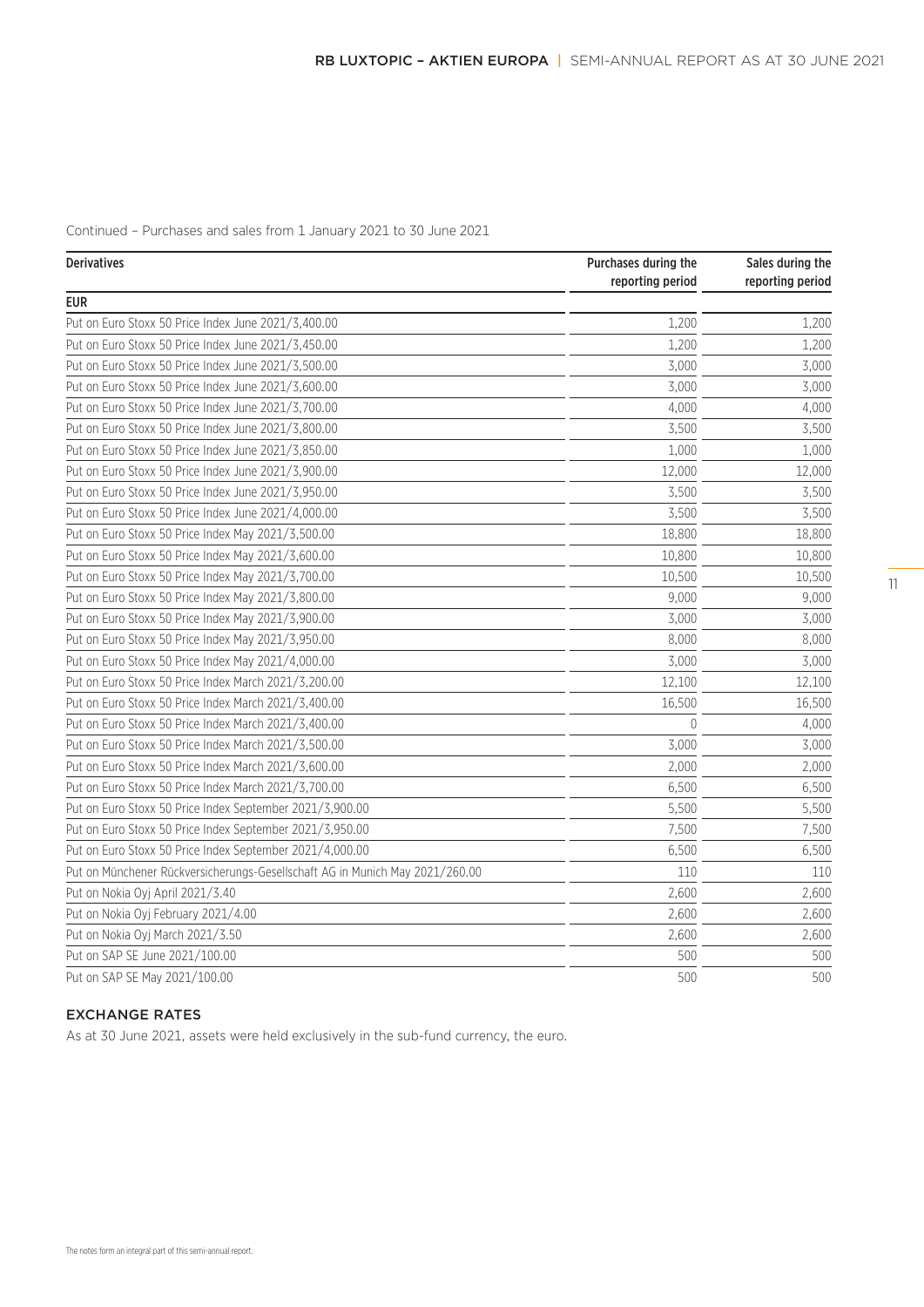Securities 86.83<sup>%</sup> Options 10.83 % Cash at banks<sup>2</sup> 3.93% Balance from other receivables and payables  $\overline{\phantom{0}}$  -1.59%

100.00%

# UNIT CLASSES

The company is entitled to create unit classes with different rights in terms of the units. The following unit classes with the following features are currently available:

|                                | Unit class A | Unit class B     |
|--------------------------------|--------------|------------------|
| Securities ID number:          | A0CATN       | A2P6A3           |
| ISIN:                          | LU0191701282 | LU2185964876     |
| Initial charge:                | up to 5.00%  | None             |
| Redemption fee:                | None         | None             |
| Management fee:                | $0.76%$ p.a. | $0.16%$ p.a.     |
| Minimum subsequent investment: | None         | EUR 1,000,000.00 |
| Use of income:                 | distribution | distribution     |
| Currency:                      | <b>EUR</b>   | <b>EUR</b>       |

# **GEOGRAPHICAL AND SECTOR BREAKDOWN**<sup>1</sup>

| Geographical breakdown                      |          | Sector breakdown                             |       |
|---------------------------------------------|----------|----------------------------------------------|-------|
| United States of America                    | 35.96%   | Semiconductors & equipment for               | 8.90% |
| Germany                                     | 17.17%   | semiconductor production                     |       |
| France                                      | 7.40%    | Software & services                          | 7.67% |
| Switzerland                                 | 4.60%    | Materials                                    | 6.78% |
| Netherlands                                 | 3.93%    | Household goods & personal care products     | 5.82% |
| United Kingdom                              | 3.76%    | Pharmaceuticals, biotechnology & biosciences | 5.37% |
| China                                       | 2.32%    | Food, beverages & tobacco                    | 4.74% |
| Japan                                       | 2.23%    | <b>Banks</b>                                 | 4.39% |
| Spain                                       | 2.22%    | Consumer goods & clothing                    | 3.91% |
| Finland                                     | 1.53%    | Media & entertainment                        | 3.91% |
| Sweden                                      | 1.08%    | Diversified financial services               | 3.80% |
| South Korea                                 | 0.84%    | Wholesale & retail                           | 3.76% |
| Belgium                                     | 0.81%    | Transport                                    | 3.71% |
| Denmark                                     | 0.77%    | Automotive & components                      | 3.69% |
| Norway                                      | 0.76%    | Hardware & equipment                         | 3.08% |
| Ireland                                     | 0.73%    | Insurance                                    | 3.08% |
| Italy                                       | 0.72%    | Healthcare: Equipment & services             | 3.01% |
| Securities                                  | 86.83%   | <b>Utilities</b>                             | 2.99% |
| Options                                     | 10.83%   | Capital goods                                | 2.96% |
| Cash at banks <sup>2</sup>                  | 3.93%    | Consumer services                            | 2.20% |
| Balance from other receivables and payables | $-1.59%$ | Telecommunication services                   | 1.50% |
|                                             | 100.00%  | Energy                                       | 0.80% |
|                                             |          | Business services & supplies                 | 0.76% |

1 | Totals may differ from the actual value due to rounding differences in the individual positions. 2 | See Notes to the Financial Statements.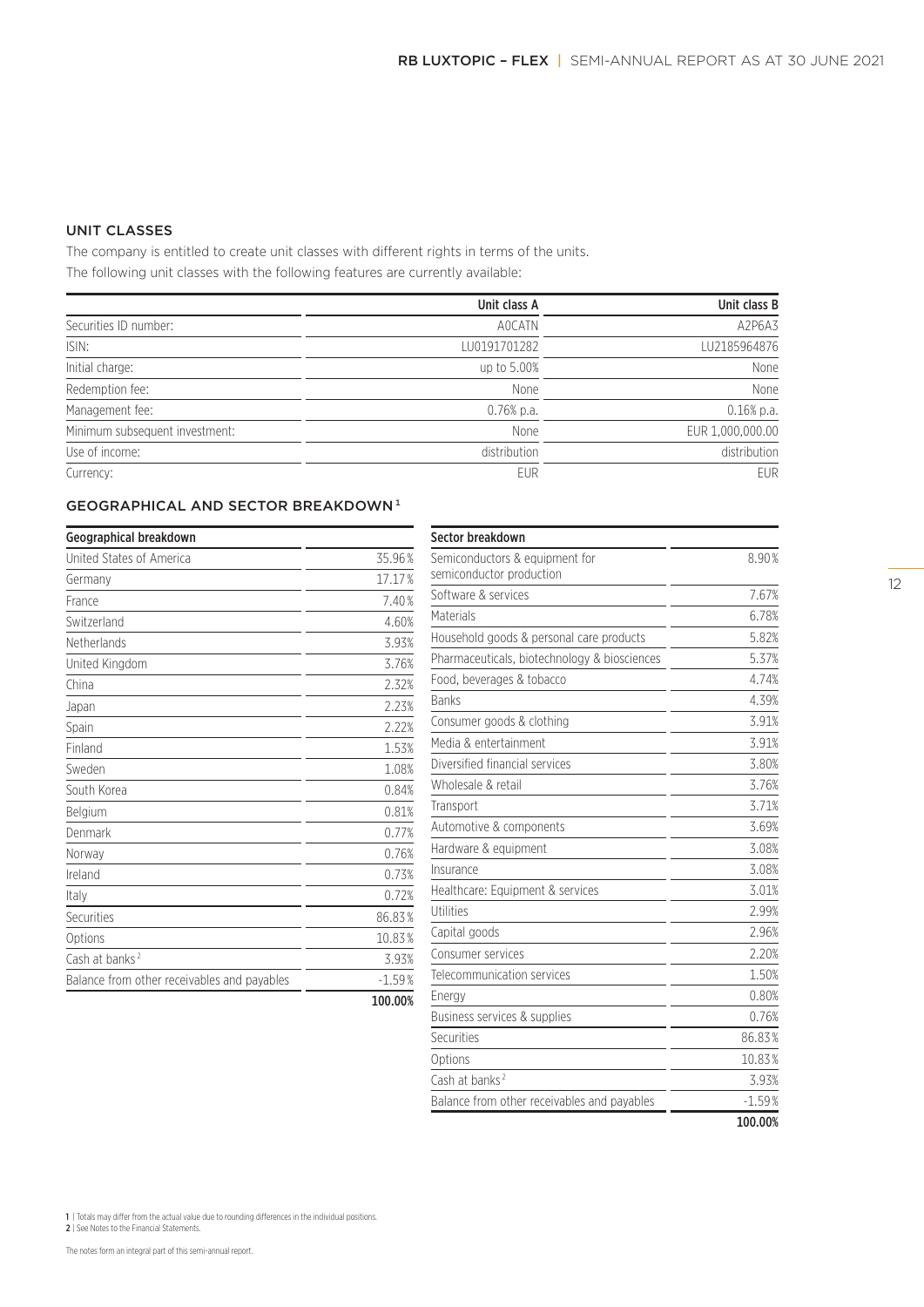# COMPOSITION OF THE SUB-FUND'S NET ASSETS

as at 30 June 2021

|                                                                   | <b>EUR</b>      |
|-------------------------------------------------------------------|-----------------|
| Securities<br>(acquisition cost of securities: EUR 49,409,497.87) | 57,583,421.88   |
| Options                                                           | 7,190,000.00    |
| Cash at banks <sup>1</sup>                                        | 2,609,984.23    |
| Dividends receivable                                              | 19,124.77       |
| Subscriptions receivable                                          | 282,228.17      |
| Receivables from securities transactions                          | 5,821,594.03    |
| Receivable for currency transactions                              | 2,826,750.33    |
|                                                                   | 76,333,103.41   |
| Redemptions payable                                               | $-178,617.62$   |
| Interest liabilities                                              | $-9.929.91$     |
| Liabilities from securities transactions                          | $-6,210,479.50$ |
| Payable for currency transactions                                 | $-2,825,366.12$ |
| Other liabilities <sup>2</sup>                                    | $-751,324.12$   |
|                                                                   | $-9,975,717.27$ |
| Sub-fund's net assets                                             | 66,357,386.14   |

# ALLOCATION TO UNIT CLASSES

#### Unit class A

| Pro rata sub-fund's net assets | EUR 46.107.450.56 |
|--------------------------------|-------------------|
| Units outstanding              | 139.463.138       |
| Net asset value                | FUR 330.61        |
| Unit class B                   |                   |
| Pro rata sub-fund's net assets | EUR 20.249.935.58 |
| Units outstanding              | 166,963.747       |

| $0.1120$ <i>decordinality</i> | 10010001111 |
|-------------------------------|-------------|
| Net asset value               | EUR 121.28  |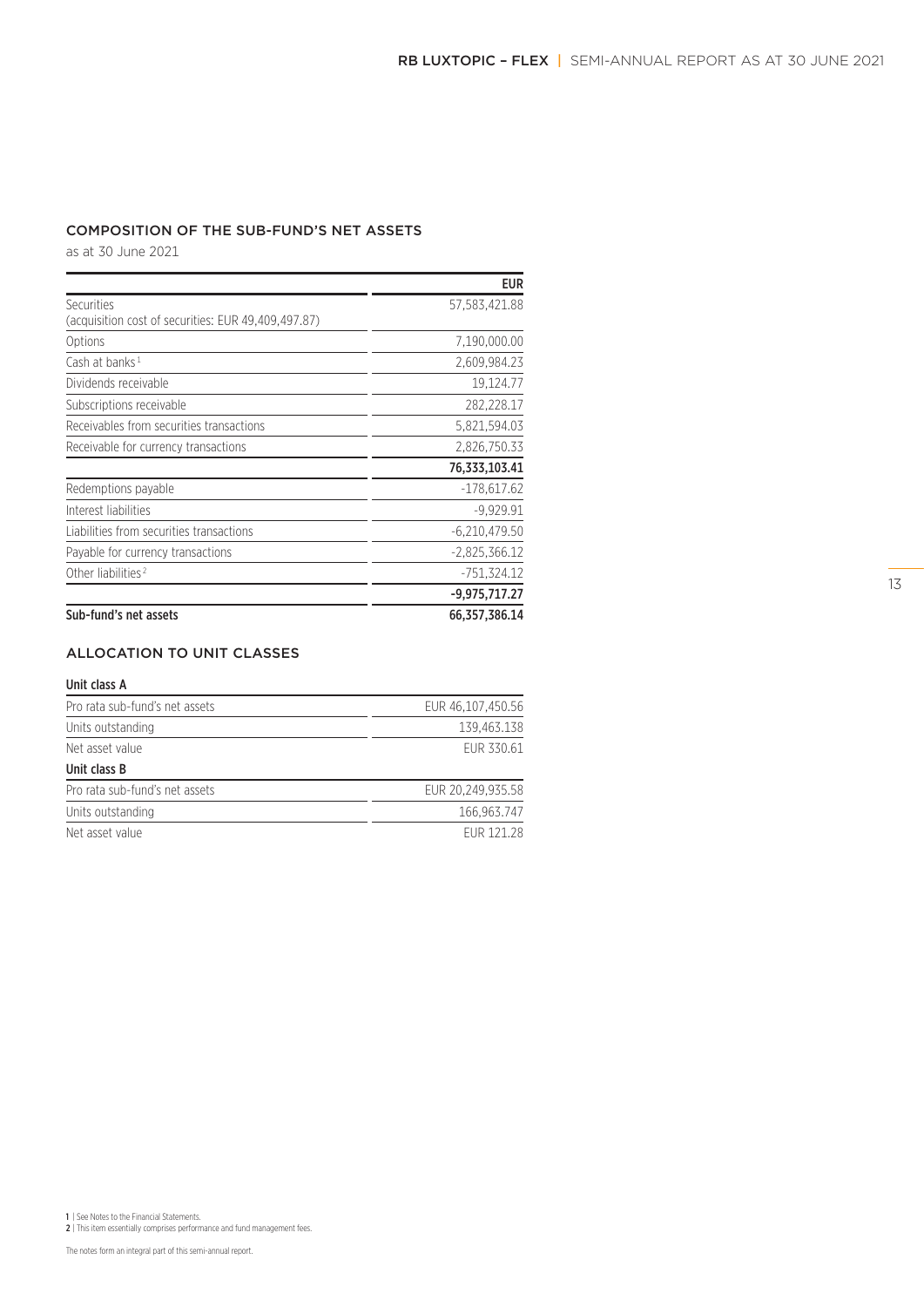# STATEMENT OF INVESTMENTS AS AT 30 JUNE 2021

| <b>ISIN</b>              | <b>Securities</b>                                             | <b>Purchases during</b><br>the reporting | period   | Sales during<br>the reporting<br>period | Holding | Price    | Market value<br><b>EUR</b> | % of net<br>sub-fund<br>assets $1$ |
|--------------------------|---------------------------------------------------------------|------------------------------------------|----------|-----------------------------------------|---------|----------|----------------------------|------------------------------------|
| <b>Listed securities</b> | EQUITIES, RIGHTS AND PROFIT-PARTICIPATION CERTIFICATES        |                                          |          |                                         |         |          |                            |                                    |
| <b>Belgium</b>           |                                                               |                                          |          |                                         |         |          |                            |                                    |
| BE0974293251             | Anheuser-Busch InBev S.A./NV EUR                              |                                          | 2,300    | 0                                       | 8,700   | 61.5000  | 535,050.00                 | 0.81                               |
|                          |                                                               |                                          |          |                                         |         |          | 535,050.00                 | 0.81                               |
| China                    |                                                               |                                          |          |                                         |         |          |                            |                                    |
| US01609W1027             | Alibaba Group Holding Ltd.<br>ADR <sup>2</sup>                | <b>USD</b>                               | 1,800    | $\overline{0}$                          | 2,600   | 229.4400 | 501,129.03                 | 0.76                               |
| US0567521085             | Baidu Inc. ADR <sup>2</sup>                                   | <b>USD</b>                               | 2,400    | 0                                       | 3,000   | 207.6700 | 523,361.90                 | 0.79                               |
| CNE100000296             | BYD Co. Ltd.                                                  | <b>HKD</b>                               | 2,900    | 0                                       | 19,900  | 236.6000 | 509,461.36                 | 0.77                               |
|                          |                                                               |                                          |          |                                         |         |          | 1,533,952.29               | 2.32                               |
| <b>Denmark</b>           |                                                               |                                          |          |                                         |         |          |                            |                                    |
| DK0060534915             | Novo-Nordisk AS                                               | <b>DKK</b>                               | 900      | $\overline{0}$                          | 7,300   | 521.8000 | 512,263.48                 | 0.77                               |
|                          |                                                               |                                          |          |                                         |         |          | 512,263.48                 | 0.77                               |
| Germany                  |                                                               |                                          |          |                                         |         |          |                            |                                    |
| DE000A1EWWW0 adidas AG   |                                                               | <b>EUR</b>                               | 450      | 0                                       | 1,650   | 317.5000 | 523,875.00                 | 0.79                               |
| DE0008404005             | Allianz SE                                                    | <b>EUR</b>                               | 700      | 0                                       | 2,500   | 212.8000 | 532,000.00                 | 0.80                               |
| DE000BASF111             | <b>BASF SE</b>                                                | <b>EUR</b>                               | 2,200    | $\mathbf 0$                             | 7,400   | 66.8300  | 494,542.00                 | 0.75                               |
| DE0005190003             | Bayer. Motoren Werke AG                                       | <b>EUR</b>                               | 700      | 0                                       | 5,500   | 91.2600  | 501,930.00                 | 0.76                               |
| DE0005200000             | Beiersdorf AG                                                 | <b>EUR</b>                               | 1,100    | 0                                       | 4,800   | 102.3000 | 491,040.00                 | 0.74                               |
| DE0005439004             | Continental AG                                                | <b>EUR</b>                               | 800      | $\overline{0}$                          | 3,800   | 127.6400 | 485,032.00                 | 0.73                               |
| DE0006062144             | Covestro AG                                                   | <b>EUR</b>                               | 2,800    | 0                                       | 8,700   | 54.9400  | 477,978.00                 | 0.72                               |
| DE0007100000             | Daimler AG                                                    | <b>EUR</b>                               | $\theta$ | 0                                       | 6,000   | 76.2800  | 457,680.00                 | 0.69                               |
| DE0005810055             | Dte. Börse AG                                                 | <b>EUR</b>                               | 2,130    | 0                                       | 3,400   | 148.9500 | 506,430.00                 | 0.76                               |
| DE0008232125             | Dte. Lufthansa AG                                             | <b>EUR</b>                               | 31,000   | $\overline{0}$                          | 47,000  | 9.4360   | 443,492.00                 | 0.67                               |
| DE0005552004             | Dte. Post AG                                                  | <b>EUR</b>                               | 9,300    | 8,800                                   | 9,300   | 58.5300  | 544,329.00                 | 0.82                               |
| DE000ENAG999             | E.ON SE                                                       | <b>EUR</b>                               | 11,500   | 0                                       | 50,000  | 9.8930   | 494,650.00                 | 0.75                               |
| DE0005785802             | Fresenius Medical Care AG &<br>Co. KGaA                       | <b>EUR</b>                               | 1,800    | 0                                       | 7,000   | 69.6000  | 487,200.00                 | 0.73                               |
| DE0005785604             | Fresenius SE & Co. KGaA                                       | <b>EUR</b>                               | 2,000    | 0                                       | 11,000  | 43.9950  | 483,945.00                 | 0.73                               |
| DE0008402215             | Hannover Rück SE                                              | <b>EUR</b>                               | 3,400    | 0                                       | 3,400   | 143.4500 | 487,730.00                 | 0.74                               |
| DE0006047004             | HeidelbergCement AG                                           | <b>EUR</b>                               | 900      | 0                                       | 6,700   | 73.4200  | 491,914.00                 | 0.74                               |
| DE0006048432             | Henkel AG & Co. KGaA -VZ-                                     | <b>EUR</b>                               | 1,900    | 0                                       | 5,400   | 89.8600  | 485,244.00                 | 0.73                               |
| DE0006231004             | Infineon Technologies AG <sup>3</sup>                         | <b>EUR</b>                               | 3,100    | 0                                       | 14,600  | 34.4800  | 503,408.00                 | 0.76                               |
| DE0005470405             | LANXESS AG                                                    | <b>EUR</b>                               | 2,700    | 0                                       | 8,300   | 58.2400  | 483,392.00                 | 0.73                               |
| DE0008430026             | Münchener Rückversicherungs- EUR<br>Gesellschaft AG in Munich |                                          | 900      | 0                                       | 2,300   | 233.5000 | 537,050.00                 | 0.81                               |
| DE0007037129             | RWE AG                                                        | <b>EUR</b>                               | 4,000    | 2,700                                   | 16,000  | 30.9500  | 495,200.00                 | 0.75                               |
| DE0007164600             | SAP SE                                                        | <b>EUR</b>                               | 600      | 0                                       | 4,100   | 119.7400 | 490,934.00                 | 0.74                               |
| DE0007236101             | Siemens AG                                                    | <b>EUR</b>                               | 2,100    | 0                                       | 3,600   | 134.6000 | 484,560.00                 | 0.73                               |

11,383,555.00 17.17

1 | Net sub-fund assets. Totals may differ from the actual value due to rounding differences in the individual positions.<br>2 | Head office in China, registered in the Cayman Islands.<br>3 | These securities are subject either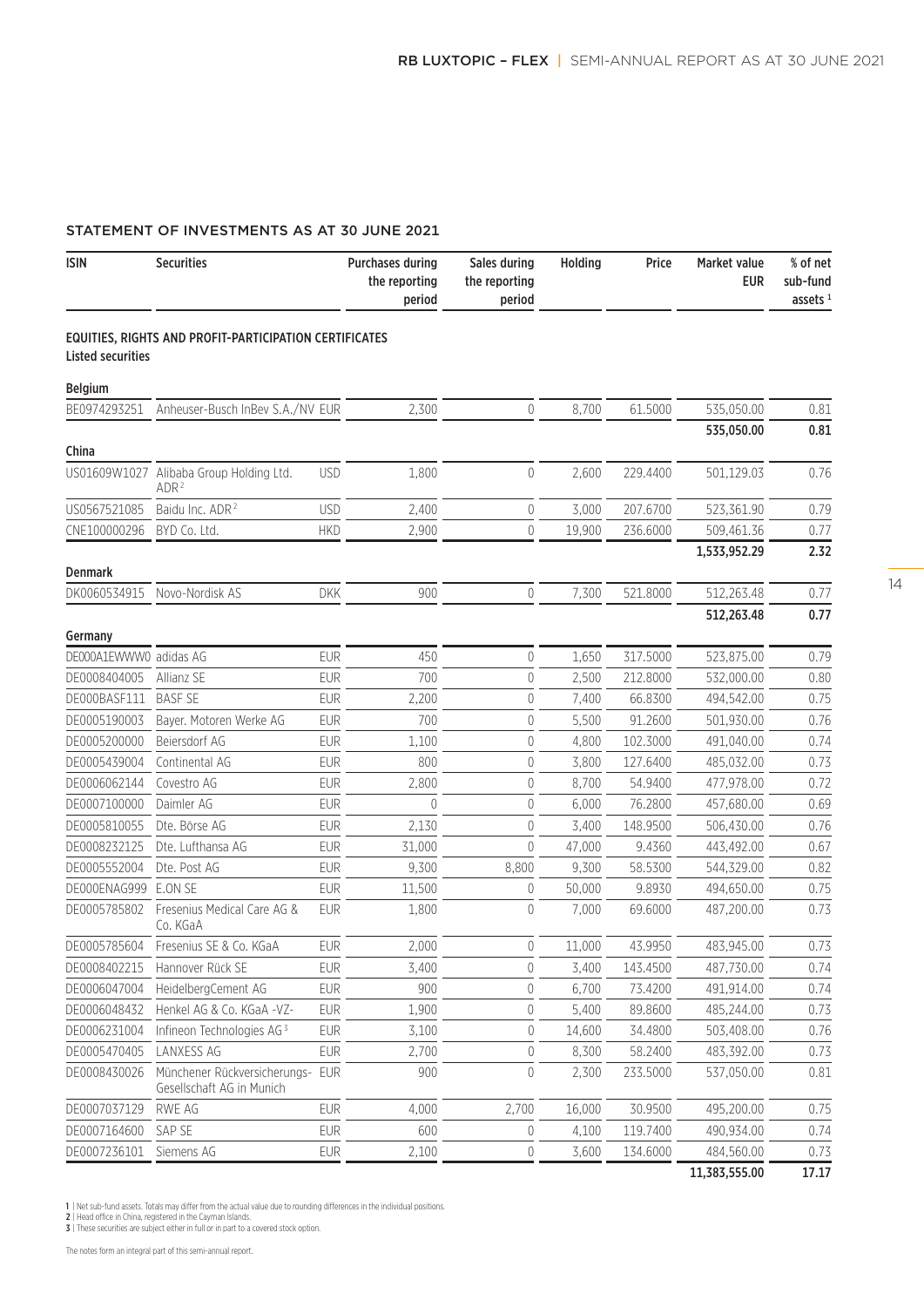| <b>ISIN</b>             | <b>Securities</b>                                                                          |            | <b>Purchases during</b><br>the reporting<br>period | Sales during<br>the reporting<br>period | Holding | Price       | Market value<br><b>EUR</b> | % of net<br>sub-fund<br>assets $1$ |
|-------------------------|--------------------------------------------------------------------------------------------|------------|----------------------------------------------------|-----------------------------------------|---------|-------------|----------------------------|------------------------------------|
| <b>Finland</b>          |                                                                                            |            |                                                    |                                         |         |             |                            |                                    |
| FI0009013403            | KONE Corporation                                                                           | <b>EUR</b> | 7,100                                              | 0                                       | 7,100   | 70.0400     | 497,284.00                 | 0.75                               |
| FI0009000681            | Nokia Oyj <sup>2</sup>                                                                     | <b>EUR</b> | 114,000                                            | 83,000                                  | 114,000 | 4.5510      | 518,814.00                 | 0.78                               |
|                         |                                                                                            |            |                                                    |                                         |         |             | 1,016,098.00               | 1.53                               |
| <b>France</b>           |                                                                                            |            |                                                    |                                         |         |             |                            |                                    |
| FR0000120628            | AXA S.A.                                                                                   | <b>EUR</b> | 5,100                                              | 0                                       | 22,300  | 21.6650     | 483,129.50                 | 0.73                               |
| FR0000131104            | BNP Paribas S.A.                                                                           | <b>EUR</b> | 1,300                                              | $\overline{0}$                          | 8,900   | 53.5700     | 476,773.00                 | 0.72                               |
| FR0000120644            | Danone S.A.                                                                                | <b>EUR</b> | 5,700                                              | $\mathbf 0$                             | 8,500   | 59.4400     | 505,240.00                 | 0.76                               |
| FR0000121485            | Kering S.A.                                                                                | <b>EUR</b> | 0                                                  | $\mathbf 0$                             | 600     | 754.4000    | 452,640.00                 | 0.68                               |
| FR0000120073            | L'Air Liquide - Société Anonyme EUR<br>pour l'Étude et l'Exploitation des<br>Procédés Geor |            | 750                                                | $\mathbf{0}$                            | 3,300   | 148.7200    | 490,776.00                 | 0.74                               |
| FR0000120321            | L'Oréal S.A.                                                                               | <b>EUR</b> | 640                                                | $\mathbf 0$                             | 1,300   | 383.2500    | 498,225.00                 | 0.75                               |
| FR0000121014            | LVMH Moët Hennessy<br>Louis Vuitton SE                                                     | <b>EUR</b> | 100                                                | $\theta$                                | 780     | 674.0000    | 525,720.00                 | 0.79                               |
| FR0000120578            | Sanofi S.A.                                                                                | <b>EUR</b> | 1,100                                              | $\mathbf 0$                             | 5,500   | 88.3300     | 485,815.00                 | 0.73                               |
| FR0000120271            | TotalEnergies SE                                                                           | <b>EUR</b> | 4,400                                              | $\mathbf 0$                             | 13,700  | 38.6050     | 528,888.50                 | 0.80                               |
| FR0000125486            | VINCI S.A.                                                                                 | <b>EUR</b> | 1,100                                              | $\mathbf 0$                             | 5,100   | 90.5300     | 461,703.00                 | 0.70                               |
|                         |                                                                                            |            |                                                    |                                         |         |             | 4,908,910.00               | 7.40                               |
| Ireland<br>IE00BYTBXV33 | Ryanair Holdings Plc.                                                                      | <b>EUR</b> | 21,213                                             | $\mathbf 0$                             | 31,000  | 15.5650     | 482,515.00                 | 0.73                               |
|                         |                                                                                            |            |                                                    |                                         |         |             | 482,515.00                 | 0.73                               |
| Italy                   |                                                                                            |            |                                                    |                                         |         |             |                            |                                    |
| IT0000072618            | Intesa Sanpaolo S.p.A.                                                                     | <b>EUR</b> | 30,000                                             | $\theta$                                | 204,000 | 2.3565      | 480,726.00                 | 0.72                               |
|                         |                                                                                            |            |                                                    |                                         |         |             | 480,726.00                 | 0.72                               |
| Japan                   |                                                                                            |            |                                                    |                                         |         |             |                            |                                    |
| JP3358000002            | Shimano Inc.                                                                               | JPY        | 2,500                                              | $\theta$                                | 2,500   | 26,370.0000 | 501,226.74                 | 0.76                               |
| JP3436100006            | SoftBank Group Corporation                                                                 | JPY        | 4,600                                              | $\mathbf 0$                             | 8,200   | 7,755.0000  | 483,481.38                 | 0.73                               |
| JP3633400001            | Toyota Motor Corporation                                                                   | JPY        | 4,400                                              | $\overline{0}$                          | 6,600   | 9,740.0000  | 488,750.24                 | 0.74                               |
| <b>Netherlands</b>      |                                                                                            |            |                                                    |                                         |         |             | 1,473,458.36               | 2.23                               |
| NL0010273215            | <b>ASML Holding NV</b>                                                                     | <b>EUR</b> | $\theta$                                           | $\mathbf 0$                             | 1,010   | 589.9000    | 595,799.00                 | 0.90                               |
| NL0000009165            | Heineken NV                                                                                | <b>EUR</b> | 6,000                                              | 1,000                                   | 5,000   | 102.7500    | 513,750.00                 | 0.77                               |
| NL0011821202            | ING Groep NV                                                                               | <b>EUR</b> | 43,000                                             | 0                                       | 43,000  | 11.2200     | 482,460.00                 | 0.73                               |
| NL0009538784            | NXP Semiconductors NV                                                                      | <b>USD</b> | 1,200                                              | 0                                       | 3,100   | 207.7000    | 540,885.42                 | 0.82                               |
| NL0013654783            | Prosus NV                                                                                  | <b>EUR</b> | 2,200                                              | $\mathbf 0$                             | 5,700   | 83.1200     | 473,784.00                 | 0.71                               |
|                         |                                                                                            |            |                                                    |                                         |         |             | 2,606,678.42               | 3.93                               |
| Norway                  |                                                                                            |            |                                                    |                                         |         |             |                            |                                    |
| NO0005668905            | Tomra Systems ASA                                                                          | <b>NOK</b> | 10,600                                             | $\mathbf 0$                             | 10,600  | 487.3000    | 507,235.30                 | 0.76                               |
|                         |                                                                                            |            |                                                    |                                         |         |             | 507,235.30                 | 0.76                               |

1 | Net sub-fund assets. Totals may differ from the actual value due to rounding differences in the individual positions. 2 | These securities are subject either in full or in part to a covered stock option.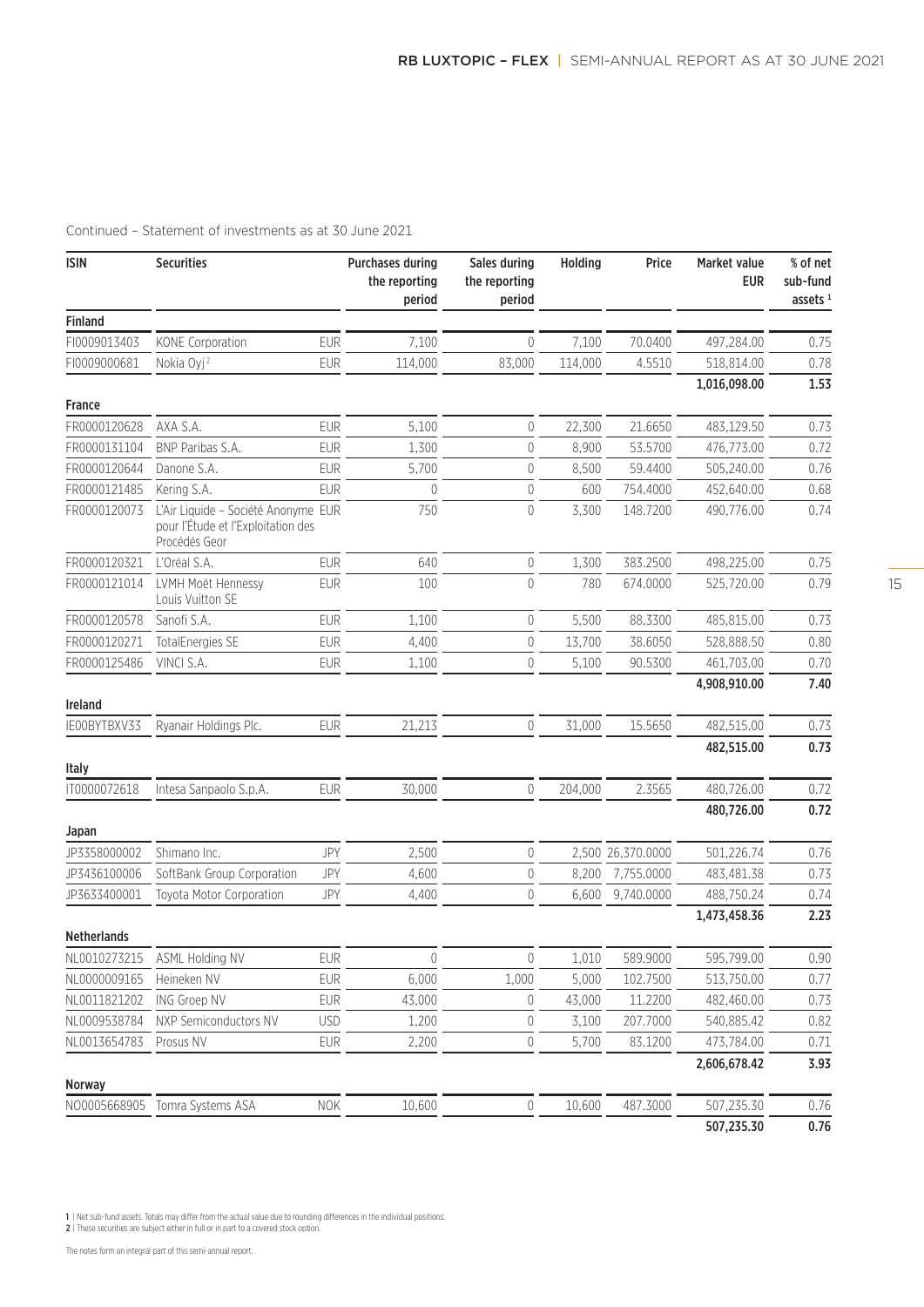| <b>ISIN</b>                     | <b>Securities</b>                    |            | <b>Purchases during</b><br>the reporting<br>period | Sales during<br>the reporting<br>period | Holding | Price      | <b>Market value</b><br><b>EUR</b> | % of net<br>sub-fund<br>assets $1$ |
|---------------------------------|--------------------------------------|------------|----------------------------------------------------|-----------------------------------------|---------|------------|-----------------------------------|------------------------------------|
| Sweden                          |                                      |            |                                                    |                                         |         |            |                                   |                                    |
| SE0015812219                    | Swedish Match AB                     | SEK        | 67,000                                             | 45,000                                  | 22,000  | 74.0600    | 160,604.84                        | 0.24                               |
| SE0000108656                    | Telefonaktiebolaget L.M. Ericsson    | <b>SEK</b> | 19,500                                             | 0                                       | 52,000  | 108.8200   | 557,781.74                        | 0.84                               |
|                                 |                                      |            |                                                    |                                         |         |            | 718,386.58                        | 1.08                               |
| <b>Switzerland</b>              |                                      |            |                                                    |                                         |         |            |                                   |                                    |
| CH0038389992                    | <b>BB Biotech AG</b>                 | CHF        | 900                                                | 0                                       | 6,200   | 86.9000    | 491,632.45                        | 0.74                               |
| CH0010645932                    | Givaudan SA                          | CHF        | 65                                                 | 0                                       | 125     | 4,344.0000 | 495,483.16                        | 0.75                               |
| CH0038863350                    | Nestlé S.A.                          | CHF        | 800                                                | $\mathbf 0$                             | 4,700   | 116.3000   | 498,777.26                        | 0.75                               |
| CH0012005267                    | Novartis AG                          | CHF        | 1,900                                              | $\mathbf 0$                             | 6,400   | 84.5700    | 493,884.48                        | 0.74                               |
| CH0012032048                    | Roche Holding AG Genussscheine       | <b>CHF</b> | 550                                                | 0                                       | 1,750   | 348.8000   | 556,985.13                        | 0.84                               |
| CH0024638196                    | Schindler Holding AG                 | CHF        | 500                                                | $\overline{0}$                          | 2,000   | 283.6000   | 517,565.47                        | 0.78                               |
| <b>Spain</b>                    |                                      |            |                                                    |                                         |         |            | 3,054,327.95                      | 4.60                               |
| ES0113900J37                    | Banco Santander S.A.                 | <b>EUR</b> | 22,000                                             | 0                                       | 150,000 | 3.2740     | 491,100.00                        | 0.74                               |
| ES0144580Y14                    | Iberdrola S.A.                       | <b>EUR</b> | 18,500                                             | 0                                       | 48,500  | 10.4550    | 507,067.50                        | 0.76                               |
| ES0148396007                    | Industria de Diseño Textil S.A.      | <b>EUR</b> | 3,400                                              | $\mathbf 0$                             | 16,000  | 29.9600    | 479,360.00                        | 0.72                               |
|                                 |                                      |            |                                                    |                                         |         |            | 1,477,527.50                      | 2.22                               |
| South Korea                     |                                      |            |                                                    |                                         |         |            |                                   |                                    |
| US7960508882                    | Samsung Electronics Co. Ltd. GDR USD |            | 250                                                | $\overline{0}$                          | 370     | 1,784.5000 | 554,658.10                        | 0.84                               |
| <b>United States of America</b> |                                      |            |                                                    |                                         |         |            | 554,658.10                        | 0.84                               |
| US00724F1012                    | Adobe Inc.                           | <b>USD</b> | 800                                                | 0                                       | 1,100   | 590.7500   | 545,887.94                        | 0.82                               |
| US0079031078                    | Advanced Micro Devices Inc.          | <b>USD</b> | 6,600                                              | $\mathbf 0$                             | 6,600   | 89.5200    | 496,330.65                        | 0.75                               |
| US02079K1079                    | Alphabet Inc.                        | <b>USD</b> | $\mathbf 0$                                        | 0                                       | 250     | 2,520.3700 | 529,311.58                        | 0.80                               |
| US0231351067                    | Amazon.com Inc.                      | <b>USD</b> | 50                                                 | 0                                       | 180     | 3,448.1400 | 521,392.14                        | 0.79                               |
| US0258161092                    | American Express Co.                 | <b>USD</b> | 1,300                                              | 0                                       | 3,500   | 164.2500   | 482,925.91                        | 0.73                               |
| US0304201033                    | American Water Works Co. Inc.        | <b>USD</b> | 3,700                                              | $\mathbf 0$                             | 3,700   | 155.4800   | 483,262.77                        | 0.73                               |
| US0378331005                    | Apple Inc.                           | <b>USD</b> | 0                                                  | 0                                       | 4,200   | 136.3300   | 481,003.02                        | 0.72                               |
| US0382221051                    | Applied Materials Inc.               | <b>USD</b> | 900                                                | 0                                       | 4,500   | 141.9200   | 536,491.94                        | 0.81                               |
| US0605051046                    | Bank of America Corporation          | <b>USD</b> | 0                                                  | 0                                       | 14,600  | 40.8900    | 501,507.06                        | 0.76                               |
| US0846707026                    | Berkshire Hathaway Inc.              | <b>USD</b> | 400                                                | 0                                       | 2,200   | 276.2100   | 510,468.75                        | 0.77                               |
| US1713401024                    | Church & Dwight Co. Inc.             | <b>USD</b> | 7,000                                              | 0                                       | 7,000   | 84.9400    | 499,479.17                        | 0.75                               |
| US17275R1023                    | Cisco Systems Inc.                   | <b>USD</b> | 2,500                                              | 0                                       | 11,000  | 52.9100    | 488,919.69                        | 0.74                               |
| US1941621039                    | Colgate-Palmolive Co.                | <b>USD</b> | 7,100                                              | 0                                       | 7,100   | 81.2500    | 484,606.01                        | 0.73                               |
| US2358511028                    | Danaher Corporation                  | <b>USD</b> | 2,300                                              | 0                                       | 2,300   | 270.8700   | 523,354.33                        | 0.79                               |
| US2788651006                    | Ecolab Inc.                          | <b>USD</b> | 2,900                                              | 0                                       | 2,900   | 208.0900   | 506,939.68                        | 0.76                               |
| US2855121099                    | Electronic Arts Inc.                 | <b>USD</b> | 4,200                                              | 0                                       | 4,200   | 144.1000   | 508,417.34                        | 0.77                               |
| US30303M1027                    | Facebook Inc.                        | <b>USD</b> | 460                                                | 0                                       | 1,950   | 351.8900   | 576,432.71                        | 0.87                               |
| US31428X1063                    | Fedex Corporation                    | <b>USD</b> | 520                                                | 0                                       | 2,100   | 297.8900   | 525,511.59                        | 0.79                               |
| US3377381088                    | Fiserv Inc.                          | <b>USD</b> | 5,400                                              | 0                                       | 5,400   | 106.5900   | 483,523.19                        | 0.73                               |
| US4581401001                    | Intel Corporation                    | <b>USD</b> | 2,000                                              | 0                                       | 10,400  | 56.7500    | 495,799.73                        | 0.75                               |

1 | Net sub-fund assets. Totals may differ from the actual value due to rounding differences in the individual positions.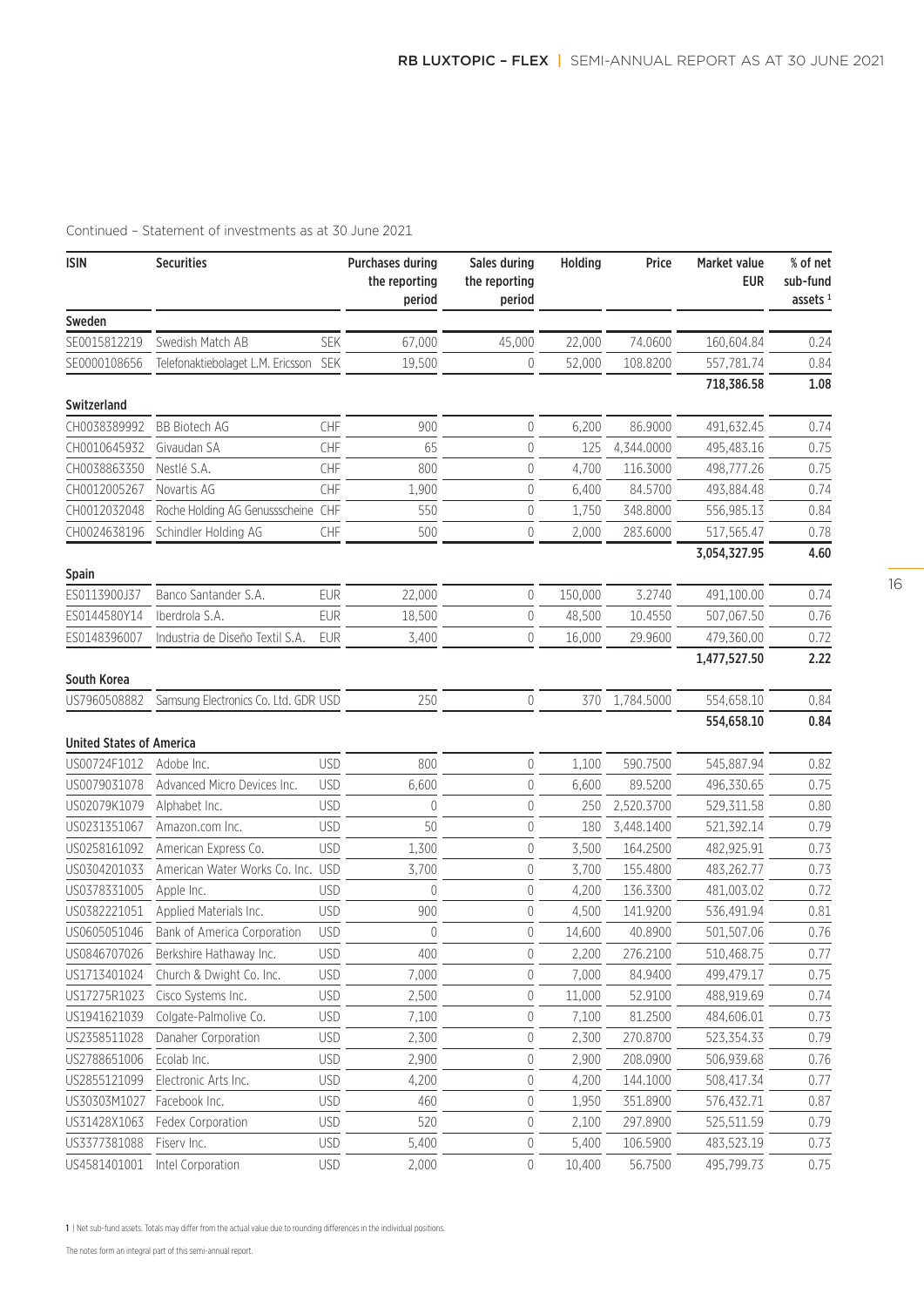| <b>ISIN</b>                     | <b>Securities</b>                                      |            | <b>Purchases during</b><br>the reporting<br>period | Sales during<br>the reporting<br>period | Holding | Price    | Market value<br><b>EUR</b> | % of net<br>sub-fund<br>assets $1$ |
|---------------------------------|--------------------------------------------------------|------------|----------------------------------------------------|-----------------------------------------|---------|----------|----------------------------|------------------------------------|
| <b>United States of America</b> |                                                        |            |                                                    |                                         |         |          |                            |                                    |
| US4592001014                    | <b>International Business</b><br>Machines Corporation  | <b>USD</b> | 2,200                                              | 0                                       | 4,000   | 145.5500 | 489,079.30                 | 0.74                               |
| US4612021034                    | Intuit Inc.                                            | <b>USD</b> | 1,300                                              | 0                                       | 1,300   | 491.4000 | 536,643.15                 | 0.81                               |
| US4781601046                    | Johnson & Johnson                                      | <b>USD</b> | 2,050                                              | 0                                       | 3,600   | 164.0300 | 496,058.47                 | 0.75                               |
| US46625H1005                    | JPMorgan Chase & Co.                                   | <b>USD</b> | $\theta$                                           | 0                                       | 3,700   | 154.1400 | 479,097.78                 | 0.72                               |
| US5128071082                    | Lam Research Corporation                               | <b>USD</b> | 950                                                | $\overline{0}$                          | 950     | 651.7900 | 520,161.71                 | 0.78                               |
| US57636Q1040                    | Mastercard Inc.                                        | <b>USD</b> | 350                                                | $\theta$                                | 1,550   | 368.0000 | 479,166.67                 | 0.72                               |
| US5801351017                    | McDonald's Corporation                                 | <b>USD</b> | 500                                                | $\theta$                                | 2,500   | 230.3700 | 483,807.96                 | 0.73                               |
| US58933Y1055                    | Merck & Co. Inc.                                       | <b>USD</b> | 7,600                                              | $\theta$                                | 7,600   | 77.2100  | 492,940.19                 | 0.74                               |
| US5951121038                    | Micron Technology Inc.                                 | <b>USD</b> | 3,100                                              | $\overline{0}$                          | 7,500   | 82.9300  | 522,492.44                 | 0.79                               |
| US5949181045                    | Microsoft Corporation                                  | <b>USD</b> | 520                                                | $\overline{0}$                          | 2,300   | 271.4000 | 524,378.36                 | 0.79                               |
| US6174464486                    | Morgan Stanley                                         | <b>USD</b> | 7,000                                              | 0                                       | 7,000   | 90.6400  | 532,997.31                 | 0.80                               |
| US6541061031                    | NIKE Inc.                                              | <b>USD</b> | 2,380                                              | $\overline{0}$                          | 4,500   | 155.9500 | 589,528.73                 | 0.89                               |
| US67066G1040                    | <b>NVIDIA Corporation</b>                              | <b>USD</b> | 600                                                | $\theta$                                | 900     | 801.0700 | 605,647.68                 | 0.91                               |
| US68389X1054                    | Oracle Corporation                                     | <b>USD</b> | 3,925                                              | 0                                       | 7,600   | 78.1000  | 498,622.31                 | 0.75                               |
| US68622V1061                    | Organon & Co.                                          | <b>USD</b> | 650                                                | $\theta$                                | 650     | 30.5500  | 16,681.37                  | 0.03                               |
| US70450Y1038                    | PayPal Holdings Inc.                                   | <b>USD</b> | 2,200                                              | $\mathbf{0}$                            | 2,200   | 292.7600 | 541,055.11                 | 0.82                               |
| US7134481081                    | PepsiCo Inc.                                           | <b>USD</b> | 900                                                | $\mathbf{0}$                            | 3,800   | 146.9400 | 469,062.50                 | 0.71                               |
| US7475251036                    | QUALCOMM Inc.                                          | <b>USD</b> | 2,859                                              | 0                                       | 4,400   | 142.6200 | 527,157.26                 | 0.79                               |
| US8447411088                    | Southwest Airlines Co.                                 | <b>USD</b> | 7,163                                              | $\overline{0}$                          | 10,500  | 52.9200  | 466,784.27                 | 0.70                               |
| US8552441094                    | Starbucks Corporation                                  | <b>USD</b> | 1,200                                              | $\overline{0}$                          | 5,200   | 112.2700 | 490,426.75                 | 0.74                               |
| US1912161007                    | The Coca-Cola Co.                                      | <b>USD</b> | 2,400                                              | $\theta$                                | 10,200  | 53.8600  | 461,502.02                 | 0.70                               |
| US7427181091                    | The Procter & Gamble Co.                               | <b>USD</b> | 900                                                | $\theta$                                | 4,000   | 134.4000 | 451,612.90                 | 0.68                               |
| US2546871060                    | The Walt Disney Co.                                    | <b>USD</b> | 1,170                                              | $\theta$                                | 3,100   | 173.9300 | 452,942.71                 | 0.68                               |
| US8835561023                    | Thermo Fisher Scientific Inc.                          | <b>USD</b> | 1,200                                              | $\overline{0}$                          | 1,200   | 508.2400 | 512,338.71                 | 0.77                               |
| US8725401090                    | TJX Companies Inc.                                     | <b>USD</b> | 9,200                                              | 0                                       | 9,200   | 66.7000  | 515,490.59                 | 0.78                               |
| US91324P1021                    | UnitedHealth Group Inc.                                | <b>USD</b> | 1,500                                              | $\overline{0}$                          | 1,500   | 398.1000 | 501,638.10                 | 0.76                               |
| US92343V1044                    | Verizon Communications Inc.                            | <b>USD</b> | 10,900                                             | $\overline{0}$                          | 10,900  | 55.8400  | 511,303.76                 | 0.77                               |
| US92826C8394                    | VISA Inc.                                              | <b>USD</b> | 600                                                | $\Omega$                                | 2,500   | 235.9500 | 495,526.71                 | 0.75                               |
| <b>United Kingdom</b>           |                                                        |            |                                                    |                                         |         |          | 23,845,710.02              | 35.96                              |
| GB00BD6K4575                    | Compass Group Plc.                                     | GBP        | 28,000                                             | $\mathbf 0$                             | 28,000  | 14.9350  | 486,029.75                 | 0.73                               |
| IE00BZ12WP82                    | Linde Plc. <sup>2</sup>                                | <b>EUR</b> | 600                                                | $\mathbf 0$                             | 2,300   | 244.0500 | 561,315.00                 | 0.85                               |
| GB00B24CGK77                    | Reckitt Benckiser Group Plc.                           | GBP        | 2,402                                              | 0                                       | 6,462   | 64.2500  | 482,547.07                 | 0.73                               |
| GB0007188757                    | Rio Tinto Plc.                                         | GBP        | 6,833                                              | 0                                       | 7,000   | 60.2800  | 490,423.06                 | 0.74                               |
| GB00B10RZP78                    | Unilever Plc.                                          | <b>EUR</b> | 2,400                                              | 0                                       | 9,500   | 49.6900  | 472,055.00                 | 0.71                               |
|                                 |                                                        |            |                                                    |                                         |         |          | 2,492,369.88               | 3.76                               |
| <b>Listed securities</b>        |                                                        |            |                                                    |                                         |         |          | 57,583,421.88              | 86.83                              |
|                                 | Equities, rights and profit-participation certificates |            |                                                    |                                         |         |          | 57,583,421.88              | 86.83                              |
| <b>Securities</b>               |                                                        |            |                                                    |                                         |         |          | 57,583,421.88              | 86.83                              |

1 | Net sub-fund assets. Totals may differ from the actual value due to rounding differences in the individual positions. 2 | Head office in the UK, registered in Ireland.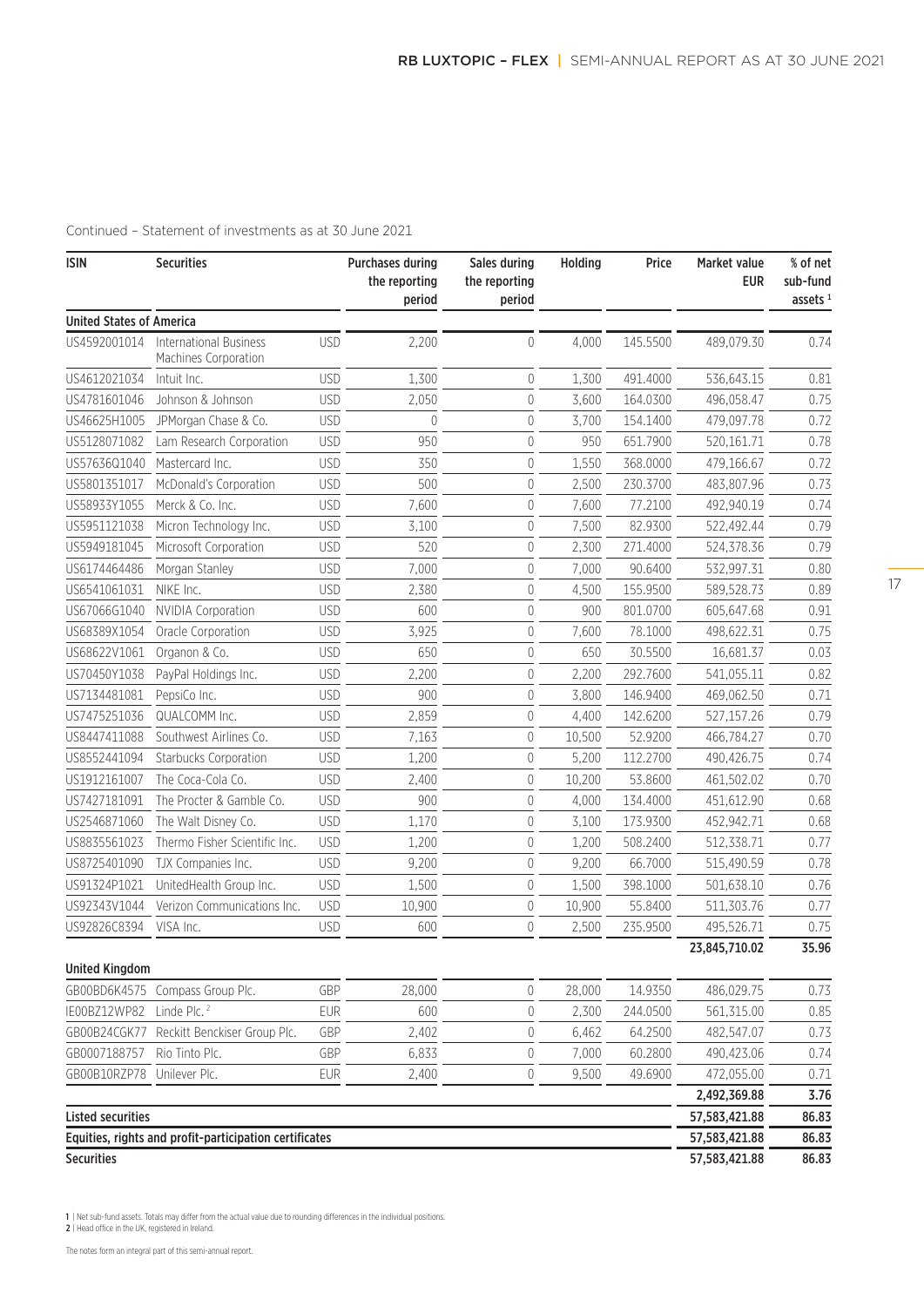| <b>Derivatives</b>                                           | <b>Purchases during</b><br>the reporting<br>period | Sales during<br>the reporting<br>period | Holding  | Price | <b>Market value</b><br><b>EUR</b> | % of net<br>sub-fund<br>assets $1$ |
|--------------------------------------------------------------|----------------------------------------------------|-----------------------------------------|----------|-------|-----------------------------------|------------------------------------|
| <b>OPTIONS</b>                                               |                                                    |                                         |          |       |                                   |                                    |
| Long positions                                               |                                                    |                                         |          |       |                                   |                                    |
| <b>EUR</b>                                                   |                                                    |                                         |          |       |                                   |                                    |
| Call on Euro Stoxx 50 Price Index December 2021/<br>4,300.00 | 6,700                                              | 3,700                                   | 3,000    |       | 2,028,000.00                      | 3.06                               |
| Call on Infineon Technologies AG December 2022/<br>32.00     | 600                                                | 0                                       | 600      |       | 372,000.00                        | 0.56                               |
| Call on Nokia Oyj December 2022/4.00                         | 12,000                                             | 0                                       | 12.000   |       | 1,236,000.00                      | 1.86                               |
| Put on Euro Stoxx 50 Price Index December 2021/<br>4,100.00  | 2,000                                              | 0                                       | 2,000    |       | 3,716,000.00                      | 5.60                               |
|                                                              |                                                    |                                         |          |       | 7,352,000.00                      | 11.08                              |
| Long positions                                               |                                                    |                                         |          |       | 7,352,000.00                      | 11.08                              |
| Short positions <sup>2</sup>                                 |                                                    |                                         |          |       |                                   |                                    |
| <b>EUR</b>                                                   |                                                    |                                         |          |       |                                   |                                    |
| Call on Infineon Technologies AG July 2021/36.00             | 0                                                  | 600                                     | $-600$   |       | $-15,000.00$                      | $-0.02$                            |
| Call on Nokia Oyj July 2021/4.50                             | $\overline{0}$                                     | 3.000                                   | $-3,000$ |       | $-57,000.00$                      | $-0.09$                            |
| Call on Nokia Oyj July 2021/4.80                             | $\Omega$                                           | 9.000                                   | $-9.000$ |       | $-90.000.00$                      | $-0.14$                            |
|                                                              |                                                    |                                         |          |       | $-162,000.00$                     | $-0.25$                            |
| <b>Short positions</b>                                       |                                                    |                                         |          |       | $-162,000.00$                     | $-0.25$                            |
| <b>Options</b>                                               |                                                    |                                         |          |       | 7,190,000.00                      | 10.83                              |
| Cash at banks - current account $3$                          |                                                    |                                         |          |       | 2,609,984.23                      | 3.93                               |
| Balance from other receivables and payables                  |                                                    |                                         |          |       | $-1,026,019.97$                   | $-1.59$                            |
| Sub-fund's net assets in EUR                                 |                                                    |                                         |          |       | 66,357,386.14                     | 100.00                             |

1 | Net sub-fund assets. Totals may differ from the actual value due to rounding differences in the individual positions.<br>2 | The total amount of commitments of the written options open on the reporting date is EUR 7,830,0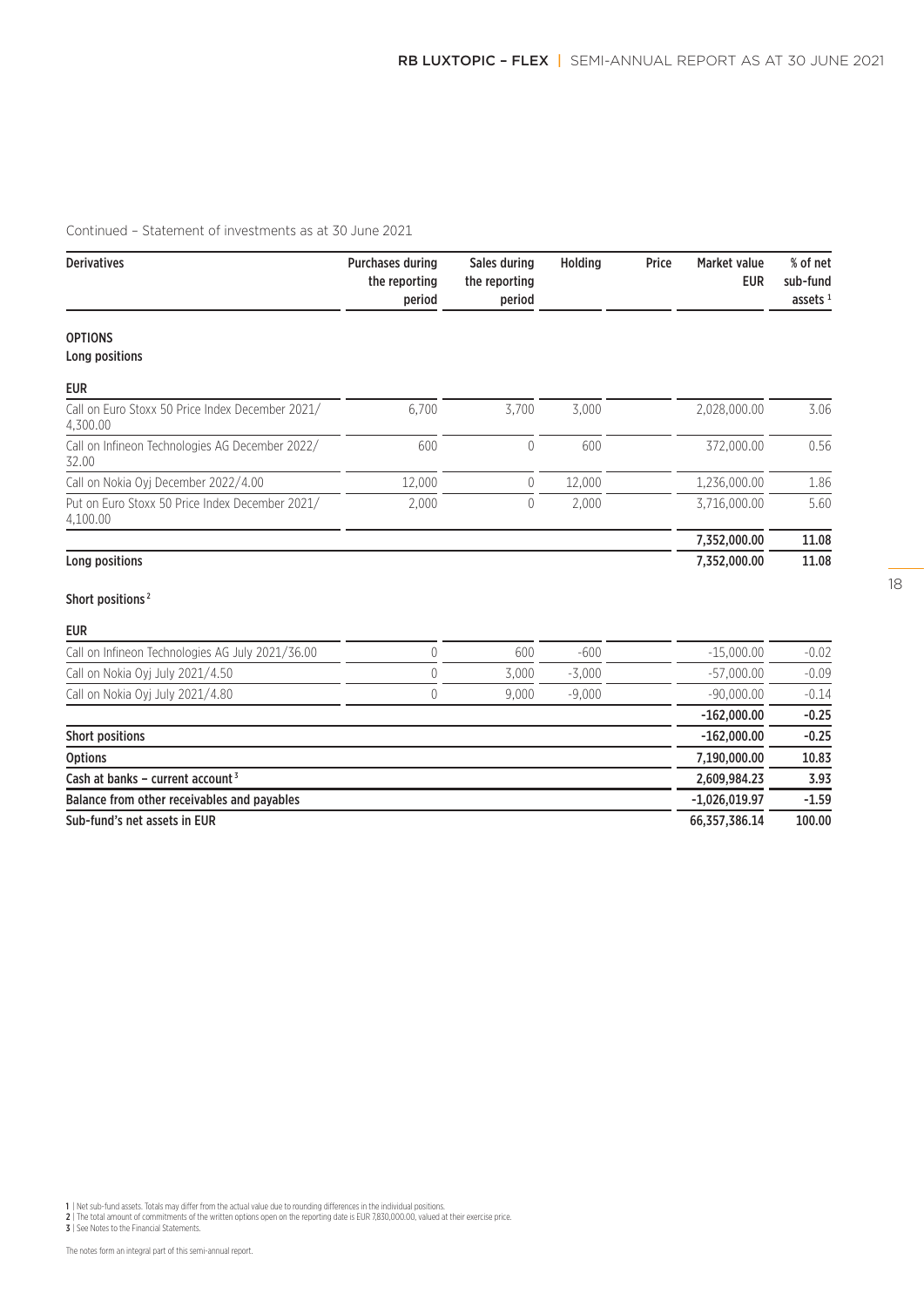# PURCHASES AND SALES FROM 1 JANUARY 2021 TO 30 JUNE 2021

Purchases and sales of securities, promissory note loans and derivatives carried out during the reporting period, including changes without inflows/outflows, if they are not included in the statement of investments.

| <b>ISIN</b> | <b>Securities</b> | Purchases during the | Sales during the |
|-------------|-------------------|----------------------|------------------|
|             |                   | reporting period     | reporting period |

#### EQUITIES, RIGHTS AND PROFIT-PARTICIPATION CERTIFICATES Listed securities

| Germany                         |                             |            |        |        |
|---------------------------------|-----------------------------|------------|--------|--------|
| DE000BAY0017                    | Bayer AG                    | <b>EUR</b> |        | 5,900  |
| DE0007664039                    | Volkswagen AG PREF          | <b>EUR</b> | 0      | 1,950  |
| <b>France</b>                   |                             |            |        |        |
| FR0000073272                    | SAFRAN                      | <b>EUR</b> |        | 2,250  |
| <b>Netherlands</b>              |                             |            |        |        |
| NL0000235190                    | Airbus SE                   | <b>EUR</b> |        | 4,300  |
| Sweden                          |                             |            |        |        |
| SE0000310336                    | Swedish Match AB            | <b>SEK</b> | 35,000 | 35,000 |
| <b>Spain</b>                    |                             |            |        |        |
| ES06445809L2                    | Iberdrola S.A. BZR 26.01.21 | <b>EUR</b> | 30,000 | 30,000 |
| <b>United States of America</b> |                             |            |        |        |
| US0970231058                    | Boeing Co.                  | <b>USD</b> |        | 1,230  |
| US3696041033                    | General Electric Co.        | <b>USD</b> | 12,000 | 20,000 |

#### OPTIONS

# EUR

| Call on Euro Stoxx 50 Price Index April 2021/3,900.00    | 550   | 550   |
|----------------------------------------------------------|-------|-------|
| Call on Euro Stoxx 50 Price Index April 2021/3,950.00    | 350   | 350   |
| Call on Euro Stoxx 50 Price Index April 2021/4,000.00    | 2,950 | 2,950 |
| Call on Euro Stoxx 50 Price Index December 2021/4,100.00 | 8,000 | 8,000 |
| Call on Euro Stoxx 50 Price Index December 2021/4,500.00 | 8,300 | 7,500 |
| Call on Euro Stoxx 50 Price Index February 2021/3,700.00 | 1,000 | 1,000 |
| Call on Euro Stoxx 50 Price Index February 2021/3,750.00 | 800   | 800   |
| Call on Euro Stoxx 50 Price Index February 2021/3,900.00 | 2,500 | 2,500 |
| Call on Euro Stoxx 50 Price Index January 2021/3,700.00  | 1,000 | 700   |
| Call on Euro Stoxx 50 Price Index January 2021/3,750.00  | 750   | 750   |
| Call on Euro Stoxx 50 Price Index June 2021/3,700.00     | 1,800 | 1,800 |
| Call on Euro Stoxx 50 Price Index June 2021/3,900.00     | 5,550 | 5,550 |
| Call on Euro Stoxx 50 Price Index June 2021/3,950.00     | 250   | 250   |
| Call on Euro Stoxx 50 Price Index May 2021/4,100.00      | 350   | 350   |
| Call on Euro Stoxx 50 Price Index March 2021/3,700.00    | 750   | 1,750 |
| Call on Euro Stoxx 50 Price Index March 2021/3,800.00    | 2,800 | 2,800 |
| Call on Euro Stoxx 50 Price Index March 2021/3,850.00    | 1,100 | 1,100 |
| Call on Euro Stoxx 50 Price Index March 2021/3,900.00    | 1,300 | 1,300 |
| Call on Infineon Technologies AG April 2021/37.00        | 600   | 600   |
| Call on Infineon Technologies AG February 2021/36.00     | 600   | 600   |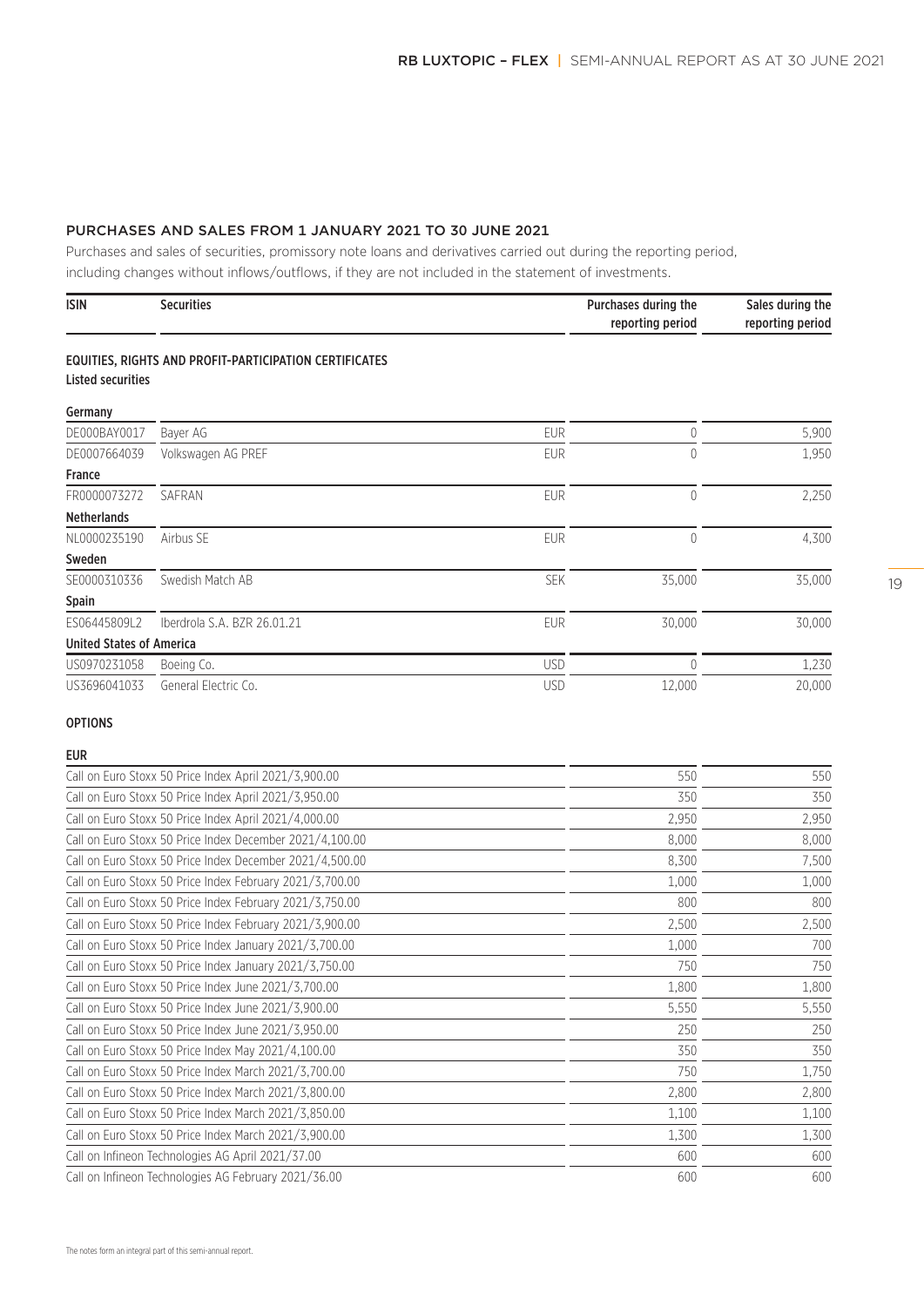Continued – Purchases and sales from 1 January 2021 to 30 June 2021

| <b>Derivatives</b>                                      | Purchases during the<br>reporting period | Sales during the<br>reporting period |
|---------------------------------------------------------|------------------------------------------|--------------------------------------|
| <b>EUR</b>                                              |                                          |                                      |
| Call on Infineon Technologies AG June 2021/36.00        | 600                                      | 600                                  |
| Call on Infineon Technologies AG May 2021/38.00         | 600                                      | 600                                  |
| Call on Infineon Technologies AG March 2021/38.00       | 600                                      | 600                                  |
| Call on Nokia Oyj April 2021/4.00                       | 26                                       | 26                                   |
| Call on Nokia Oyj December 2021/4.00                    | 6,000                                    | 6,000                                |
| Call on Nokia Oyj December 2021/5.00                    | 3,000                                    | 3,000                                |
| Call on Nokia Oyj February 2021/5.00                    | 12,200                                   | 12,200                               |
| Call on Nokia Oyj February 2021/5.40                    | 3,000                                    | 3,000                                |
| Call on Nokia Oyj June 2021/4.20                        | 3,000                                    | 3,000                                |
| Call on Nokia Oyj June 2021/4.50                        | 12,000                                   | 12,000                               |
| Call on Nokia Oyj May 2021/4.00                         | 3,000                                    | 3,000                                |
| Call on Nokia Oyj March 2021/4.00                       | 8,400                                    | 8,400                                |
| Call on Nokia Oyj March 2021/4.50                       | 6,000                                    | 6,000                                |
| Call on SAP SE December 2022/100.00                     | 200                                      | 200                                  |
| Call on SAP SE July 2021/120.00                         | 200                                      | 200                                  |
| Call on SAP SE June 2021/116.00                         | 200                                      | 200                                  |
| Call on SAP SE May 2021/110.00                          | 200                                      | 200                                  |
| Put on Dte. Post AG May 2021/52.00                      | 88                                       | 88                                   |
| Put on Euro Stoxx 50 Price Index April 2021/3,300.00    | 1,000                                    | 1,000                                |
| Put on Euro Stoxx 50 Price Index April 2021/3,400.00    | 3,000                                    | 3,000                                |
| Put on Euro Stoxx 50 Price Index April 2021/3,600.00    | 1,200                                    | 1,200                                |
| Put on Euro Stoxx 50 Price Index April 2021/3,700.00    | 1,800                                    | 1,800                                |
| Put on Euro Stoxx 50 Price Index April 2021/3,700.00    | 300                                      | 300                                  |
| Put on Euro Stoxx 50 Price Index April 2021/3,800.00    | 1,000                                    | 1,000                                |
| Put on Euro Stoxx 50 Price Index December 2021/2,500.00 | 800                                      | 800                                  |
| Put on Euro Stoxx 50 Price Index December 2021/2,800.00 | 1,000                                    | 1,000                                |
| Put on Euro Stoxx 50 Price Index December 2021/3,000.00 | 1,000                                    | 1,000                                |
| Put on Euro Stoxx 50 Price Index December 2021/3,300.00 | 2,000                                    | 2,000                                |
| Put on Euro Stoxx 50 Price Index December 2021/3,500.00 | 800                                      | 800                                  |
| Put on Euro Stoxx 50 Price Index December 2021/3,700.00 | 1,000                                    | 1,000                                |
| Put on Euro Stoxx 50 Price Index December 2021/3,900.00 | 1,000                                    | 1,000                                |
| Put on Euro Stoxx 50 Price Index December 2021/4,000.00 | 3,000                                    | 3,000                                |
| Put on Euro Stoxx 50 Price Index February 2021/3,300.00 | 300                                      | 300                                  |
| Put on Euro Stoxx 50 Price Index February 2021/3,400.00 | 300                                      | 300                                  |
| Put on Euro Stoxx 50 Price Index February 2021/3,450.00 | 600                                      | 600                                  |
| Put on Euro Stoxx 50 Price Index February 2021/3,500.00 | 1,625                                    | 1,625                                |
| Put on Euro Stoxx 50 Price Index February 2021/3,550.00 | 1,000                                    | 1,000                                |
| Put on Euro Stoxx 50 Price Index February 2021/3,600.00 | 2,000                                    | 2,000                                |
| Put on Euro Stoxx 50 Price Index January 2021/3,300.00  | 1,200                                    | 1,200                                |
| Put on Euro Stoxx 50 Price Index January 2021/3,600.00  | 1,000                                    | 1,000                                |
| Put on Euro Stoxx 50 Price Index July 2021/3.600,00     | 3,000                                    | 3,000                                |
| Put on Euro Stoxx 50 Price Index July 2021/3,800.00     | 2,500                                    | 2,500                                |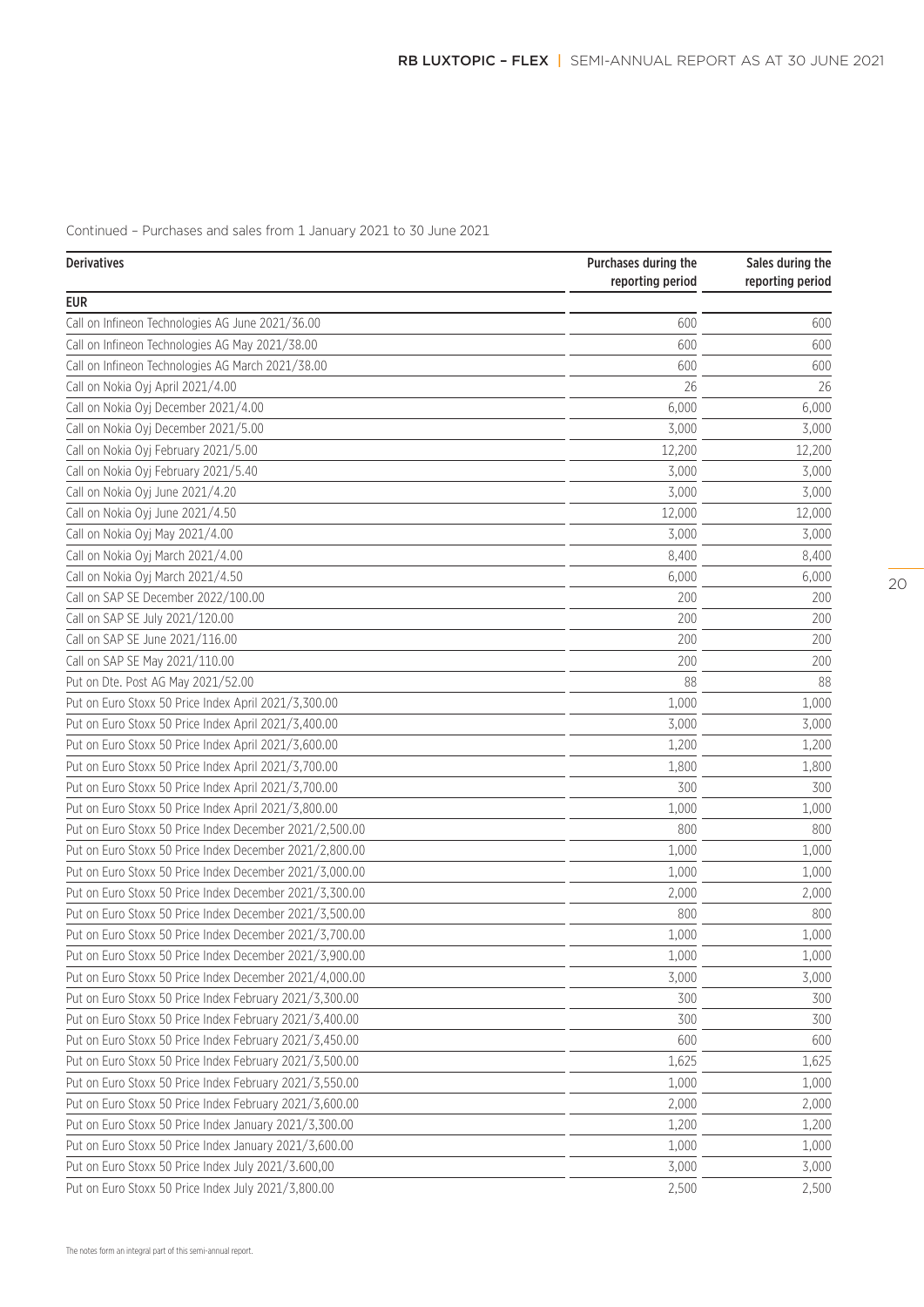Continued – Purchases and sales from 1 January 2021 to 30 June 2021

| <b>Derivatives</b>                                       | Purchases during the<br>reporting period | Sales during the<br>reporting period |  |
|----------------------------------------------------------|------------------------------------------|--------------------------------------|--|
| <b>EUR</b>                                               |                                          |                                      |  |
| Put on Euro Stoxx 50 Price Index July 2021/3,900.00      | 1,100                                    | 1,100                                |  |
| Put on Euro Stoxx 50 Price Index July 2021/3,950.00      | 400                                      | 400                                  |  |
| Put on Euro Stoxx 50 Price Index July 2021/4,000.00      | 3,000                                    | 3,000                                |  |
| Put on Euro Stoxx 50 Price Index June 2021/3,400.00      | 300                                      | 300                                  |  |
| Put on Euro Stoxx 50 Price Index June 2021/3,450.00      | 600                                      | 600                                  |  |
| Put on Euro Stoxx 50 Price Index June 2021/3,500.00      | 1,925                                    | 1,925                                |  |
| Put on Euro Stoxx 50 Price Index June 2021/3,550.00      | 1,000                                    | 1,000                                |  |
| Put on Euro Stoxx 50 Price Index June 2021/3,600.00      | 2,000                                    | 2,000                                |  |
| Put on Euro Stoxx 50 Price Index June 2021/3,600.00      | 1,000                                    | 1,000                                |  |
| Put on Euro Stoxx 50 Price Index June 2021/3,650.00      | 3,000                                    | 3,000                                |  |
| Put on Euro Stoxx 50 Price Index June 2021/3,700.00      | 1,000                                    | 1,000                                |  |
| Put on Euro Stoxx 50 Price Index June 2021/3,800.00      | 1,500                                    | 1,500                                |  |
| Put on Euro Stoxx 50 Price Index June 2021/3,800.00      | 1,000                                    | 1,000                                |  |
| Put on Euro Stoxx 50 Price Index June 2021/3,900.00      | 3,500                                    | 3,500                                |  |
| Put on Euro Stoxx 50 Price Index June 2021/3,950.00      | 1,000                                    | 1,000                                |  |
| Put on Euro Stoxx 50 Price Index June 2021/4,000.00      | 1,000                                    | 1,000                                |  |
| Put on Euro Stoxx 50 Price Index May 2021/3,500.00       | 5,650                                    | 5,650                                |  |
| Put on Euro Stoxx 50 Price Index May 2021/3,600.00       | 3,300                                    | 3,300                                |  |
| Put on Euro Stoxx 50 Price Index May 2021/3,700.00       | 3,800                                    | 3,800                                |  |
| Put on Euro Stoxx 50 Price Index May 2021/3,800.00       | 2,900                                    | 2,900                                |  |
| Put on Euro Stoxx 50 Price Index May 2021/3,900.00       | 1,000                                    | 1,000                                |  |
| Put on Euro Stoxx 50 Price Index May 2021/3,950.00       | 3,400                                    | 3,400                                |  |
| Put on Euro Stoxx 50 Price Index May 2021/4,000.00       | 2,000                                    | 2,000                                |  |
| Put on Euro Stoxx 50 Price Index March 2021/3,200.00     | 3,000                                    | 3,000                                |  |
| Put on Euro Stoxx 50 Price Index March 2021/3,400.00     | 6,300                                    | 6,300                                |  |
| Put on Euro Stoxx 50 Price Index March 2021/3,400.00     | 0                                        | 1,200                                |  |
| Put on Euro Stoxx 50 Price Index March 2021/3,500.00     | 1,500                                    | 1,500                                |  |
| Put on Euro Stoxx 50 Price Index March 2021/3,600.00     | 1,000                                    | 1,000                                |  |
| Put on Euro Stoxx 50 Price Index March 2021/3,650.00     | 3,300                                    | 3,300                                |  |
| Put on Euro Stoxx 50 Price Index March 2021/3,700.00     | 1,300                                    | 1,300                                |  |
| Put on Euro Stoxx 50 Price Index September 2021/3,900.00 | 2,000                                    | 2,000                                |  |
| Put on Euro Stoxx 50 Price Index September 2021/3,950.00 | 2,000                                    | 2,000                                |  |
| Put on Euro Stoxx 50 Price Index September 2021/4,000.00 | 3,000                                    | 3,000                                |  |
| Put on Nokia Oyj April 2021/3.40                         | 600                                      | 600                                  |  |
| Put on Nokia Oyj December 2021/3.00                      | 3,000                                    | 3,000                                |  |
| Put on Nokia Oyj February 2021/4.00                      | 600                                      | 600                                  |  |
| Put on Nokia Oyj March 2021/3.00                         | 3,000                                    | 3,000                                |  |
| Put on Nokia Oyj March 2021/3.50                         | 600                                      | 600                                  |  |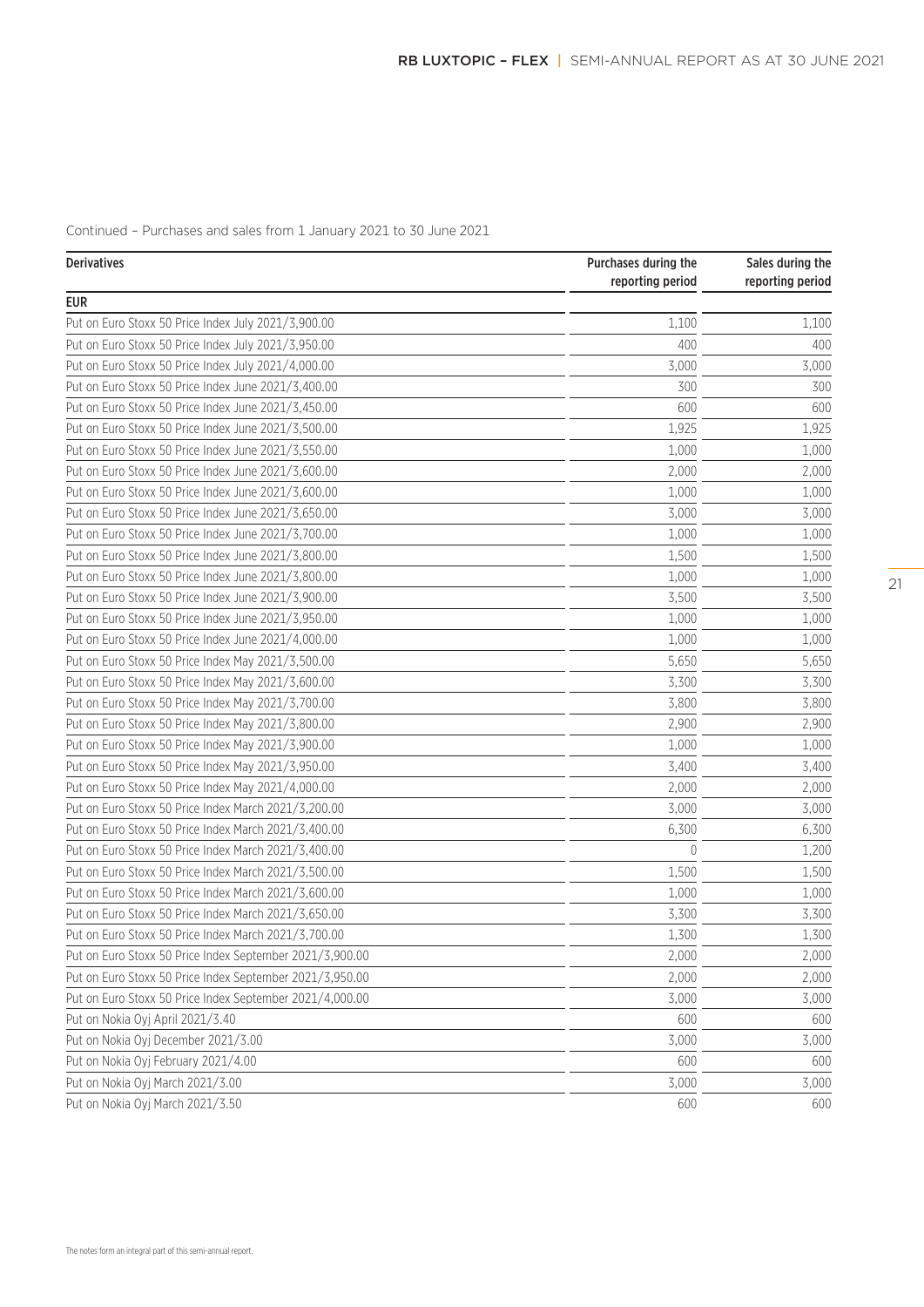# EXCHANGE RATES

Assets denominated in foreign currencies were converted into euro using the following exchange rates as at 30 June 2021.

|                       | Currency   |          |
|-----------------------|------------|----------|
| British pound         | GBP        | 0.8604   |
| Chinese renminbi yuan | CNY        | 7.6867   |
| Danish krone          | <b>DKK</b> | 7.4359   |
| Hong Kong dollar      | <b>HKD</b> | 9.2418   |
| Japanese yen          | JPY        | 131.5273 |
| Norwegian krone       | <b>NOK</b> | 10.1834  |
| Swedish krona         | <b>SEK</b> | 10.1449  |
| Swiss franc           | CHF        | 1.0959   |
| US dollar             | USD        | 1.1904   |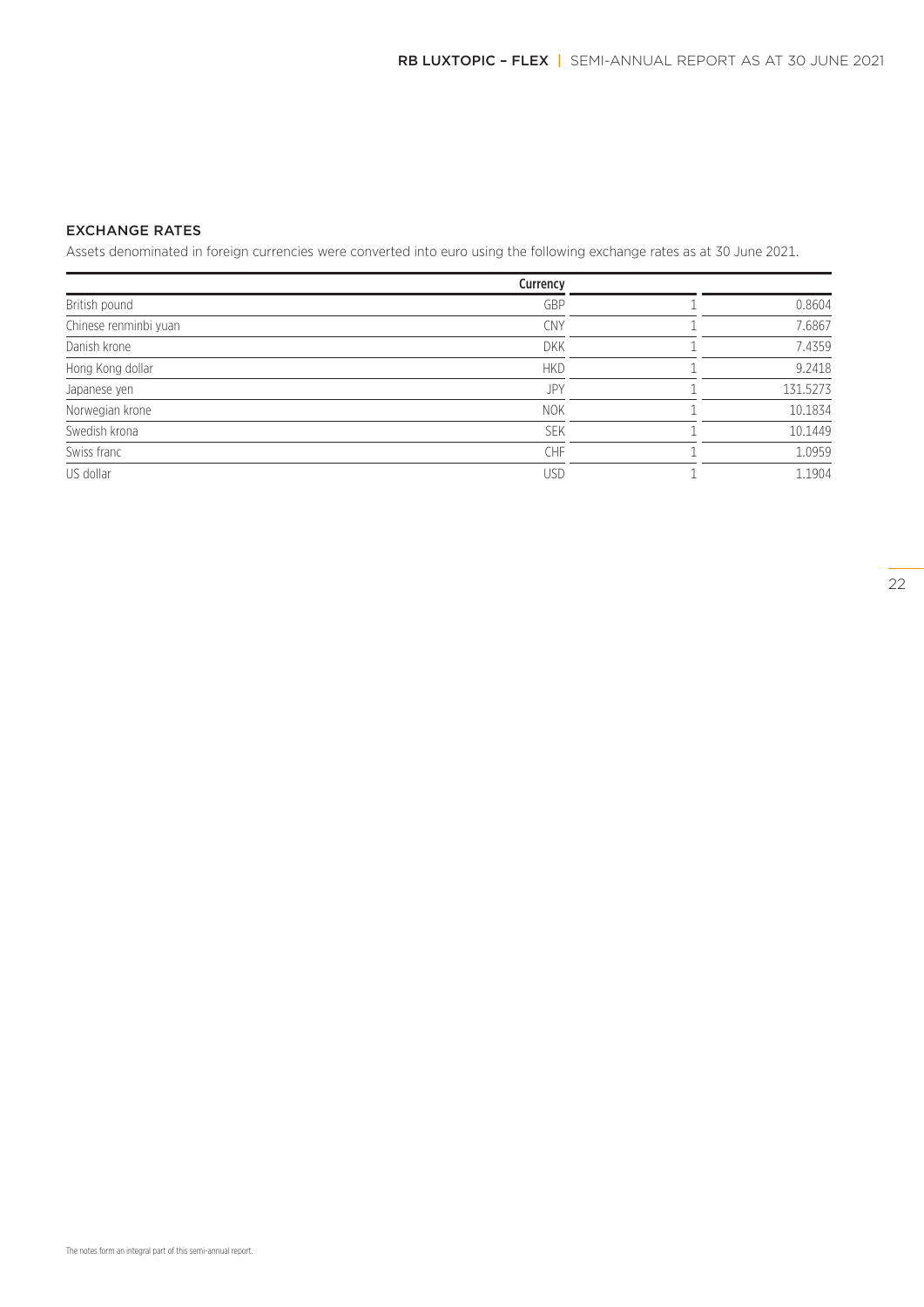# UNIT CLASSES

The company is entitled to create unit classes with different rights in terms of the units. The following unit classes with the following features are currently available:

|                                | Unit class A | Unit class B     |
|--------------------------------|--------------|------------------|
| Securities ID number:          | A14M9N       | A14M9P           |
| ISIN:                          | LU1181278976 | LU1181280105     |
| Initial charge:                | up to 5.00%  | None             |
| Redemption fee:                | None         | None             |
| Management fee:                | $0.76%$ p.a. | $0.16%$ p.a.     |
| Minimum subsequent investment: | None         | EUR 1,000,000.00 |
| Use of income:                 | distribution | distribution     |
| Currency:                      | <b>EUR</b>   | <b>EUR</b>       |

# GEOGRAPHICAL AND SECTOR BREAKDOWN<sup>1</sup>

| Geographical breakdown                      |         |
|---------------------------------------------|---------|
| Germany                                     | 41.58%  |
| France                                      | 16.19%  |
| Luxembourg                                  | 9.80%   |
| <b>Netherlands</b>                          | 4.70%   |
| Ireland                                     | 4.55%   |
| Finland                                     | 2.03%   |
| Italy                                       | 1.01%   |
| United Kingdom                              | 0.96%   |
| Spain                                       | 0.88%   |
| Securities                                  | 81.70%  |
| Options                                     | 8.68%   |
| Cash at banks <sup>2</sup>                  | 8.53%   |
| Balance from other receivables and payables | 1.09%   |
|                                             | 100.00% |

| Sector breakdown                                           |         |
|------------------------------------------------------------|---------|
| Materials                                                  | 17.52%  |
| Investment fund units                                      | 9.80%   |
| Automotive & components                                    | 7.87%   |
| Semiconductors & equipment for<br>semiconductor production | 7.78%   |
| Capital goods                                              | 7.45%   |
| Household goods & personal care products                   | 5.87%   |
| Consumer goods & clothing                                  | 4.39%   |
| Transport                                                  | 3.89%   |
| Healthcare: Equipment & services                           | 3.37%   |
| Media & entertainment                                      | 3.07%   |
| Pharmaceuticals, biotechnology & biosciences               | 3.04%   |
| Energy                                                     | 2.11%   |
| Hardware & equipment                                       | 2.03%   |
| Telecommunication services                                 | 1.02%   |
| Software & services                                        | 0.97%   |
| Utilities                                                  | 0.88%   |
| Food, beverages & tobacco                                  | 0.64%   |
| Securities                                                 | 81.70%  |
| Options                                                    | 8.68%   |
| Cash at banks <sup>2</sup>                                 | 8.53%   |
| Balance from other receivables and payables                | 1.09%   |
|                                                            | 100.00% |

1 | Totals may differ from the actual value due to rounding differences in the individual positions. 2 | See Notes to the annual financial statements.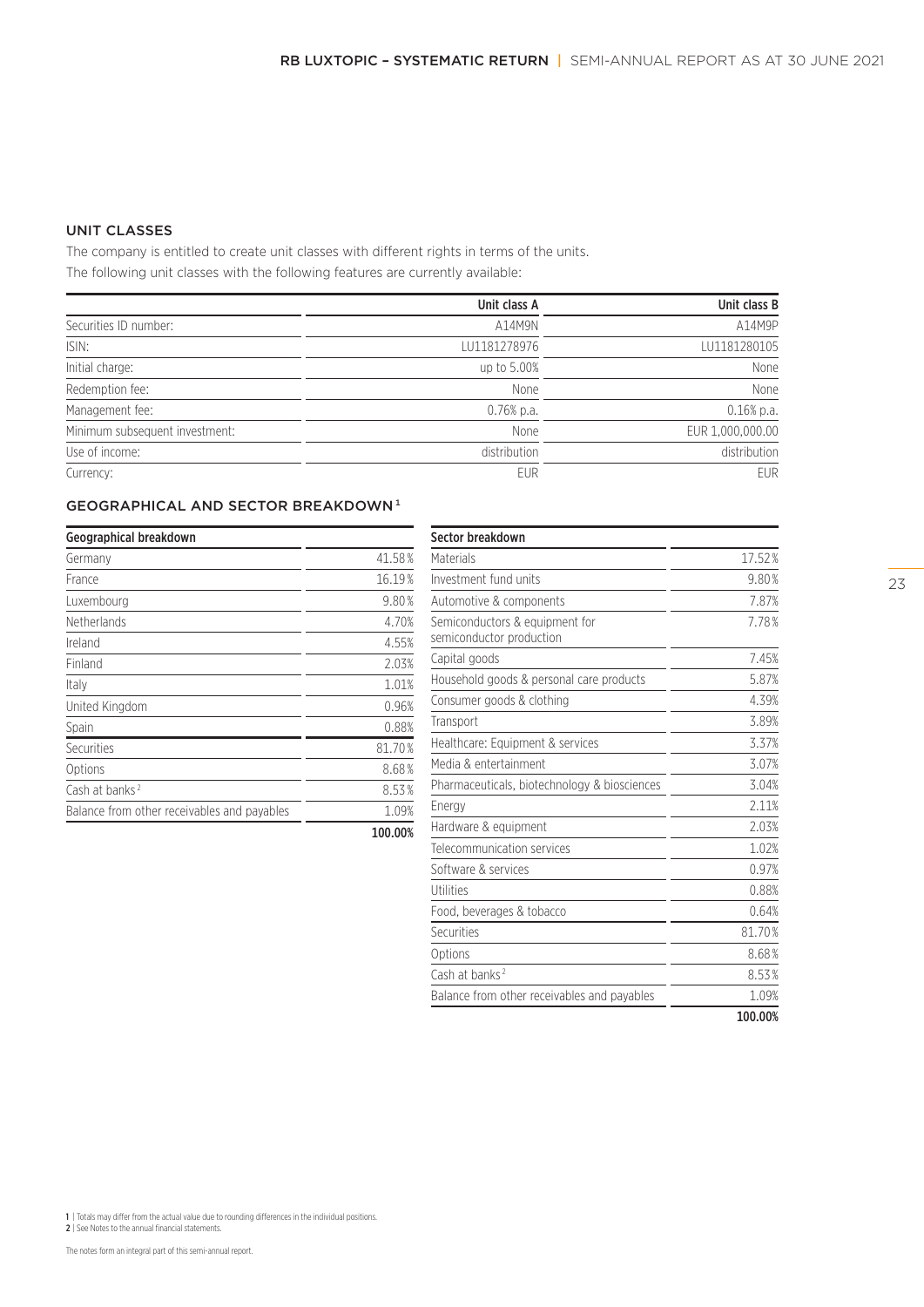# COMPOSITION OF THE SUB-FUND'S NET ASSETS

as at 30 June 2021

|                                                    | <b>EUR</b>    |
|----------------------------------------------------|---------------|
| Securities                                         | 6.042.936.71  |
| (acquisition cost of securities: EUR 5,201,189.22) |               |
| Options                                            | 642.800.00    |
| Cash at banks <sup>1</sup>                         | 631,257.42    |
| Dividends receivable                               | 1.386.00      |
| Receivables from securities transactions           | 325,694.00    |
|                                                    | 7,644,074.13  |
| Interest liabilities                               | $-1.092.08$   |
| Liabilities from securities transactions           | $-155.024.00$ |
| Other liabilities <sup>2</sup>                     | $-89.809.45$  |
|                                                    | $-245,925.53$ |
| Sub-fund's net assets                              | 7,398,148.60  |

# ALLOCATION TO UNIT CLASSES

#### Unit class A

| Pro rata sub-fund's net assets | EUR 3,614,363.02 |
|--------------------------------|------------------|
| Units outstanding              | 38.349.033       |
| Net asset value                | FUR 94.25        |
| Unit class B                   |                  |
| Pro rata sub-fund's net assets | EUR 3,783,785.58 |
| Units outstanding              | 3.878.000        |
| Net asset value                | FUR 975.71       |

1 | See Notes to the Report. 2 | This item essentially comprises performance fee and audit expenses.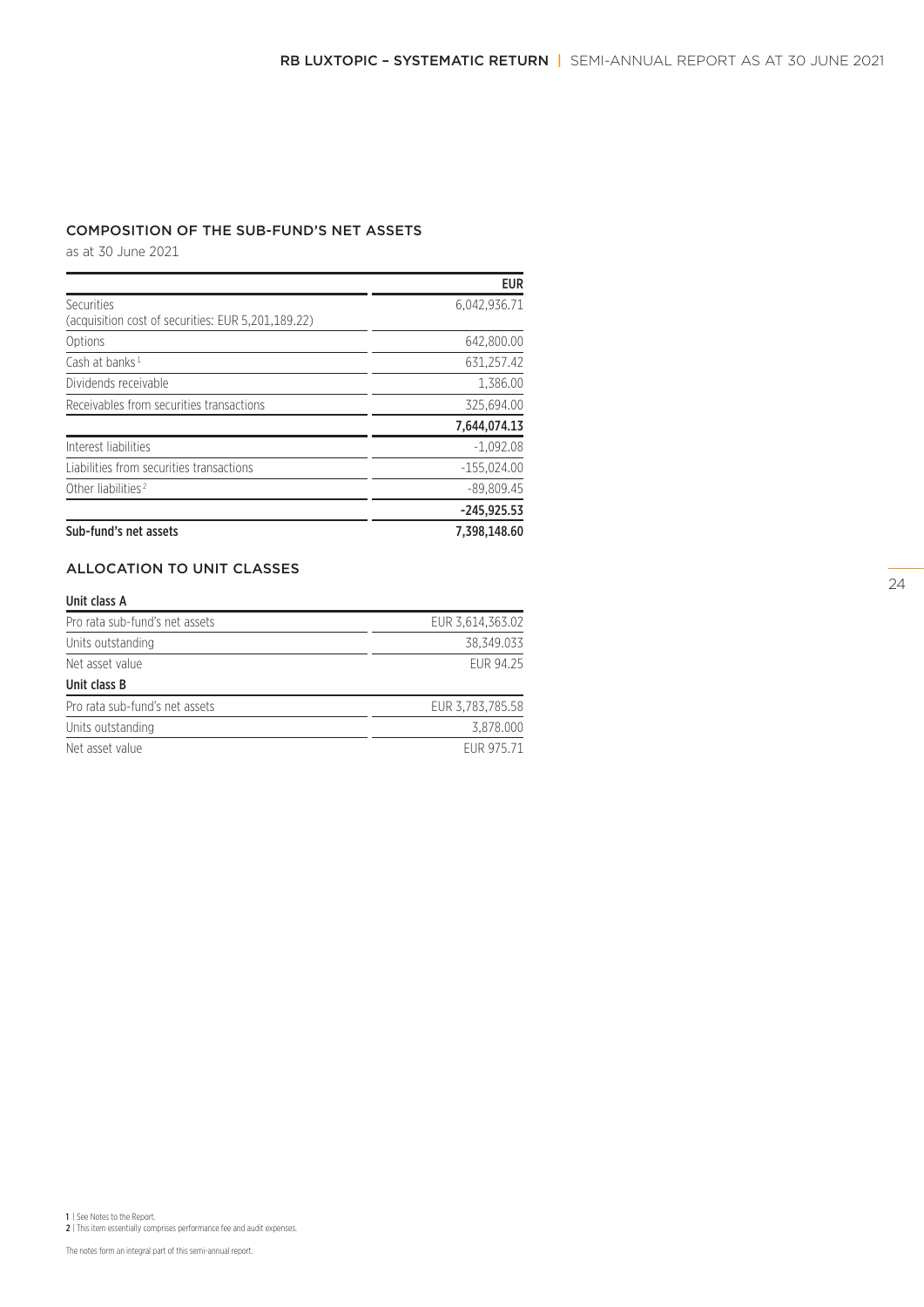# STATEMENT OF INVESTMENTS AS AT 30 JUNE 2021

| <b>ISIN</b>              | <b>Securities</b>                                                                          |            | <b>Purchases during</b><br>the reporting<br>period | Sales during<br>the reporting<br>period | Holding | Price    | Market value<br><b>EUR</b> | % of net<br>sub-fund<br>assets $1$ |
|--------------------------|--------------------------------------------------------------------------------------------|------------|----------------------------------------------------|-----------------------------------------|---------|----------|----------------------------|------------------------------------|
| <b>Listed securities</b> | EQUITIES, RIGHTS AND PROFIT-PARTICIPATION CERTIFICATES                                     |            |                                                    |                                         |         |          |                            |                                    |
| Germany                  |                                                                                            |            |                                                    |                                         |         |          |                            |                                    |
| DE000A1EWWW0 adidas AG   |                                                                                            | <b>EUR</b> | $\mathbf 0$                                        | 0                                       | 530     | 317.5000 | 168,275.00                 | 2.27                               |
| DE000BASF111             | <b>BASF SE</b>                                                                             | <b>EUR</b> | $\mathbf 0$                                        | $\theta$                                | 4,000   | 66.8300  | 267,320.00                 | 3.61                               |
| DE0005190003             | Bayer. Motoren Werke AG                                                                    | <b>EUR</b> | $\mathbf 0$                                        | 0                                       | 3,450   | 91.2600  | 314,847.00                 | 4.26                               |
| DE0005200000             | Beiersdorf AG                                                                              | <b>EUR</b> | $\mathbf 0$                                        | $\overline{0}$                          | 2,130   | 102.3000 | 217,899.00                 | 2.95                               |
| DE0005439004             | Continental AG                                                                             | <b>EUR</b> | $\overline{0}$                                     | $\theta$                                | 2,090   | 127.6400 | 266,767.60                 | 3.61                               |
| DE0006062144             | Covestro AG                                                                                | <b>EUR</b> | $\overline{0}$                                     | $\theta$                                | 4,200   | 54.9400  | 230,748.00                 | 3.12                               |
| DE0008232125             | Dte. Lufthansa AG                                                                          | <b>EUR</b> | $\overline{0}$                                     | $\theta$                                | 22,125  | 9.4360   | 208,771.50                 | 2.82                               |
| DE0005552004             | Dte. Post AG                                                                               | <b>EUR</b> | 1,350                                              | 6,600                                   | 1,350   | 58.5300  | 79,015.50                  | 1.07                               |
| DE0005557508             | Dte. Telekom AG                                                                            | <b>EUR</b> | 4,200                                              | 0                                       | 4,200   | 17.9980  | 75,591.60                  | 1.02                               |
| DE0005785802             | Fresenius Medical Care AG &<br>Co. KGaA                                                    | <b>EUR</b> | $\mathbf{0}$                                       | $\theta$                                | 2,125   | 69.6000  | 147,900.00                 | 2.00                               |
| DE0005785604             | Fresenius SE & Co. KGaA                                                                    | <b>EUR</b> | $\mathbf 0$                                        | 0                                       | 2,300   | 43.9950  | 101,188.50                 | 1.37                               |
| DE0006047004             | HeidelbergCement AG                                                                        | <b>EUR</b> | $\mathbf 0$                                        | $\mathbf{0}$                            | 3,500   | 73,4200  | 256,970.00                 | 3.47                               |
| DE0006048432             | Henkel AG & Co. KGaA -VZ-                                                                  | <b>EUR</b> | $\mathbf 0$                                        | $\mathbf{0}$                            | 2,400   | 89.8600  | 215,664.00                 | 2.92                               |
| DE0006231004             | Infineon Technologies AG                                                                   | EUR        | $\mathbf{0}$                                       | $\theta$                                | 6,600   | 34.4800  | 227,568.00                 | 3.08                               |
| DE0006599905             | Merck KGaA                                                                                 | <b>EUR</b> | $\overline{0}$                                     | $\theta$                                | 1,400   | 160.7000 | 224,980.00                 | 3.04                               |
| DE0007164600             | SAP SE                                                                                     | <b>EUR</b> | 600                                                | $\mathbf{0}$                            | 600     | 119.7400 | 71,844.00                  | 0.97                               |
| <b>Finland</b>           |                                                                                            |            |                                                    |                                         |         |          | 3,075,349.70               | 41.58                              |
| FI0009000681             | Nokia Oyj <sup>2</sup>                                                                     | <b>EUR</b> | 16,500                                             | 49,500                                  | 33,000  | 4.5510   | 150,183.00                 | 2.03                               |
|                          |                                                                                            |            |                                                    |                                         |         |          | 150,183.00                 | 2.03                               |
| France                   |                                                                                            |            |                                                    |                                         |         |          |                            |                                    |
| FR0000120644             | Danone S.A.                                                                                | <b>EUR</b> | $\mathbf{0}$                                       | $\theta$                                | 800     | 59.4400  | 47,552.00                  | 0.64                               |
| FR0000121667             | EssilorLuxottica S.A.                                                                      | <b>EUR</b> | 9                                                  | 0                                       | 1,009   | 155.5800 | 156,980.22                 | 2.12                               |
| FR0000120073             | L'Air Liquide - Société Anonyme EUR<br>pour l'Étude et l'Exploitation des<br>Procédés Geor |            | 520                                                | 0                                       | 900     | 148.7200 | 133,848.00                 | 1.81                               |
| FR0000121972             | Schneider Electric SE                                                                      | <b>EUR</b> | $\mathbf 0$                                        | $\mathbf 0$                             | 1,800   | 135.0600 | 243,108.00                 | 3.29                               |
| FR0000120271             | <b>TotalEnergies SE</b>                                                                    | <b>EUR</b> | $\mathbf 0$                                        | $\mathbf 0$                             | 2,100   | 38.6050  | 81,070.50                  | 1.10                               |
| FR0000125486             | VINCI S.A.                                                                                 | <b>EUR</b> | $\mathbf 0$                                        | $\mathbb O$                             | 3,403   | 90.5300  | 308,073.59                 | 4.16                               |
| FR0000127771             | Vivendi S.A.                                                                               | <b>EUR</b> | $\mathbf 0$                                        | 0                                       | 8,000   | 28.3600  | 226,880.00                 | 3.07                               |
|                          |                                                                                            |            |                                                    |                                         |         |          | 1,197,512.31               | 16.19                              |
| Ireland<br>IE0001827041  | CRH Plc.                                                                                   | EUR        | $\mathbf 0$                                        | 0                                       | 7,800   | 43.1500  | 336,570.00                 | 4.55                               |
|                          |                                                                                            |            |                                                    |                                         |         |          | 336,570.00                 | 4.55                               |
| Italy                    |                                                                                            |            |                                                    |                                         |         |          |                            |                                    |
| IT0003132476             | ENI S.p.A.                                                                                 | <b>EUR</b> | $\mathbf 0$                                        | $\mathbb O$                             | 7,200   | 10.3380  | 74,433.60                  | 1.01                               |
|                          |                                                                                            |            |                                                    |                                         |         |          | 74,433.60                  | $1.01\,$                           |

1 | Net sub-fund assets. Totals may differ from the actual value due to rounding differences in the individual positions. 2 | These securities are subject either in full or in part to a covered stock option.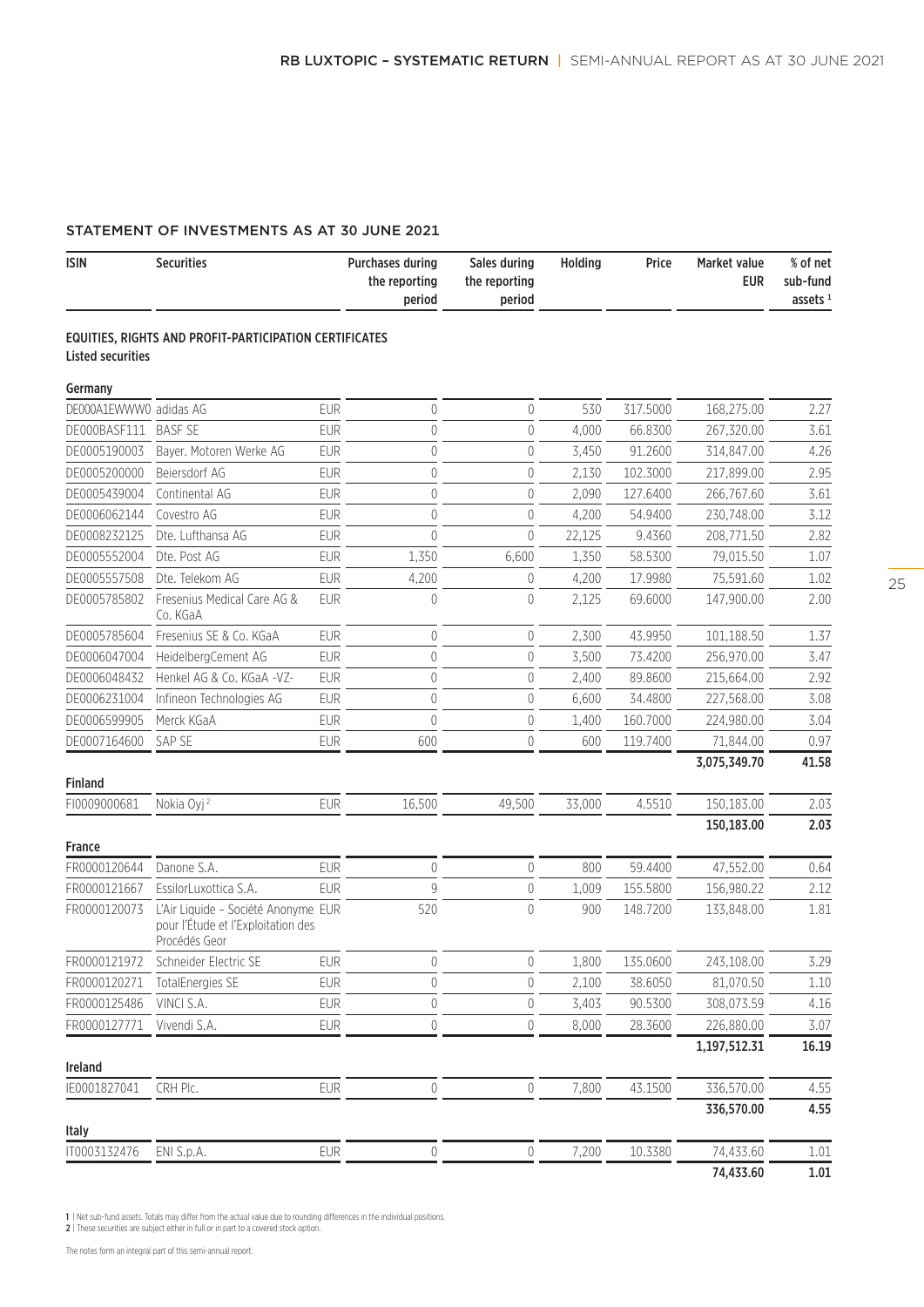| <b>ISIN</b>                              | <b>Securities</b>                                      |            | <b>Purchases during</b><br>the reporting<br>period | Sales during<br>the reporting<br>period | <b>Holding</b> | Price    | Market value<br><b>EUR</b> | % of net<br>sub-fund<br>assets $1$ |
|------------------------------------------|--------------------------------------------------------|------------|----------------------------------------------------|-----------------------------------------|----------------|----------|----------------------------|------------------------------------|
| <b>Netherlands</b>                       |                                                        |            |                                                    |                                         |                |          |                            |                                    |
| NL0010273215                             | <b>ASML Holding NV</b>                                 | <b>EUR</b> | 0                                                  | 0                                       | 590            | 589.9000 | 348,041.00                 | 4.70                               |
| NL0000009538                             | Koninklijke Philips NV                                 | <b>EUR</b> | 0                                                  | 0                                       | 1              | 41.9050  | 41.91                      | 0.00                               |
|                                          |                                                        |            |                                                    |                                         |                |          | 348,082.91                 | 4.70                               |
| Spain                                    |                                                        |            |                                                    |                                         |                |          |                            |                                    |
| ES0144580Y14                             | Iberdrola S.A.                                         | <b>EUR</b> | 6,200                                              | $\overline{0}$                          | 6,200          | 10.4550  | 64,821.00                  | 0.88                               |
|                                          |                                                        |            |                                                    |                                         |                |          | 64,821.00                  | 0.88                               |
| <b>United Kingdom</b>                    |                                                        |            |                                                    |                                         |                |          |                            |                                    |
| IE00BZ12WP82                             | Linde Plc. $2$                                         | <b>EUR</b> | 0                                                  | 0                                       | 290            | 244.0500 | 70,774.50                  | 0.96                               |
| GB00B10RZP78                             | Unilever Plc.                                          | <b>EUR</b> | 0                                                  | 0                                       | 1              | 49.6900  | 49.69                      | 0.00                               |
|                                          |                                                        |            |                                                    |                                         |                |          | 70,824.19                  | 0.96                               |
| <b>Listed securities</b>                 |                                                        |            |                                                    |                                         |                |          | 5,317,776.71               | 71.90                              |
|                                          | Equities, rights and profit-participation certificates |            |                                                    |                                         |                |          | 5,317,776.71               | 71.90                              |
| <b>INVESTMENT FUND UNITS<sup>3</sup></b> |                                                        |            |                                                    |                                         |                |          |                            |                                    |
| Luxembourg                               |                                                        |            |                                                    |                                         |                |          |                            |                                    |
| LU2185964876                             | RB LuxTopic - Flex                                     | <b>EUR</b> | 0                                                  | 400                                     | 6,000          | 120.8600 | 725,160.00                 | 9.80                               |
|                                          |                                                        |            |                                                    |                                         |                |          | 725,160.00                 | 9.80                               |

Investment fund units 725,160.00 9.80

#### Securities 6,042,936.71 81.70

1 | Net sub-fund assets. Totals may differ from the actual value due to rounding differences in the individual positions.<br>3 | Head office in the UK, registered in Ireland.<br>3 | Information about subscription and redemption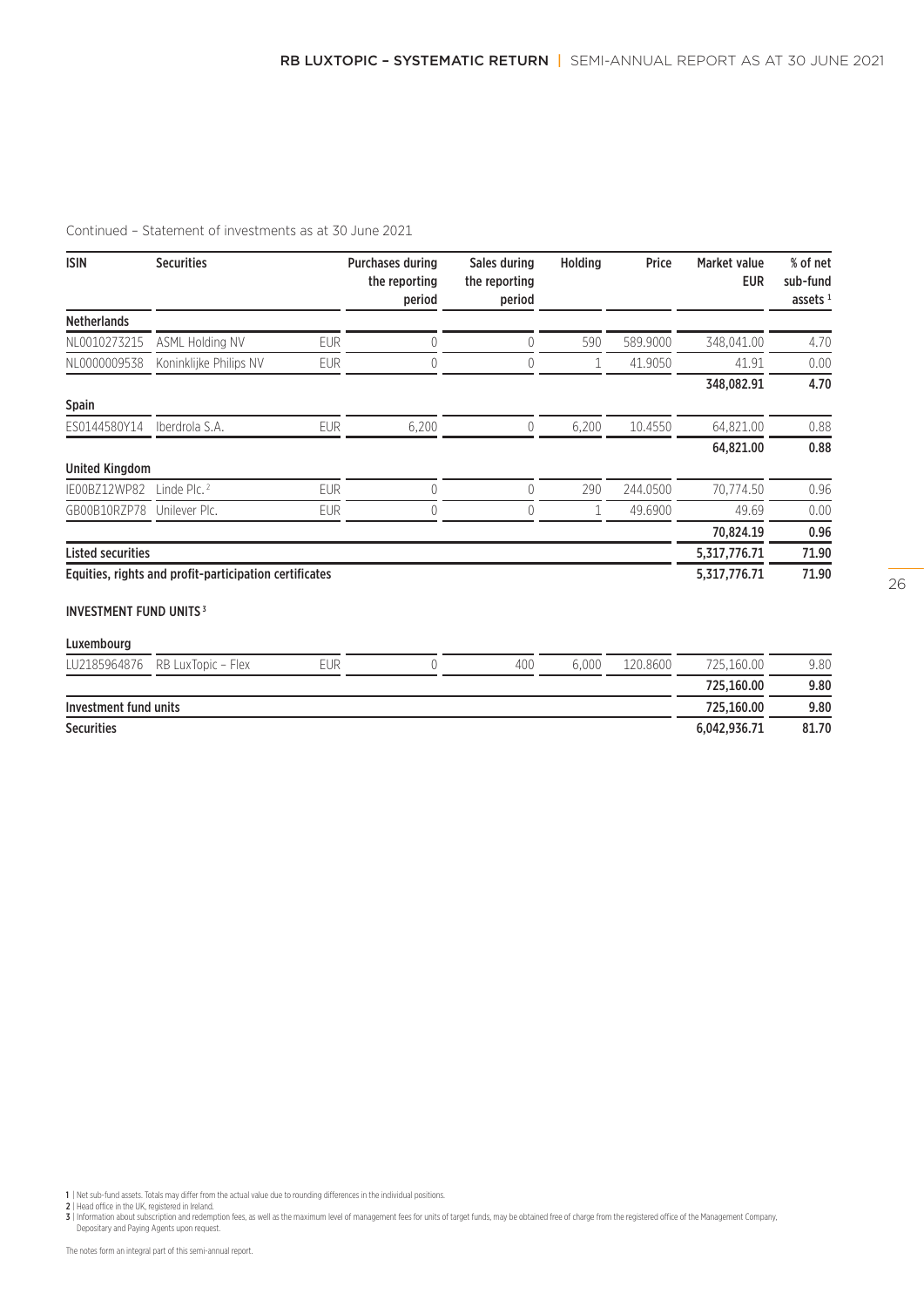| <b>Derivatives</b>                                           | <b>Purchases during</b><br>the reporting<br>period | Sales during<br>the reporting<br>period | Holding  | Price | <b>Market value</b><br><b>EUR</b> | % of net<br>sub-fund<br>assets $1$ |
|--------------------------------------------------------------|----------------------------------------------------|-----------------------------------------|----------|-------|-----------------------------------|------------------------------------|
| <b>OPTIONS</b>                                               |                                                    |                                         |          |       |                                   |                                    |
| Long positions                                               |                                                    |                                         |          |       |                                   |                                    |
| <b>EUR</b>                                                   |                                                    |                                         |          |       |                                   |                                    |
| Call on Euro Stoxx 50 Price Index December 2021/<br>4,500.00 | 1,100                                              | 100                                     | 400      |       | 85,200.00                         | 1.15                               |
| Call on Nokia Oyj December 2022/4.00                         | 2,000                                              | $\theta$                                | 2,000    |       | 206,000.00                        | 2.78                               |
| Put on Euro Stoxx 50 Price Index December 2021/<br>4,100.00  | 200                                                | 0                                       | 200      |       | 371,600.00                        | 5.02                               |
|                                                              |                                                    |                                         |          |       | 662,800.00                        | 8.95                               |
| Long positions                                               |                                                    |                                         |          |       | 662,800.00                        | 8.95                               |
| Short positions <sup>2</sup>                                 |                                                    |                                         |          |       |                                   |                                    |
| <b>EUR</b>                                                   |                                                    |                                         |          |       |                                   |                                    |
| Call on Nokia Oyj July 2021/4.80                             | $\overline{0}$                                     | 2,000                                   | $-2,000$ |       | $-20,000.00$                      | $-0.27$                            |
|                                                              |                                                    |                                         |          |       | $-20,000.00$                      | $-0.27$                            |
| <b>Short positions</b>                                       |                                                    |                                         |          |       | $-20,000.00$                      | $-0.27$                            |
| <b>Options</b>                                               |                                                    |                                         |          |       | 642.800.00                        | 8.68                               |
| Cash at banks - current account <sup>3</sup>                 |                                                    |                                         |          |       | 631,257.42                        | 8.53                               |
| Balance from other receivables and payables                  |                                                    |                                         |          |       | 81,154.47                         | 1.09                               |

Sub-fund's net assets in EUR 100.00

1 | Net sub-fund assets. Totals may differ from the actual value due to rounding differences in the individual positions.<br>2 | The total amount of commitments of the written options open on the reporting date is EUR 960,000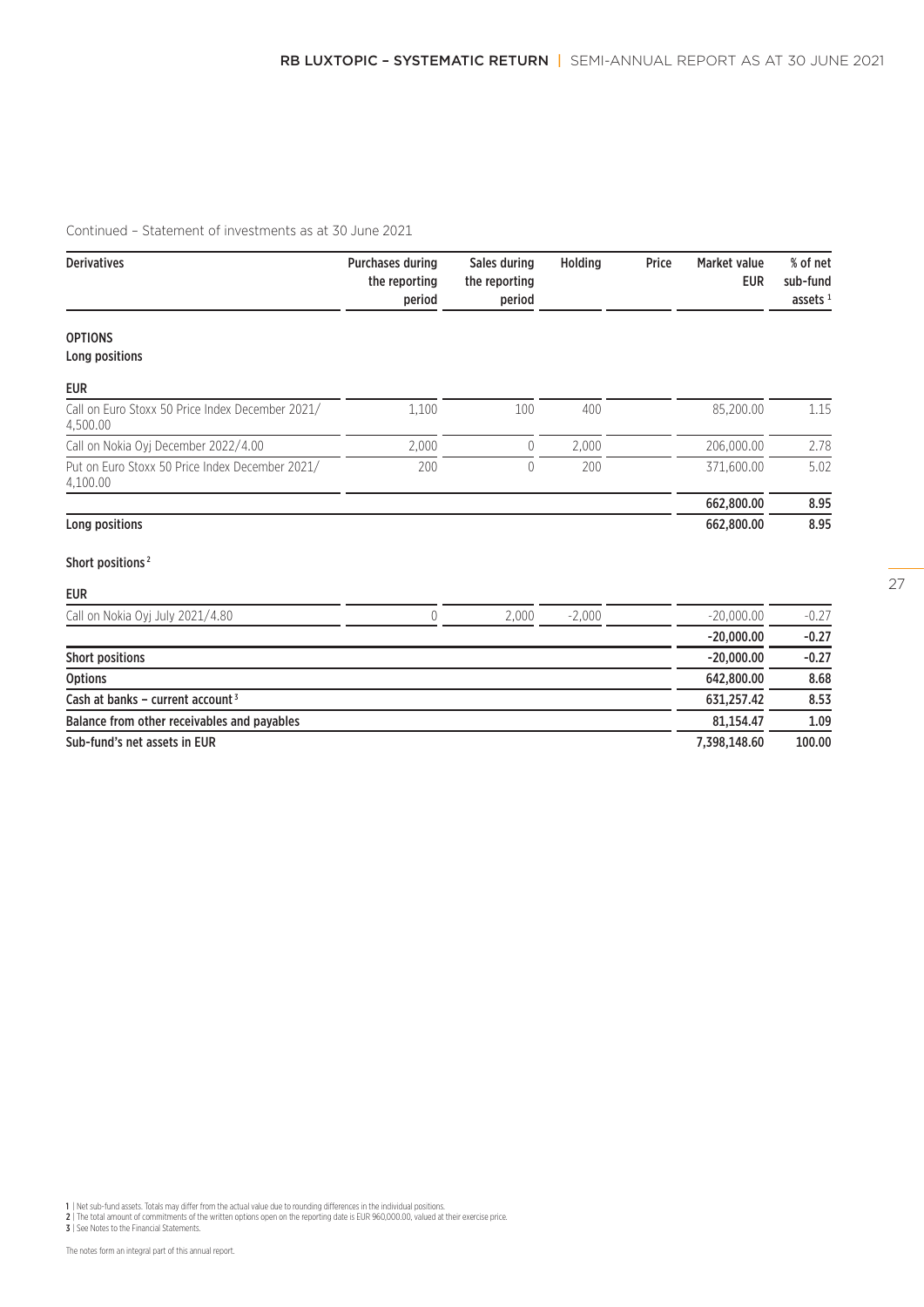# PURCHASES AND SALES FROM 1 JANUARY 2021 TO 30 JUNE 2021

Purchases and sales of securities, promissory note loans and derivatives carried out during the reporting period, including changes without inflows/outflows, if they are not included in the statement of investments.

| <b>ISIN</b>                                             | <b>Securities</b>                                        |            | Purchases during the<br>reporting period | Sales during the<br>reporting period |
|---------------------------------------------------------|----------------------------------------------------------|------------|------------------------------------------|--------------------------------------|
| <b>Listed securities</b>                                | EQUITIES, RIGHTS AND PROFIT-PARTICIPATION CERTIFICATES   |            |                                          |                                      |
| Germany                                                 |                                                          |            |                                          |                                      |
| DE000BAY0017                                            | Bayer AG                                                 | <b>FUR</b> | $\theta$                                 | 4,125                                |
| DE0007664039                                            | Volkswagen AG PREF                                       | EUR        | $\overline{0}$                           | 1,825                                |
| France                                                  |                                                          |            |                                          |                                      |
| FR0000073272                                            | SAFRAN                                                   | <b>EUR</b> | $\overline{0}$                           | 660                                  |
| <b>Netherlands</b>                                      |                                                          |            |                                          |                                      |
| NL0000235190                                            | Airbus SE                                                | <b>EUR</b> | $\theta$                                 | 2,800                                |
| <b>OPTIONS</b>                                          |                                                          |            |                                          |                                      |
| <b>EUR</b>                                              |                                                          |            |                                          |                                      |
|                                                         | Call on Euro Stoxx 50 Price Index April 2021/3,850.00    |            | 100                                      | 100                                  |
|                                                         | Call on Euro Stoxx 50 Price Index December 2021/4,100.00 |            | 450                                      | 450                                  |
|                                                         | Call on Euro Stoxx 50 Price Index December 2021/4,700.00 |            | 400                                      | 400                                  |
|                                                         | Call on Euro Stoxx 50 Price Index February 2021/3,800.00 |            | 200                                      | 200                                  |
|                                                         | Call on Euro Stoxx 50 Price Index January 2021/3,700.00  |            | 200                                      | $\overline{0}$                       |
|                                                         | Call on Euro Stoxx 50 Price Index January 2021/3,750.00  |            | 100                                      | 100                                  |
|                                                         | Call on Euro Stoxx 50 Price Index July 2021/4,000.00     |            | 100                                      | 100                                  |
|                                                         | Call on Euro Stoxx 50 Price Index June 2021/3,950.00     |            | 100                                      | 100                                  |
|                                                         | Call on Euro Stoxx 50 Price Index June 2021/4,150.00     |            | 100                                      | 100                                  |
|                                                         | Call on Euro Stoxx 50 Price Index May 2021/3,900.00      |            | 100                                      | 100                                  |
|                                                         | Call on Euro Stoxx 50 Price Index March 2021/3,700.00    |            | 300                                      | 500                                  |
|                                                         | Call on Euro Stoxx 50 Price Index March 2021/3,800.00    |            | 100                                      | 100                                  |
|                                                         | Call on Nokia Oyj April 2021/4.50                        |            | 2,000                                    | 2,000                                |
|                                                         | Call on Nokia Oyj February 2021/5.00                     |            | 2,160                                    | 2,160                                |
|                                                         | Call on Nokia Oyj June 2021/4.20                         |            | 1,000                                    | 1,000                                |
|                                                         | Call on Nokia Oyj May 2021/4.00                          |            | 1,000                                    | 1,000                                |
|                                                         | Call on Nokia Oyj March 2021/4.00                        |            | 500                                      | 500                                  |
|                                                         | Put on Dte. Post AG May 2021/52.00                       |            | 66                                       | 66                                   |
|                                                         | Put on Euro Stoxx 50 Price Index December 2021/2,500.00  |            | 200                                      | 200                                  |
|                                                         | Put on Euro Stoxx 50 Price Index December 2021/2,800.00  |            | 200                                      | 200                                  |
|                                                         | Put on Euro Stoxx 50 Price Index December 2021/3,100.00  |            | 200                                      | 200                                  |
|                                                         | Put on Euro Stoxx 50 Price Index December 2021/3,300.00  |            | 200                                      | 200                                  |
|                                                         | Put on Euro Stoxx 50 Price Index December 2021/3,500.00  |            | 200                                      | 200                                  |
|                                                         | Put on Euro Stoxx 50 Price Index December 2021/3,700.00  |            | 200                                      | 200                                  |
|                                                         | Put on Euro Stoxx 50 Price Index December 2021/3,900.00  |            | 200                                      | 200                                  |
| Put on Euro Stoxx 50 Price Index December 2021/4,050.00 |                                                          |            | 200                                      | 200                                  |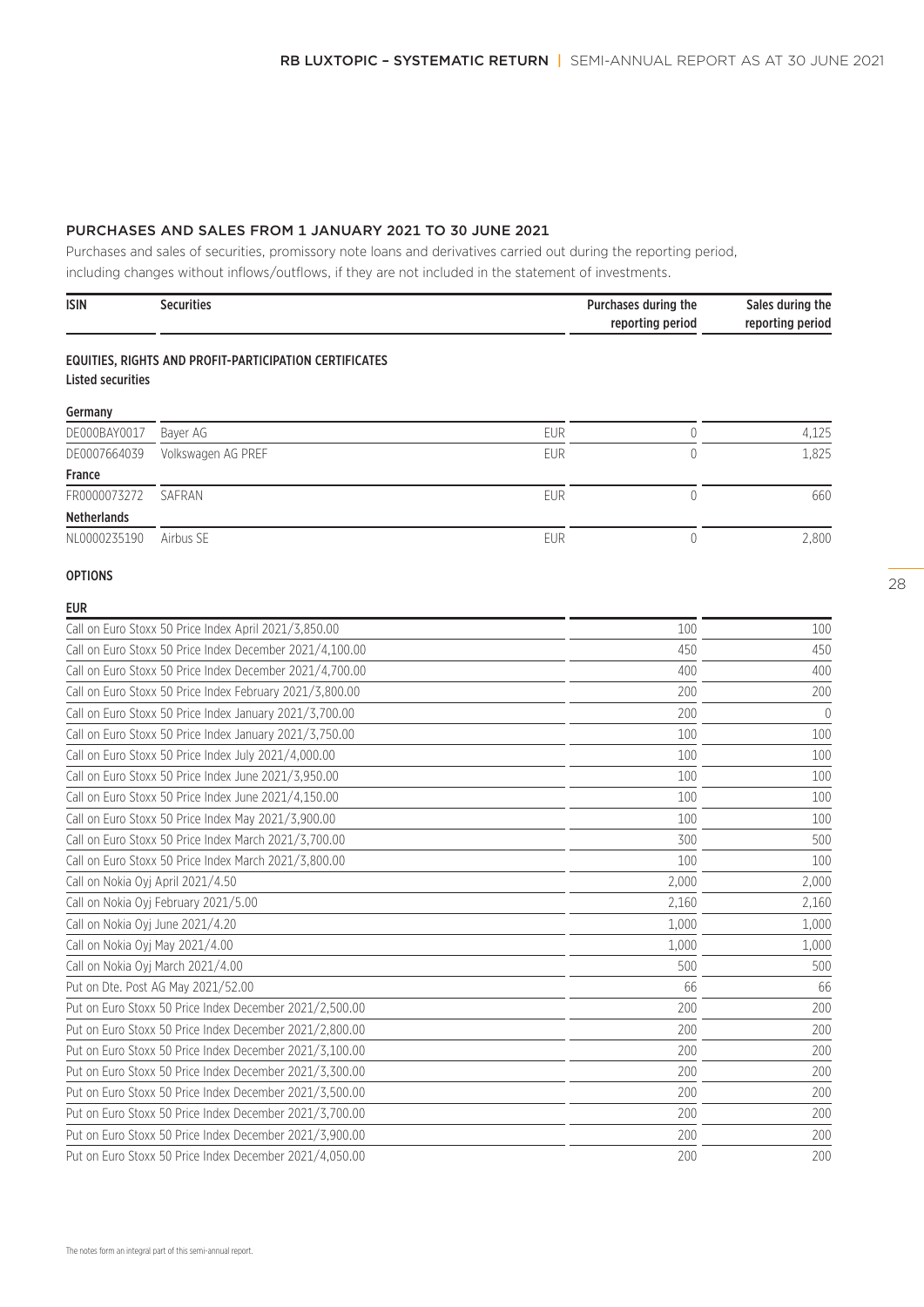Continued – Purchases and sales from 1 January 2021 to 30 June 2021

| <b>Derivatives</b>                                       | Purchases during the<br>reporting period | Sales during the<br>reporting period |  |
|----------------------------------------------------------|------------------------------------------|--------------------------------------|--|
| <b>EUR</b>                                               |                                          |                                      |  |
| Put on Euro Stoxx 50 Price Index February 2021/3.500.00  | 50                                       | 50                                   |  |
| Put on Euro Stoxx 50 Price Index February 2021/3,600.00  | 100                                      | 100                                  |  |
| Put on Euro Stoxx 50 Price Index January 2021/2,900.00   | 500                                      | $\bigcap$                            |  |
| Put on Euro Stoxx 50 Price Index January 2021/3,550.00   | 500                                      | 500                                  |  |
| Put on Euro Stoxx 50 Price Index July 2021/4,050.00      | 200                                      | 200                                  |  |
| Put on Euro Stoxx 50 Price Index June 2021/3,500.00      | 50                                       | 50                                   |  |
| Put on Euro Stoxx 50 Price Index June 2021/3,600.00      | 100                                      | 100                                  |  |
| Put on Euro Stoxx 50 Price Index June 2021/3,700.00      | 400                                      | 400                                  |  |
| Put on Euro Stoxx 50 Price Index June 2021/3.950.00      | 400                                      | 400                                  |  |
| Put on Euro Stoxx 50 Price Index May 2021/3,900.00       | 200                                      | 200                                  |  |
| Put on Euro Stoxx 50 Price Index May 2021/3,950.00       | 200                                      | 200                                  |  |
| Put on Euro Stoxx 50 Price Index May 2021/4,000.00       | 200                                      | 200                                  |  |
| Put on Euro Stoxx 50 Price Index March 2021/3,200.00     | $\Omega$                                 | 500                                  |  |
| Put on Euro Stoxx 50 Price Index March 2021/3,500.00     | 50                                       | 50                                   |  |
| Put on Euro Stoxx 50 Price Index March 2021/3.550.00     | 500                                      | 500                                  |  |
| Put on Euro Stoxx 50 Price Index March 2021/3.700.00     | 400                                      | 400                                  |  |
| Put on Euro Stoxx 50 Price Index September 2021/3,900.00 | 200                                      | 200                                  |  |
| Put on Euro Stoxx 50 Price Index September 2021/3,950.00 | 400                                      | 400                                  |  |
| Put on Euro Stoxx 50 Price Index September 2021/4,000.00 | 200                                      | 200                                  |  |
| Put on Nokia Oyj April 2021/3.40                         | 160                                      | 160                                  |  |
| Put on Nokia Oyj December 2021/3.00                      | 500                                      | 500                                  |  |
| Put on Nokia Oyj February 2021/4.00                      | 160                                      | 160                                  |  |
| Put on Nokia Oyj March 2021/3.00                         | 500                                      | 500                                  |  |
| Put on Nokia Oyj March 2021/3.50                         | 160                                      | 160                                  |  |

# EXCHANGE RATES

As at 30 June 2021, assets were held exclusively in the sub-fund currency, the euro.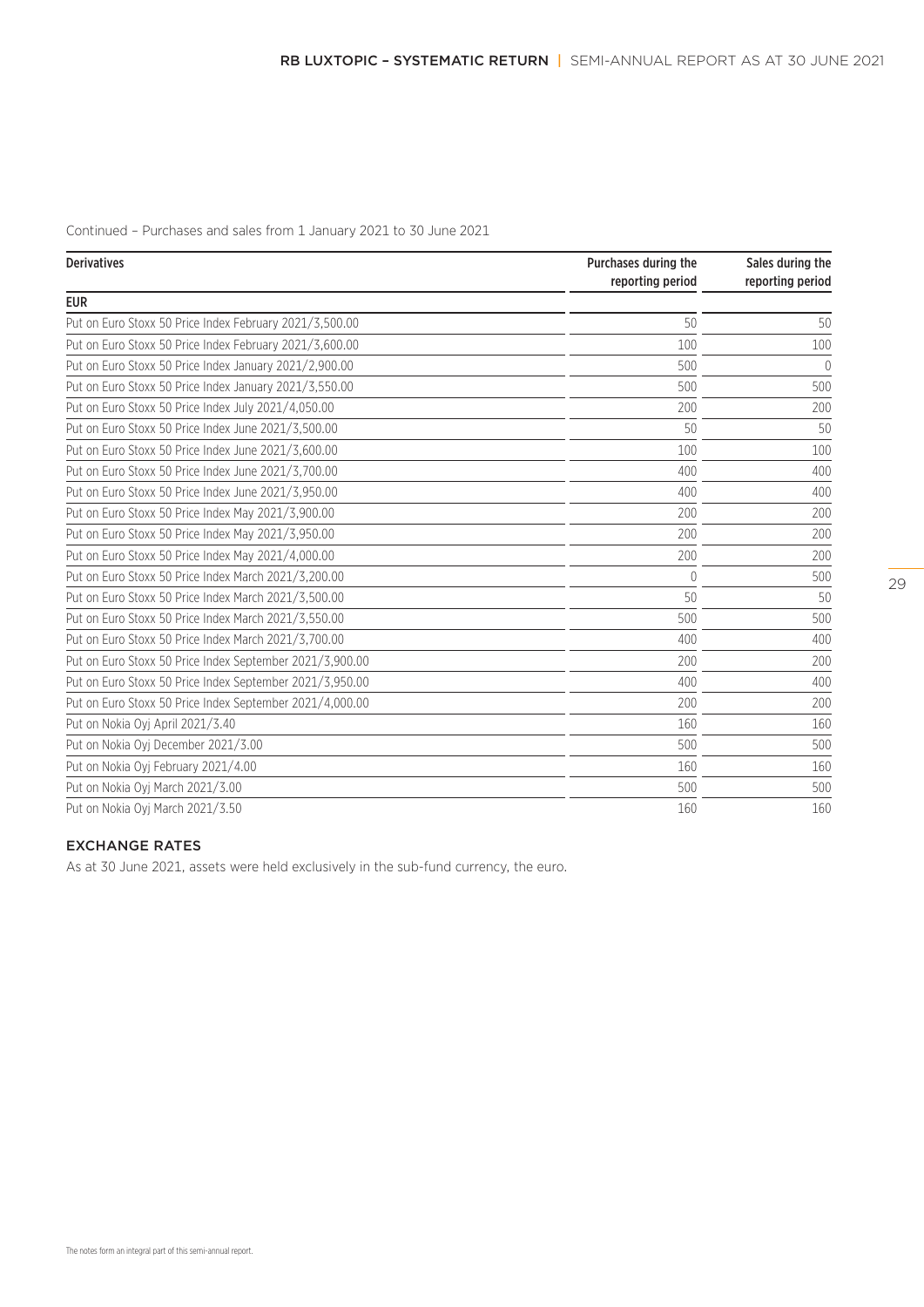# CONSOLIDATED SEMI-ANNUAL REPORT OF LUXTOPIC WITH THE SUB-FUNDS

# RB LUXTOPIC – AKTIEN EUROPA, RB LUXTOPIC – FLEX AND RB LUXTOPIC – SYSTEMATIC RETURN

# COMPOSITION OF THE NET ASSETS OF THE FUND

as at 30 June 2021

|                                                                    | <b>EUR</b>       |
|--------------------------------------------------------------------|------------------|
| Securities<br>(acquisition cost of securities: EUR 162,347,729.40) | 200,256,836.08   |
| Options                                                            | 16,803,200.00    |
| Cash at banks <sup>1</sup>                                         | 9,074,641.56     |
| Dividends receivable                                               | 73,310.77        |
| Subscriptions receivable                                           | 323,800.05       |
| Receivables from securities transactions                           | 8,243,089.53     |
| Receivable for currency transactions                               | 2,826,750.33     |
|                                                                    | 237,601,628.32   |
| Redemptions payable                                                | $-300,652.45$    |
| Interest liabilities                                               | $-19,616.55$     |
| Liabilities from securities transactions                           | $-11,482,465.63$ |
| Payable for currency transactions                                  | $-2,825,366.12$  |
| Other liabilities <sup>2</sup>                                     | $-1,318,472.08$  |
|                                                                    | -15,946,572.83   |
| Net assets of the fund                                             | 221,655,055.49   |

30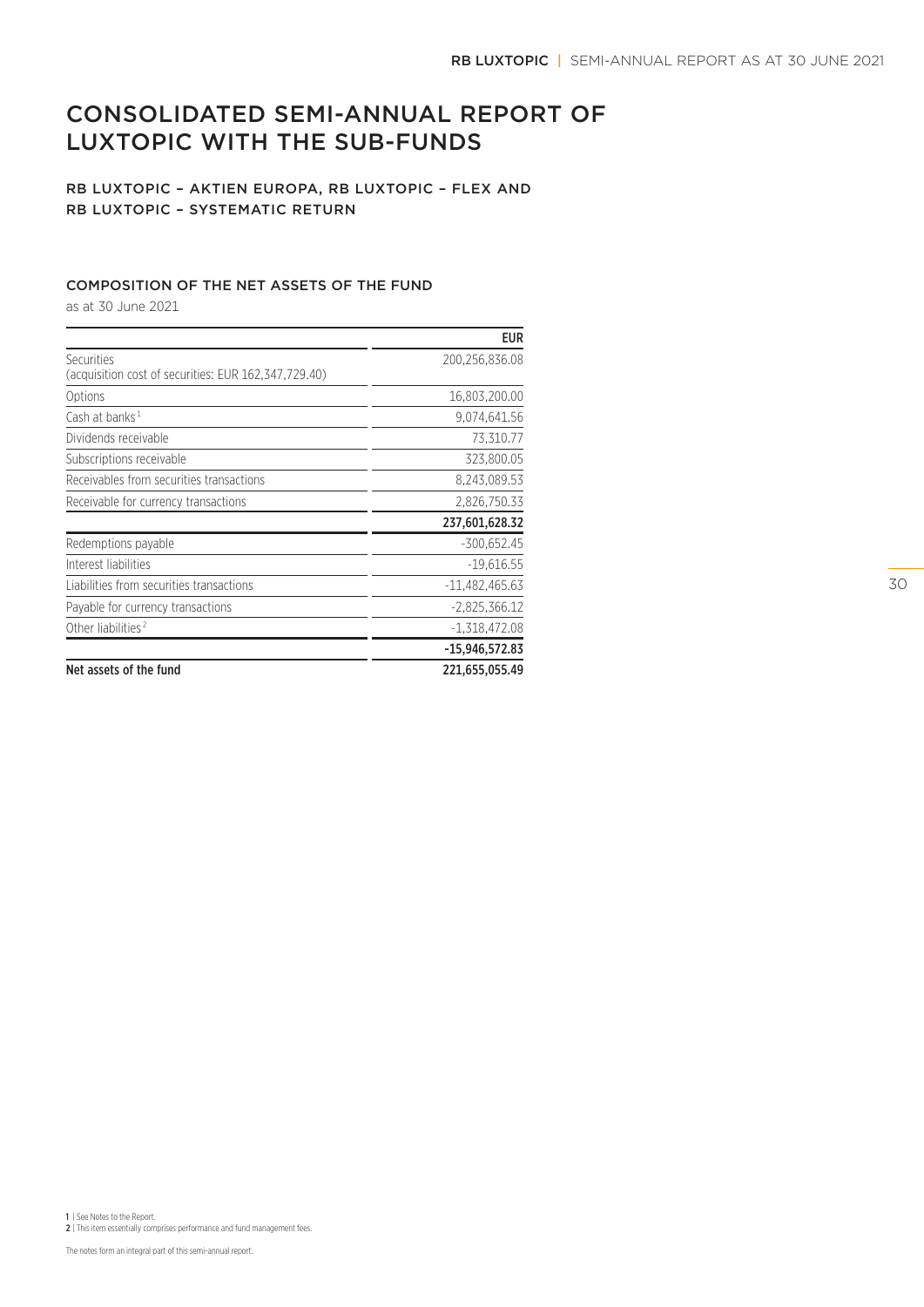# 1. GENERAL

The "RB LuxTopic" (previously "LuxTopic") investment fund is managed by DJE Investment SA in accordance with the fund's management regulations. The management regulations entered into force for the first time on 3 June 2003 and were published in the *"Mémorial, Recueil des Sociétés et Associations"*, the official gazette of the Grand Duchy of Luxembourg ("Mémorial"), on 30 June 2003. On 1 June 2016, the Mémorial was replaced by the new information platform *Recueil Électronique des Sociétés et Associations* (RESA) of the Trade and Companies Register in Luxembourg. The management regulations were last amended on 1 July 2018 and published on the RESA.

The RB LuxTopic fund (the "Fund") is a Luxembourg investment fund *(fonds commun de placement)* pursuant to Part I of the Luxembourg law of 17 December 2010 on undertakings for collective investment ("Law of 17 December 2010"), as amended. It was set up for an indefinite period in the form of an umbrella fund consisting of one or more sub-funds.

The Management Company, DJE Investment S.A., was established as a public limited company under the laws of the Grand Duchy of Luxembourg on 19 December 2002 for an indefinite period. The articles of association of the Management Company were published in the Mémorial on 24 January 2003. On 22 November 2004, the articles of association were amended in accordance with the Law of 20 December 2002. The articles of association were last amended on 8 May 2014 and a notice of filing with the Trade and Companies Register in Luxembourg was published in the Mémorial on 30 May 2014. The Management Company is registered in the Trade and Companies Register in Luxembourg under the registration no. R.C.S. Luxembourg B 90 412.

#### 2. MAIN ACCOUNTING AND VALUATION PRINCIPLES

Responsibility for preparing this report in accordance with the applicable Luxembourg statutory provisions and regulations relating to the preparation and presentation of reports lies with the Board of Directors of the Management Company.

1. The fund's net assets are denominated in euros ("reference currency").

2. The value of a unit ("net unit value") is denominated in the currency ("sub-fund currency") specified in the relevant appendix to the prospectus, unless a currency other than the subfund currency is specified for any other unit classes ("unit class currency") in the relevant appendix to the prospectus.

3. The net unit value is calculated by the Management Company or one of its agents, under the supervision of the Depositary, on each bank business day in Luxembourg except 24 and 31 December of a particular year ("valuation day") and is rounded to two decimal places. The Management Company may make different arrangements for the individual subfunds, while taking into account that the unit value must be calculated at least twice a month.

However, the Management Company may decide to calculate the unit value on 24 and 31 December of a particular year, without such net asset value calculations constituting calculations of the unit value on a valuation day within the meaning of sentence 1 (above) of this section, section 3. Consequently, investors may not request any issue, redemption and/or exchange of units on the basis of a unit value calculated on 24 December and/or 31 December of a particular year.

4. To calculate the net unit value, the value of the assets belonging to the sub-fund less the liabilities of the relevant sub-fund ("net assets of the sub-fund") is calculated on each valuation day and divided by the number of units of the relevant sub-fund outstanding on the valuation day.

5. Insofar as information on the total assets of the fund must be provided in the annual and semi-annual reports as well as in other financial statistics for legal reasons or according to the rules stated in the Management Regulations, the assets of the respective sub-fund shall be converted into the reference currency. The net assets of the respective sub-fund are calculated in accordance with the following principles:

- a) Securities officially listed on a stock exchange are valued using the latest available price. If a security is listed on several exchanges, the latest available price on the exchange that is the primary market for this security is used.
- b) Securities that are not listed on an official stock exchange but are traded on regulated market are valued at a price no lower than the bid price and no higher than the offer price at the time of the valuation and which the Management Company considers the best possible price at which the securities can be sold.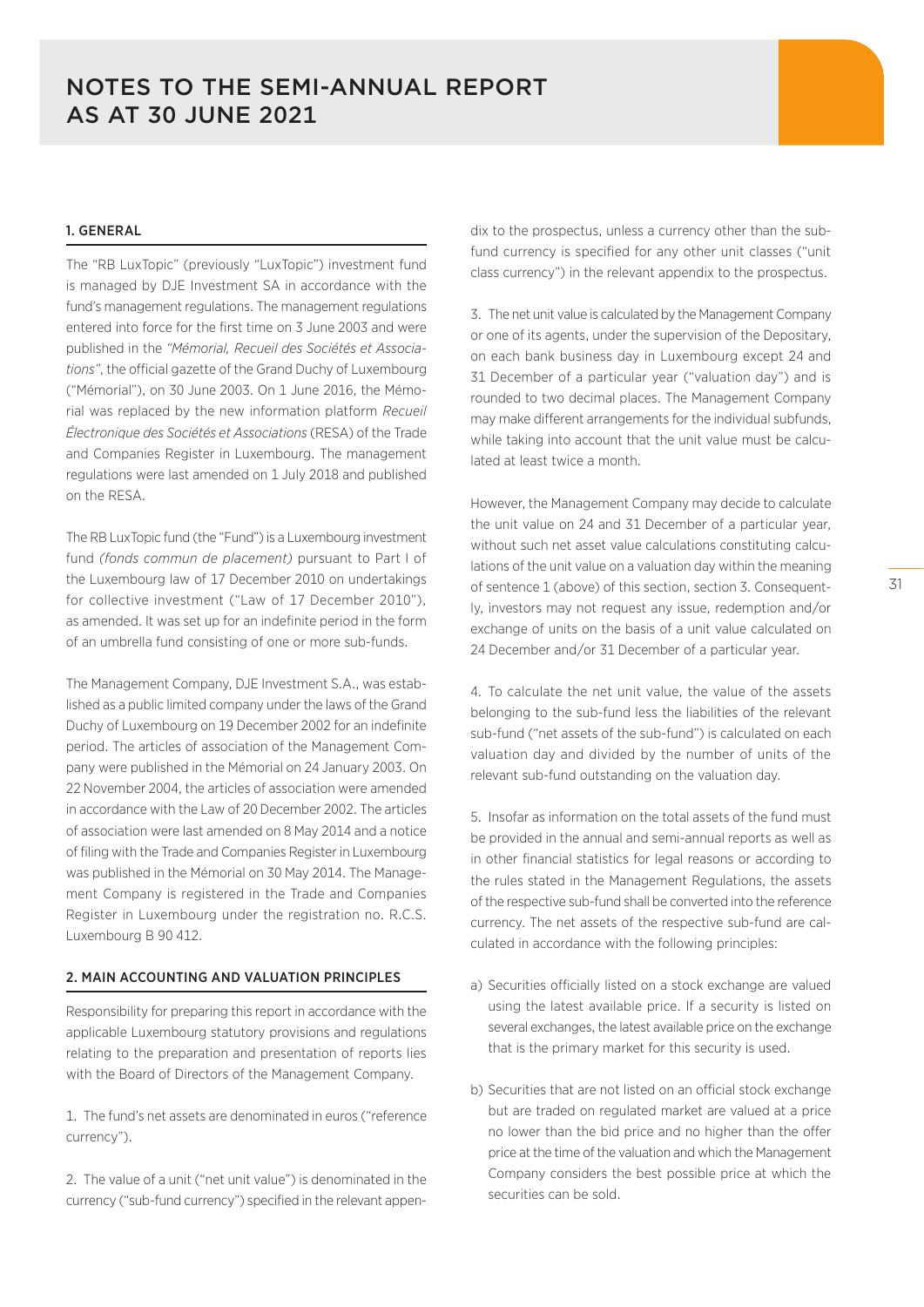- c) OTC derivatives are valued on a daily basis using a verifiable valuation method determined by the Management Company.
- d) UCITS or other undertakings for collective investment are valued at the latest available redemption price. If the redemption of investment fund units is suspended or no redemption prices are determined, these units as well as all other assets will be valued at their market value, as determined by the Management Company in good faith and on the basis of generally recognised valuation principles that are verifiable by the auditors.
- e) If the relevant prices are not in line with the market and if no prices have been set for other securities than those mentioned under (a) and (b), these securities as well as the other assets permitted by law will be valued at their market value as determined by the Management Company in good faith on the basis of the probable sale price.
- f) Liquid assets are valued at their nominal value plus interest.
- g) The market value of securities and other investments denominated in a currency other than the relevant sub-fund currency will be converted into the relevant sub-fund currency at the most recent foreign exchange mid-rate. Gains or losses resulting from currency transactions are added or deducted as appropriate.

A sub-fund's net assets will be reduced by any dividends paid to investors of the sub-fund.

6. The net unit value of each sub-fund is calculated separately based on the criteria set out above. However, if different unit classes have been created within a sub-fund, the net asset value is calculated separately for each unit class in accordance with the criteria set out above. Assets are always compiled and classified individually for each sub-fund.

7. Transactions between individual sub-funds of RB LuxTopic were eliminated (if applicable) by applying the usual consolidation methods in the consolidated statement of net fund assets and the consolidated change in net fund assets.

For accounting reasons, the tables published in this report may contain rounding discrepancies of +/- one unit (currency, per cent, etc.).

#### 3. TAXATION

#### TAXATION OF THE INVESTMENT FUND

Neither the income nor earnings of the fund are subject to tax in the Grand Duchy of Luxembourg. The fund's assets are subject only to the *"taxe d'abonnement"* in the Grand Duchy of Luxembourg, which currently amounts to 0.05% p. a. A reduced *taxe d'abonnement* of 0.01% p. a. applies to: (i) sub-funds or unit classes whose units are issued exclusively to institutional investors as defined in Article 174 of the Law of 17 December 2010; and (ii) sub-funds whose sole purpose is to invest in money market instruments and/or fixed-term deposits at credit institutions. The *taxe d'abonnement* is payable quarterly on the fund's net assets reported at the end of each quarter. The rate of the *taxe d'abonnement* for a subfund or unit class is mentioned in the respective annex to the Sales Prospectus. Fund assets are exempt from the *taxe d'abonnement* when invested in other Luxembourg investment funds that already pay the *taxe d'abonnement*.

Income received by the fund (in particular interest and dividends) may be subject to a withholding tax or a tax on investment income in the countries in which the fund's assets are invested. The fund may also be subject to a tax on realised or unrealised capital gains on its investments in the source country.

Distributions by the fund, liquidation gains and capital gains are not subject to withholding tax in the Grand Duchy of Luxembourg. Neither the Depositary nor the Management Company is obliged to obtain tax certificates.

Existing and prospective unitholders are advised to seek information and professional advice from third parties, specifically a tax advisor, on the laws and regulations applicable to the taxation of fund assets and to the purchase, ownership and redemption of units.

### TAXATION OF INCOME FROM UNITS OF THE INVESTMENT FUND HELD BY THE INVESTOR

Investors who are not or were not resident for tax purposes in the Grand Duchy of Luxembourg and who do not maintain a permanent establishment or representative there do not have to pay income tax in Luxembourg on their income or capital gains from units in the fund.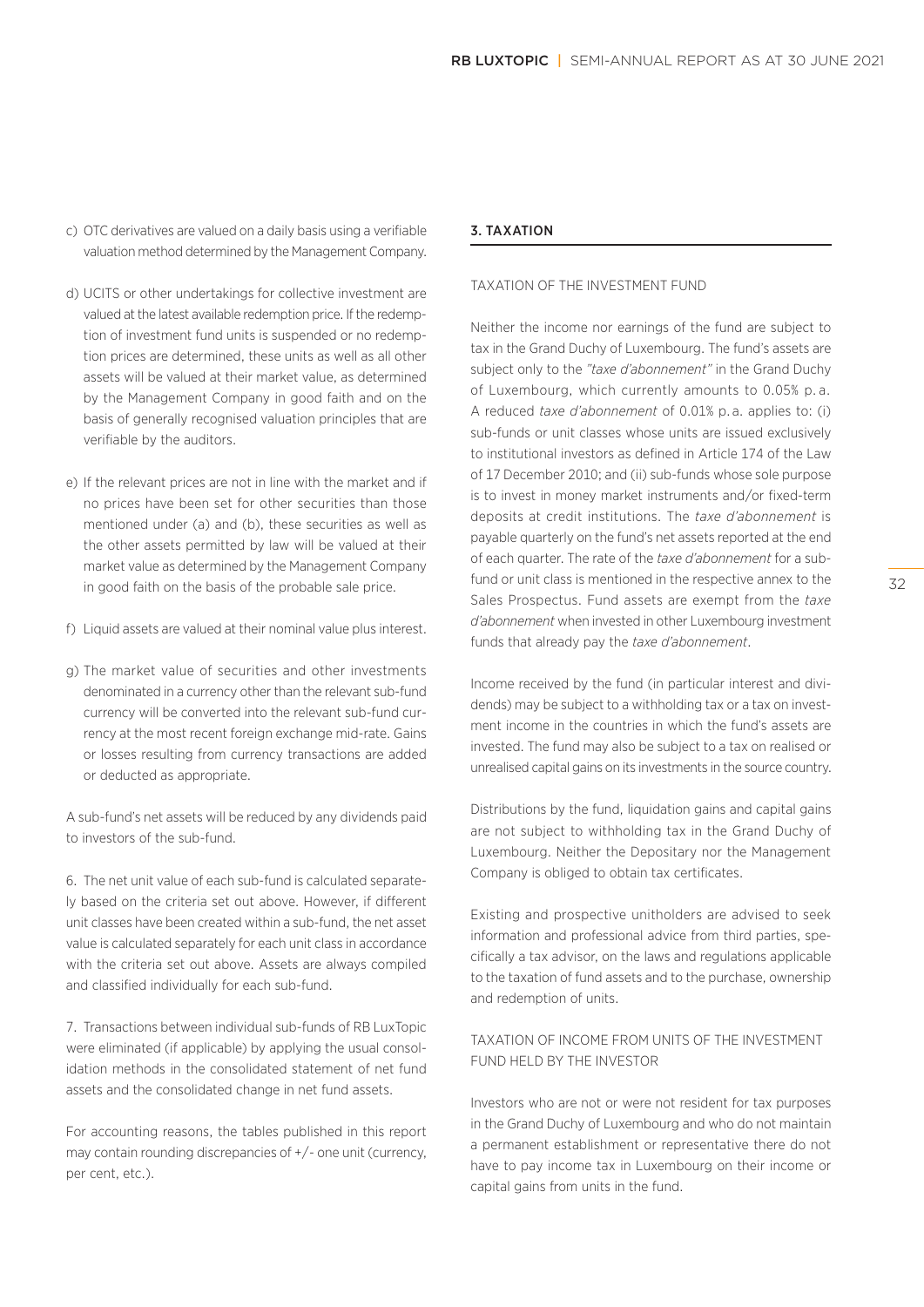Natural persons who are resident for tax purposes in the Grand Duchy of Luxembourg are subject to progressive Luxembourg income tax.

Corporations that are resident for tax purposes in the Grand Duchy of Luxembourg are subject to corporation tax on income from fund units.

Existing and prospective unitholders are advised to seek information and professional advice from third parties, specifically a tax advisor, on the laws and regulations applicable to the taxation of fund assets and to the purchase, ownership, redemption or other disposals of units.

As a result, the procedure required for an exemption from German corporation tax pursuant to §§ 8 to 12 of the German Investment Tax Act for the benefit of unitholders that benefit from tax relief or a tax exemption is not followed. Existing and prospective unitholders should be aware of this and should discuss any implications of the failure to follow this procedure with their tax advisor.

#### 4. USE OF INCOME

Further details about the use of income are contained in the prospectus.

#### 5. INFORMATION ON FEES AND EXPENDITURE

Information on management, depositary and investment advisory fees can be found in the current prospectus.

# 6. CURRENT ACCOUNTS (CASH AT BANKS AND PAYABLES TO BANKS) OF THE FUND

All of the sub-fund's current accounts (including those in different currencies) that legally and effectively form only part of a single current account are designated as a single current account in the net assets of the fund. Current accounts in foreign currencies, if applicable, are converted into the net fund currency. The conditions of the relevant individual accounts are used as the basis for the interest calculation.

#### 7. EVENTS DURING THE REPORTING PERIOD

To combat coronavirus, the Management Company DJE Investment S.A. has taken various measures to protect its employees and guarantee its business continuity. The measures were or will be introduced based on the occurrence of defined risk scenarios.

Essentially, DJE Investment S.A. envisages three risk scenarios:

- Employees not directly affected (prevention phase)
- A small proportion of the workforce infected
- A significant proportion of the workforce infected

Measures include:

- Increased hygiene measures;
- Business travel and face-to-face meetings restricted and replaced with telephone conference calls;
- Ensuring that all key procedures can be maintained by decentralisation or relocation to other sites;
- Ensuring that the majority of our employees are able to work from home. This guarantees that operations can be maintained in the event of a travel ban from Germany to Luxembourg;
- Ensuring that existing emergency work stations in Luxembourg can be brought online quickly;
- A proportion of employees working from home since 10 March 2020 as a precaution;
- In recent years, DJE Investment S.A. has already consistently worked on optimising the technical requirements for decentralised operations.

These measures enable DJE Investment S.A. to react flexibly to any cases of infection in individual business areas. Regular status reviews include all DJE Investment S.A. team members. In addition, there is regular dialogue with the parent company DJE Kapital AG. Measures are under permanent review and are adjusted where necessary. Furthermore, the measures and targets announced by the Luxembourg government and supervisory authority (Commission de Surveillance du Secteur Financier - CSSF) are reflected in our internal measures.

The prospectus has been revised and updated with effect from 10 March 2021. The changes are as follows:

- Name change for LuxTopic to RB LuxTopic
- Implementation of Article 6 of Regulation (EU) 2019/2088 (ESG) for all sub-funds
- Reduction of the management fee (information on the maximum level)
- New performance fee for unit class A of the RB LuxTopic Aktien Europa sub-fund from 3 May 2021
- New sample calculation for the relevant performance fee
- Model adjustments

There were no other significant changes or other significant events during the reporting period.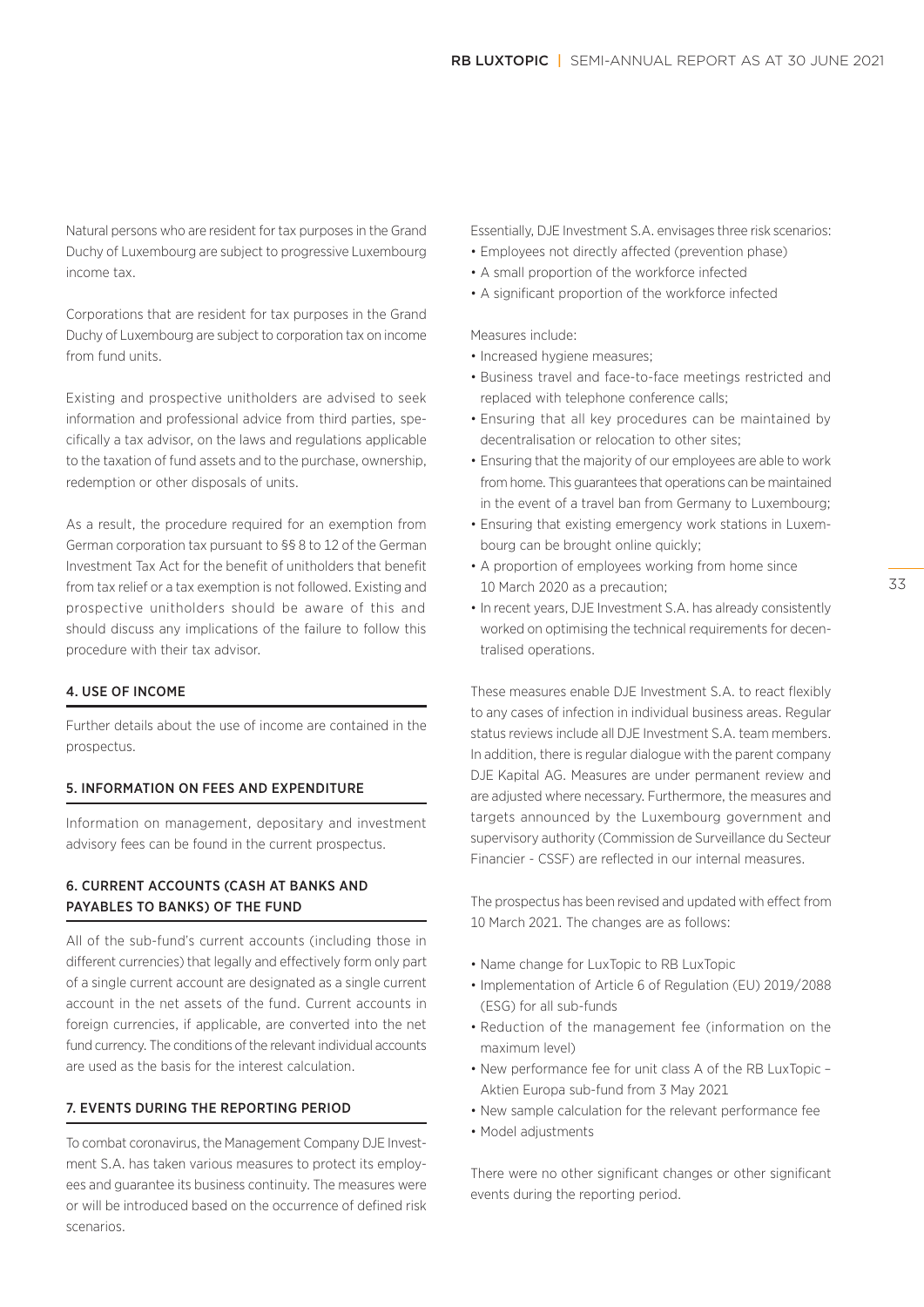#### 8. EVENTS AFTER THE REPORTING PERIOD

Please refer to Note 7 above regarding the implications of the coronavirus crisis. The coronavirus pandemic, which broke out during the reporting period, continued to spread throughout the world during the reporting period. Information regarding unaudited net asset values per unit is available for consultation at www.dje.de.

The prospectus has been revised and updated with effect from 16 August 2021. The following changes were made:

CONVERSION OF THE SUB-FUND INTO A PRODUCT FALLING UNDER ARTICLE 8 OF REGULATION (EU) 2019/2088

The Management Company, DJE Investment S.A. has decided to adapt the above-mentioned sub-funds to qualify as financial products pursuant to Article 8 of Regulation (EU) 2019/2088 of the European Parliament and of the Council of 27 November 2019 on sustainability related disclosures in the financial services sector (Disclosure Regulation).

Financial products falling under Article 8 of the Disclosure Regulation are financial products that promote, inter alia, environmental or social characteristics, or a combination of those characteristics – provided that the companies in which the investments are made follow good governance practices.

Exclusionary criteria are thus set out in the sub-fund's investment policy.

It does not invest in companies that operate in the following controversial areas or that generate revenues from involvement in the following areas:

- Thermal coal  $1$
- Tobacco<sup>2</sup>

In addition, government bond issuers with an inadequate score according to the Freedom House Index (https:// freedomhouse.org/) and/or World Bank Governance Indicators (https://info.worldbank.org/governance/wgi/) are excluded.

There were no changes or other significant events after the reporting period.

# 9. TRANSPARENCY OF SECURITIES FINANCING TRANSACTIONS AND OF REUSE

DJE Investment S.A., as a management company of undertakings for collective investment in transferable securities (UCITS) and as an alternative investment fund manager (AIFM), by definition comes under the scope of Regulation (EU) 2015/2365 of the European Parliament and of the Council of 25 November 2015 on transparency of securities financing transactions and of reuse and amending Regulation (EU) No 648/2012 (SFTR).

No securities financing transactions or total return swaps within the meaning of this regulation were used by the investment fund during the reporting period. Therefore, no disclosures within the meaning of Article 13 of the above-mentioned regulation are required to be made to investors in this report.

Details on the investment strategy and the financial instruments employed by the individual investment fund can be found in the current prospectus for the fund.